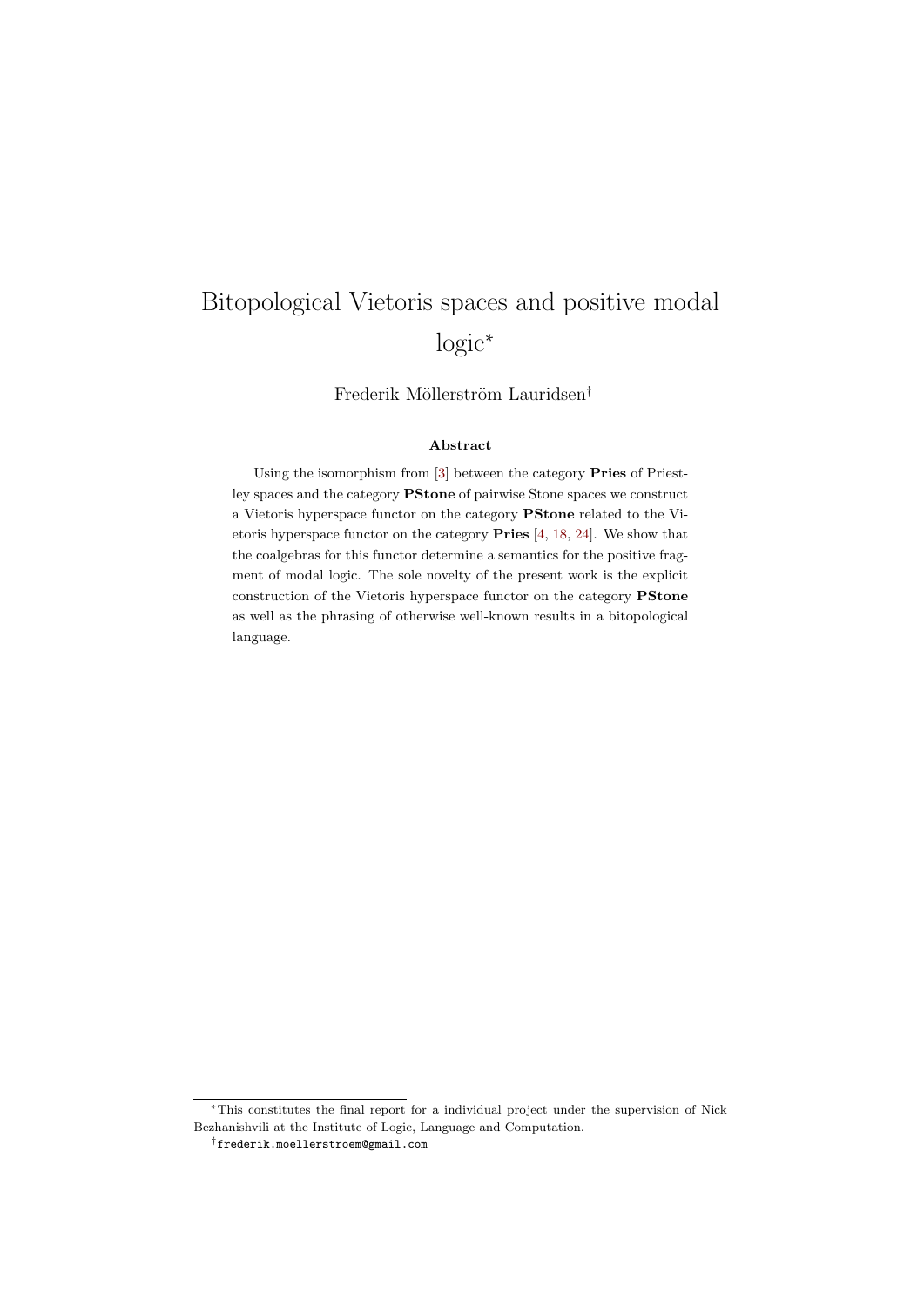# Contents

| 1                       | Introduction                                                                                      | $\mathbf{1}$ |
|-------------------------|---------------------------------------------------------------------------------------------------|--------------|
| $\bf{2}$                | Pairwise Stone spaces and Priestley spaces                                                        | $\mathbf 2$  |
| 3                       | <b>Hyperspaces of Priestley space</b>                                                             | 5            |
|                         | The construction of the functor $V: \textbf{Pries} \rightarrow \textbf{Pries} \dots \dots$<br>3.1 | 7            |
| $\overline{\mathbf{4}}$ | <b>Hyperspace of Pairwise Stone space</b>                                                         | 10           |
|                         | 4.1                                                                                               | 11           |
|                         | 4.2                                                                                               | 14           |
| 5.                      | Positive modal logic                                                                              | 16           |
|                         | Duality theory for positive modal logic $\dots \dots \dots \dots \dots$<br>5.1                    | 18           |
| 6                       | The Coalgebraic view                                                                              | 21           |
|                         | Coalgebras for the bi-Vietoris functor $V_{bi} \ldots \ldots \ldots \ldots$<br>6.1                | 22           |
|                         | From relations to coalgebras $\dots \dots \dots \dots \dots \dots$<br>6.1.1                       | 22           |
|                         | 6.1.2                                                                                             | 23           |
| $\overline{7}$          | Intuition is the modal logic                                                                      | 25           |
|                         | A General (bi)topological results                                                                 | 28           |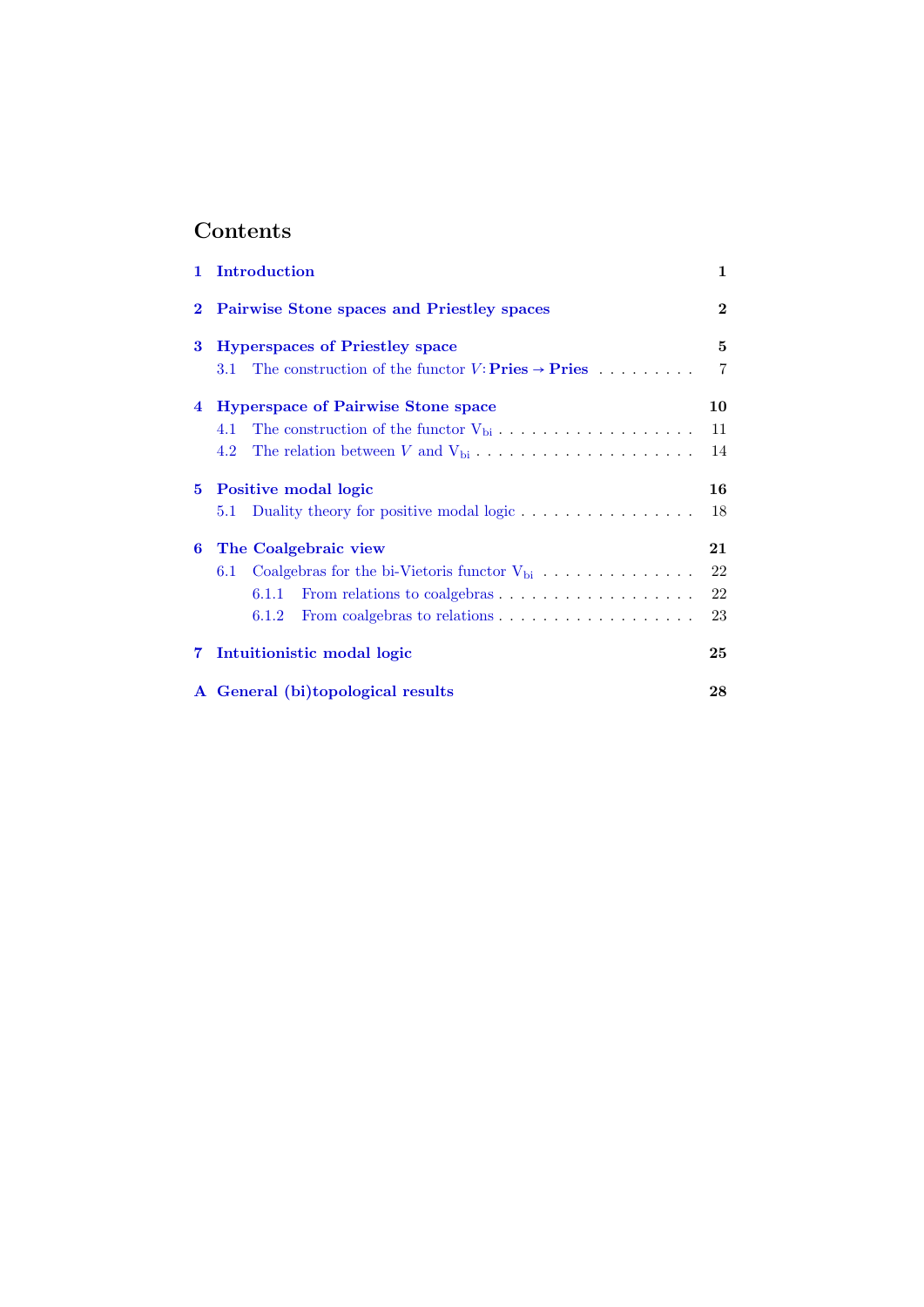# <span id="page-2-0"></span>1 Introduction

A celebrated theorem by Marshall Stone [\[22\]](#page-32-1) from 1936 states that the category of Boolean algebras and Boolean algebra homomorphisms is dually equivalent to the category of Stone spaces, i.e. zero-dimensional compact Hausdorff spaces, and continuous maps<sup>[1](#page-2-1)</sup>. We refer the reader to  $[13]$  for an introduction to the theory of Stone duality.

From 1936 onwards a plethora of Stone like dualities between algebras and topologies was discovered. Already in 1937 Stone [\[23\]](#page-32-2) showed that the category bDist of bounded distributive lattices and bounded lattice homomorphisms is dually equivalent to the category **Spec** of spectral spaces and spectral maps.

In 1970 Priestley [\[19\]](#page-31-3) showed that the category bDist and the category Pries of Priestley spaces, i.e. compact and totally order-disconnected spaces are dually equivalent, and in 1975 Cornish [\[7\]](#page-31-4) showed that the category Pries and the category Spec are not only equivalent but in fact isomorphic. Finally, in 1994 Picado [\[17\]](#page-31-5) showed that the category Pries is also isomorphic to the category PStone of pairwise Stone spaces and bi-continuous maps. We refer the reader to [\[3\]](#page-30-0) for a good and coherent exposition of all the different equivalences and isomorphisms between the above categories.

Abramsky [\[1\]](#page-30-1) showed that not only can the well-known Stone duality be expressed in coalgebraic terms but also the Jónsson-Tarski duality between descriptive general Kripke frames and modal algebras can be given a coalgebraic formulation<sup>[2](#page-2-2)</sup>, see also [\[15\]](#page-31-6) for more details. More precisely the category of descriptive general frames is isomorphic to the category of coalgebras for the Vietoris hyperspace functor on the category Stone. This connection was already noted by Esakia [\[9\]](#page-31-7). Thus we can represent a sound and complete semantics for modal logic by coalgebras for the Vietoris functor on Stone. In 2004 Palmigiano [\[18\]](#page-31-1) obtained a similar result for the positive fragment of basic modal logic in terms of coalgebras of a Vietoris hyperspace functor on the category **Pries**. See also [\[4,](#page-31-0) [24\]](#page-32-0).

Lastly we mention that in Johnstone's work [\[14\]](#page-31-8) from 1985 on Vietoris locales we already find a construction of a Vietoris hyperspace functor on **Spec**. This leaves only the bitopological approach to positive modal logic untouched.

The aim of this report is to combine the idea that the semantics of positive modal logic can be seen as coalgebras for the hyperspace functor on **Pries** with the fact that the category **Pries** is isomorphic to the category **PStone**, to obtain a semantics for positive modal logic in terms of coalgebras for an endofunctor on

<span id="page-2-1"></span><sup>1</sup>Of course Stone did not formulate his result in terms of an equivalence of categories, for the simple reason that category theory was first introduced by Eilenberg and Mac Lane in the mid Nineteen-Forties.

<span id="page-2-2"></span><sup>2</sup>Abramsky had already presented this work at several occasions during the period 1988- 1989.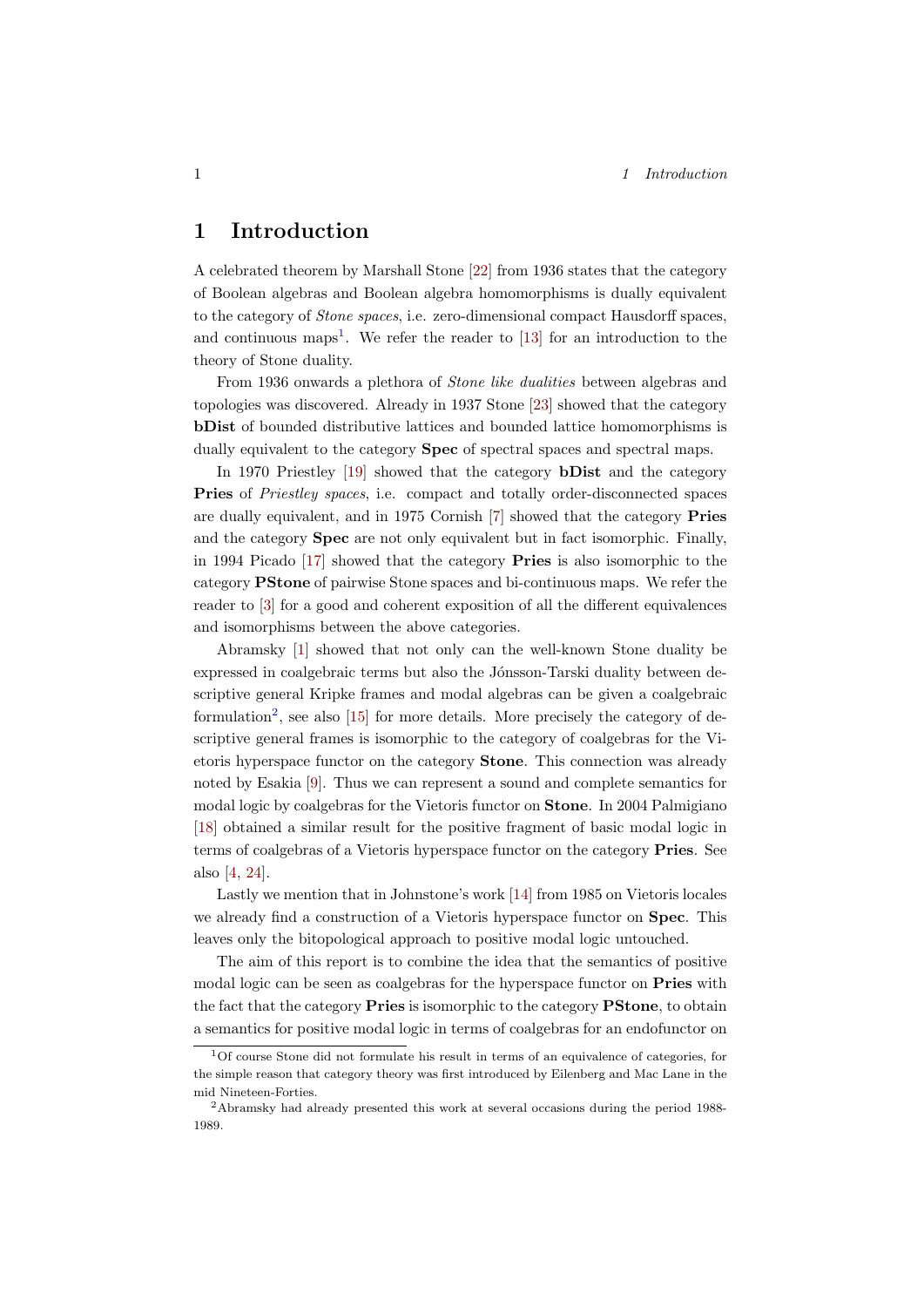PStone. Although the construction of a hyperspace functor on the category of pairwise Stone spaces does not exist in the literature the report at hand does not as such contain any new results, but only provides a bitopological perspective to the already known fact that the relational semantics for positive modal logic can be obtained as coalgebras for the Vietoris hyperspace functor on a category dually equivalent to bDist.

The structure of this report is as follows: In section 2 we recall the definitions of the categories PStone and Pries as well as the isomorphism between them. In section 3 we construct a *Vietoris hyperspace functor* on the category **Pries**, which is very similar to the one found in [\[18,](#page-31-1) [4,](#page-31-0) [24\]](#page-32-0). Section 4 contains the construction of the Vietoris hyperspace functor on the category PStone, and we show that this functor is the analogue of the hyperspace functor on the category Pries. In section 5 we introduce positive modal logic and its various semantics and in section 6 we show that the coalgebras for the hyperspace functor on PStone, encode a sound and complete semantics for the minimal positive modal logic  $K^+$ , which is well behaved with respect to axiomatic extensions. Finally section 7 contains a proof that the hyperspace functor on Pries restricts to a functor on the category Esa of Esakia spaces, as well as a short discussion on intuitionistic modal logic.

We assume the readers familiarity with basic notions from topology and category theory. Finally to appreciate the connection to modal logic it might be helpful if the reader is familiar with the Jónsson-Tarski duality for which we refer the reader to chapter 5 of [\[2\]](#page-30-2).

Acknowledgements: I would like to thank Nick Bezhanishvili for taking the time to supervise this project and for introducing me to many of the different aspects of duality theory. I always left his office more optimistic about the success of this project than when I entered. I would also like to thank Martin Speirs for offering some comments and corrections on the present work.

## <span id="page-3-0"></span>2 Pairwise Stone spaces and Priestley spaces

**Definition 1.** A Priestley space is triple  $(X, \tau, \leq)$  such that  $(X, \tau)$  is a Stone space and  $\leq$  is a partial order of  $X$ , i.e. reflexive, transitive and anti-symmetric, satisfying the Priestley Separation Axiom:

 $x \nleq y$  implies that there exists a clopen upset U, such that  $x \in U$  and  $y \notin U$ .

If  $(X, \leq)$  is a partial ordered space and  $U \subseteq X$  we define

 $\uparrow U = \{x \in X : \exists u \in U \mid u \leq x\}$   $\downarrow U = \{x \in X : \exists u \in U \mid x \leq u\}.$ 

If U a subset of X we call  $\downarrow U$  the *downset of* U and  $\uparrow U$  the upset of U. Furthermore we say that U is a *downset* if  $\downarrow U = U$  and an upset if  $\uparrow U = U$ .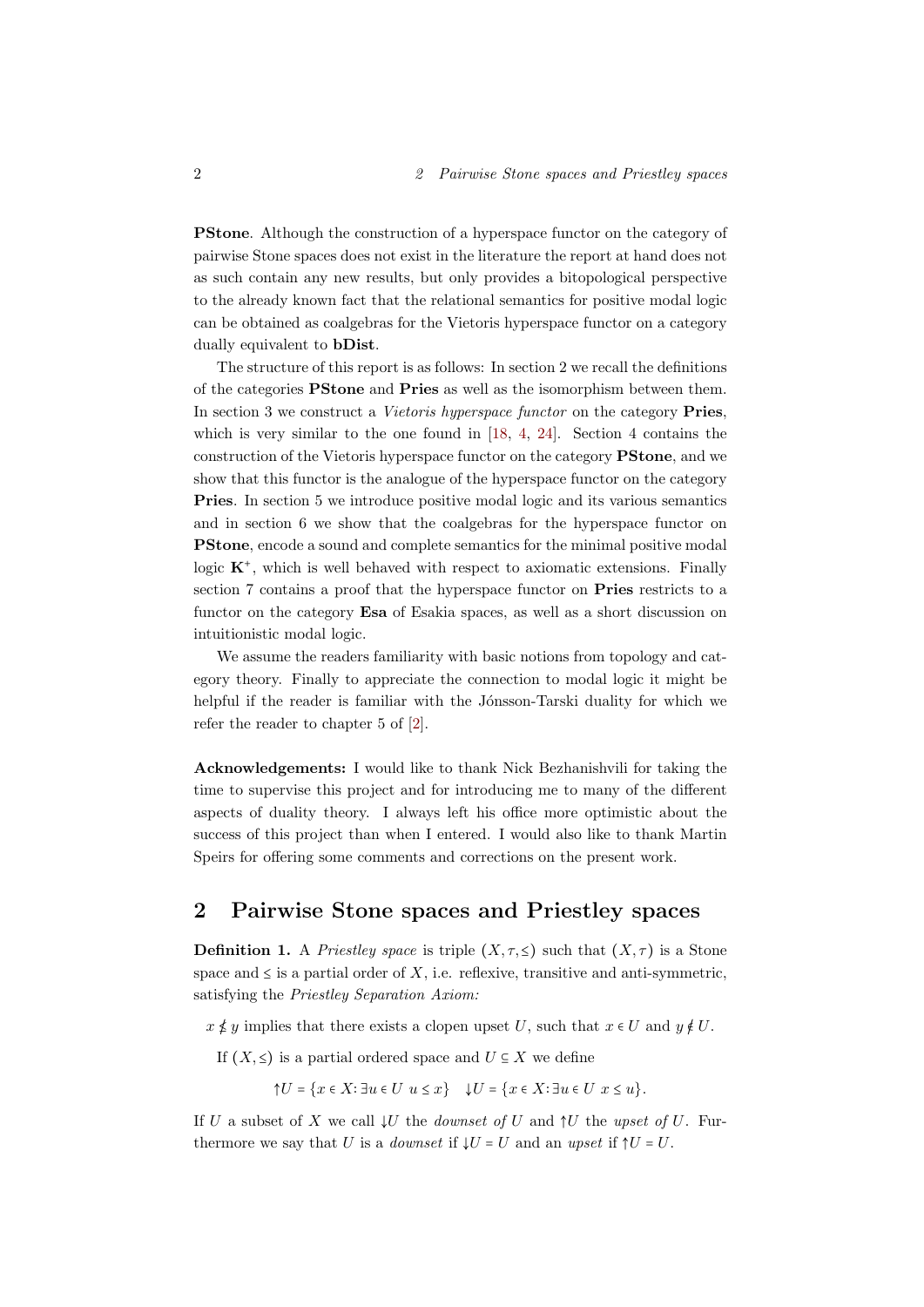<span id="page-4-1"></span>**Proposition 1.** Let  $(X, \tau, \leq)$  be a Priestley space. If  $F \subseteq X$  is closed then  $\uparrow F$ and  $\downarrow$ F are both closed, i.e. upsets and downsets of closed sets are closed.

*Proof.* Let  $F \subseteq X$  be closed and suppose that  $x \notin \uparrow F$ . Then for all  $y \in F$  it must be the case that  $y \notin x$  and so by the Priestley separation axiom we have for all  $y \in F$  a clopen upset  $U_y$  satisfying:

$$
y \in U_y \quad \text{and} \quad x \notin U_y.
$$

It follows that  $\bigcup_{y\in F} U_y$  is an open cover of F. Now since  $(X,\tau)$  is compact and F is closed, F is compact and we must therefore have a finite subcover  $\bigcup_{i=1}^n U_{y_i}$ of F. So letting  $U \coloneqq \bigcap_{i=1}^n U_{y_i}^c$  we get a clopen downset satisfying  $x \in U$  and  $U \subseteq F^c$ . Moreover if we have  $x' \in U$  and  $y \in F$  such that  $y \leq x'$ , then since U is a downset  $y \in U$ , which contradicts the fact that  $U \subseteq F^c$ . It follows that  $U \subseteq (\uparrow F)^c$ , hence U is an open neighbourhood of x contained in  $(\uparrow F)^c$ . So as  $x \notin \uparrow F$  was arbitrary we conclude that  $(\uparrow F)^c$  is open and hence that  $\uparrow F$  is closed.

The argument to the fact that  $\downarrow$ F is closed is completely similar and is therefore omitted.

The following theorem due to Priestley explains why we are interested in Priestley spaces.

**Theorem 1** ([\[19\]](#page-31-3)). The category **Pries** of Priestley spaces and continuous order-preserving functions is dually equivalent to the category **bDist** of bounded distributive lattices and bounded lattice homomorphisms.

By a bitopological space<sup>[3](#page-4-0)</sup> we understand a triple  $(X, \tau_1, \tau_2)$  such that  $(X, \tau_1)$ and  $(X, \tau_2)$  are topological spaces. Given a bitopological  $(X, \tau_1, \tau_2)$  we denote by  $\delta_1$  and  $\delta_2$  the collections of  $\tau_1$  and  $\tau_2$  closed sets, respectively. Finally we let  $\beta_1 \coloneqq \tau_1 \cap \delta_2$  and  $\beta_2 \coloneqq \tau_2 \cap \delta_1$ .

**Definition 2** ([\[21\]](#page-32-3)). Let  $(X, \tau_1, \tau_2)$  be a bitopological space.

- i) We say that  $(X, \tau_1, \tau_2)$  is *pairwise Hausdorff* if for every  $x, y \in X$  with  $x \neq y$  we have disjoint sets  $U \in \tau_1$  and  $V \in \tau_2$  separating x and y.
- ii) We say that  $(X, \tau_1, \tau_2)$  is pairwise zero-dimensional if  $\beta_1$  constitutes a basis for  $\tau_1$  and  $\beta_2$  constitutes a basis for  $\tau_2$ .
- iii) We say that  $(X, \tau_1, \tau_2)$  is pairwise compact if  $(X, \tau_1 \vee \tau_2)$  is compact, where  $\tau_1 \vee \tau_2$  is the smallest topology containing both  $\tau_1$  and  $\tau_2$ .

<span id="page-4-0"></span><sup>3</sup>Bitopological spaces were first introduced by Kelly in [\[11\]](#page-31-9), although his motivation for studying these space was very different from ours.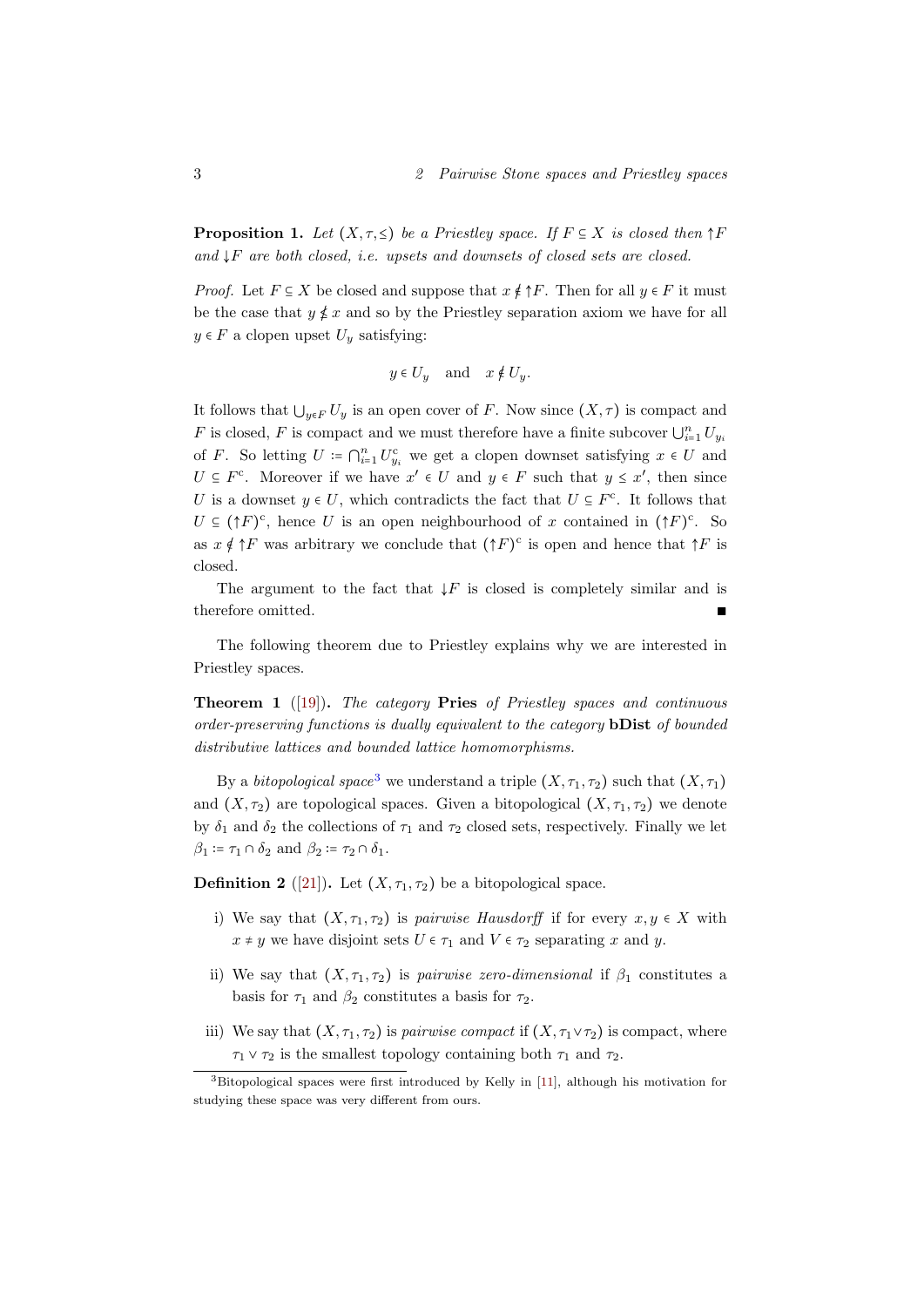Note that by The Alexander Subbasis Lemma [8,](#page-30-3) definition 2iii) is equivalent to the conditions that any cover of X consisting of elements of  $\tau_1 \cup \tau_2$  has a finite subcover.

We call a bitopological space which is pairwise Hausdorff, pairwise zerodimensional and pairwise compact a pairwise Stone space. Moreover we let PStone denote the category of pairwise Stone spaces and bi-continuous maps between them, where a *bi-continuous* map  $f: (X, \tau_1, \tau_2) \to (X', \tau'_1, \tau'_2)$  between bitopological spaces is a map which is continuous as a map from  $(X, \tau_i)$  to  $(X', \tau'_i)$ , for  $i \in \{1, 2\}$ .

The following three proposition establish the connection between Priestley spaces and pairwise Stone spaces.

<span id="page-5-2"></span>**Proposition 2** (Lem. 3.3, [\[3\]](#page-30-0)). Let  $(X, \tau_1, \tau_2)$  be a pairwise zero-dimensional space and let  $\leq_i$  be the specialization preorder of  $(X, \tau_i)$ ,  $i \in \{1, 2\}$ . Then  $\leq_1 = \geq_2$ .

<span id="page-5-0"></span>**Proposition 3** (Prop. 3.4, [\[3\]](#page-30-0)). If  $(X, \tau_1, \tau_2)$  is a pairwise Stone space then  $(X, \tau, \leq)$  is a Priestley space, where  $\tau = \tau_1 \vee \tau_2$  and  $\leq$  is the specialisation preorder of  $(X, \tau_1)$ . Furthermore with the obvious notation we have that:

| $\beta_1 = \text{ClpUp}(X, \tau, \leq)$ | $\beta_2 = \text{ClpDo}(X, \tau, \leq)$ |
|-----------------------------------------|-----------------------------------------|
| $\tau_1 = \text{OpUp}(X, \tau, \leq)$   | $\tau_2 = \text{OpDo}(X, \tau, \leq)$   |
| $\delta_1 = \text{ClUp}(X, \tau, \leq)$ | $\delta_2 = \text{CIDo}(X, \tau, \leq)$ |

<span id="page-5-1"></span>**Proposition 4** (Prop. 3.6, [\[3\]](#page-30-0)). If  $(X, \tau, \leq)$  is a Priestley space, then  $(X, \tau_1, \tau_2)$ is a pairwise Stone space, where  $\tau_1 = \text{OpUp}(X, \tau, \leq)$  and  $\tau_2 = \text{OpDo}(X, \tau, \leq)$ . Furthermore we have that:

- i)  $\beta_1 = \text{ClpUp}(X, \tau, \leq)$
- ii)  $\beta_2 = \text{ClpDo}(X, \tau, \leq)$
- *iii*) ≤= $≤_1$ =≥<sub>2</sub>.

The above actually gives an isomorphism between categories.

#### <span id="page-5-3"></span>Theorem 2. The categories Pries and PStone are isomorphic

Sketch. Given a pairwise Stone space  $(X, \tau_1, \tau_2)$ , then one constructs a Priestley space  $\Phi((X, \tau_1, \tau_2)) = (X, \tau, \leq)$  by letting  $\tau = \tau_1 \vee \tau_2$  and  $\leq$  be the specialization pre-order of  $(X, \tau_1)$ . We let  $\Phi$  act as the identity on functions.

Conversely given a Priestley space  $(X, \tau, \leq)$  one constructs the corresponding pairwise Stone space  $\Psi(X, \tau, \leq) = (X, \tau_1, \tau_2)$  by letting  $\tau_1 = \text{OpUp}_{\tau}(X)$  and  $\tau_2 =$  $OpDo_{\tau}(X)$ , i.e. the open upsets and open downsets of  $(X, \tau, \leq)$ , respectively. We let  $\Psi$  act as the identity on functions.

By Propositions [3](#page-5-0) and [4](#page-5-1) we see that these two functors are well-defined on objects and that they are each others inverses on the object level. Thus one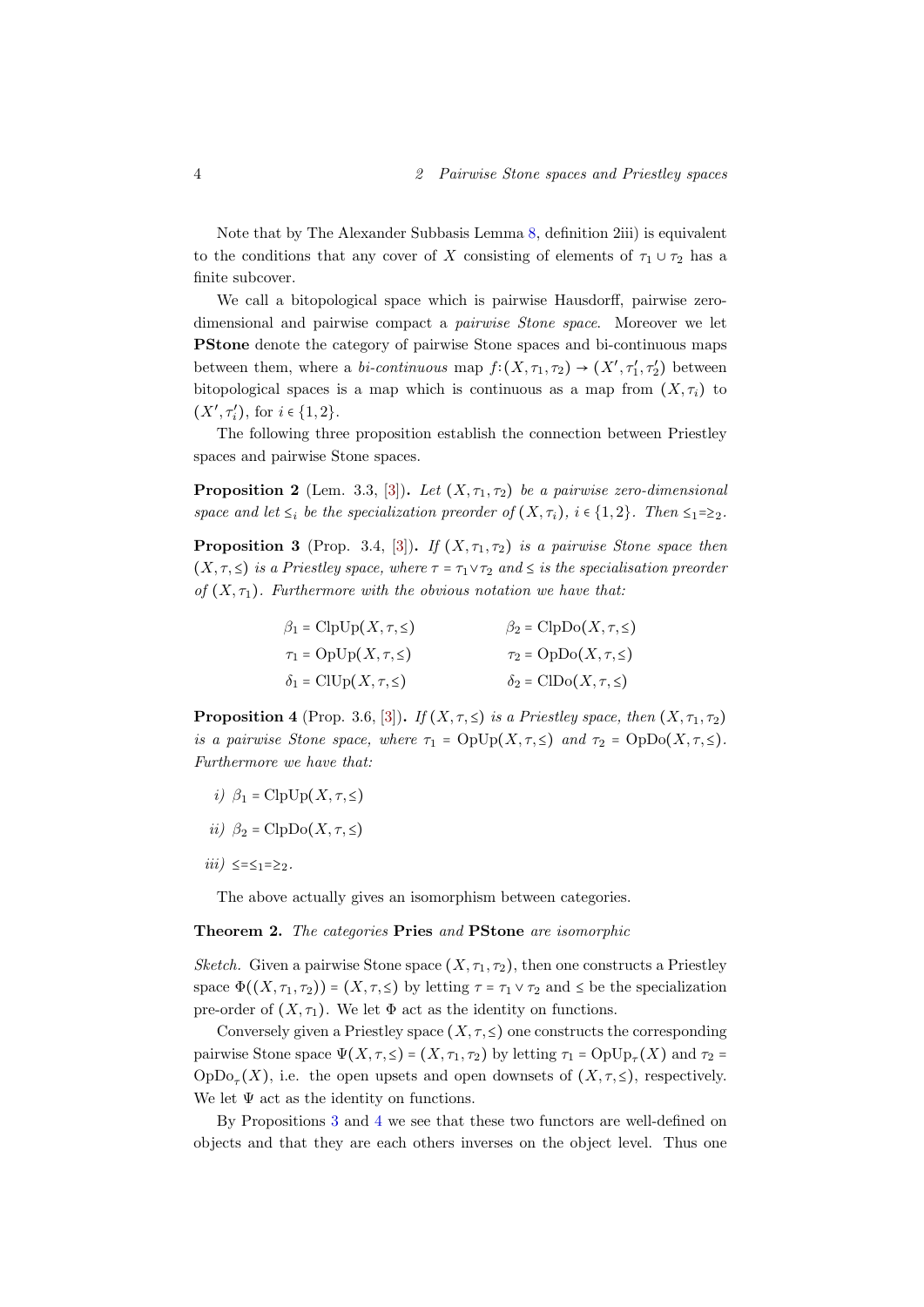only needs to check that the functors are well-defined on morphisms, but this is straightforward given Propositions [3](#page-5-0) and [4,](#page-5-1) and is therefore omitted. ∎

In the following we will often refer back to the functors  $\Phi$ : **PStone**  $\rightarrow$  **Pries** and Ψ∶Pries → PStone.

# <span id="page-6-0"></span>3 Hyperspaces of Priestley space

We here briefly recall the well-known Vietoris functor  $K:$  **KHaus**  $\rightarrow$  **KHaus**, on the category of compact Hausdorff spaces and continuous maps between them.

If  $(X, \tau)$  is a compact Hausdorff space, then we let  $K(X)$  denote the set of closed sets of X. We can then define the hit-and-miss or Vietoris topology  $\tau_v$ on  $K(X)$  to be the topology generated by the subbasis  $\{\Box U, \Diamond U\}_{U \in \tau}$ , where

$$
\Box U = \{ F \in K(X) : F \subseteq U \} \quad \text{and} \quad \Diamond U = \{ F \in K(X) : F \cap U \neq \varnothing \}.
$$

The action of K on arrow is given by  $K(f) = f_*$ , where  $f_*$  denotes the direct image function obtained from f. Now we can think of  $\Box U$  as the set of all the closed sets that miss the closed set  $U^{\text{c}}$  and the set  $\diamond U$  as the set of all the closed sets that hit the open set U.

Note that a basis for  $(K(X), \tau_v)$  is given by

$$
\nabla(U_1,\ldots,U_n)=\{F\in K(X): F\subseteq \bigcup_{i=1}^n U_i \text{ and } F\cap U_i\neq \emptyset\},\
$$

Where  $U_1, \ldots, U_n$  ranges over all finite collections of open subsets of X.

One can now prove the following:

**Theorem 3** ([\[16\]](#page-31-10)). If  $(X, \tau)$  is a Stone space then so is  $(K(X), \tau)$ .

In fact this give rise to a endofunctor on the category of Stone spaces with the following actions on morphisms:

**Proposition 5.** The assignment  $(X, \tau) \rightarrow (K(X), \tau)$  determines an endofunctor K∶Stone  $\rightarrow$  Stone on the category of Stone spaces and continuous functions, with  $K(f: X \to Y)$  the direct image function  $f_*: K(X) \to K(Y)$  given by  $F \mapsto f[F]$ .

*Proof.* Clearly  $K(\text{id}: X \to X) = \text{id}_{K(X)}$  and

$$
K(g:Y \to Z) \circ K(f: X \to Y) = K(g \circ f: X \to Z).
$$

Thus we only need to show that for  $f: (X, \tau) \to (Y, \tau')$  continuous, the assignment  $F \mapsto f[F]$  determines a well-defined function from  $K(X)$  to  $K(Y)$ . If F is a closed subset of X, then as  $(X, \tau)$  is compact we have that F is compact as well and hence  $f[F]$  is a compact subset of Y as f is continuous. Finally as  $(Y, \tau')$  is Hausdorff we have that  $f[F]$  is closed in Y i.e.  $f[F] \in K(Y)$ .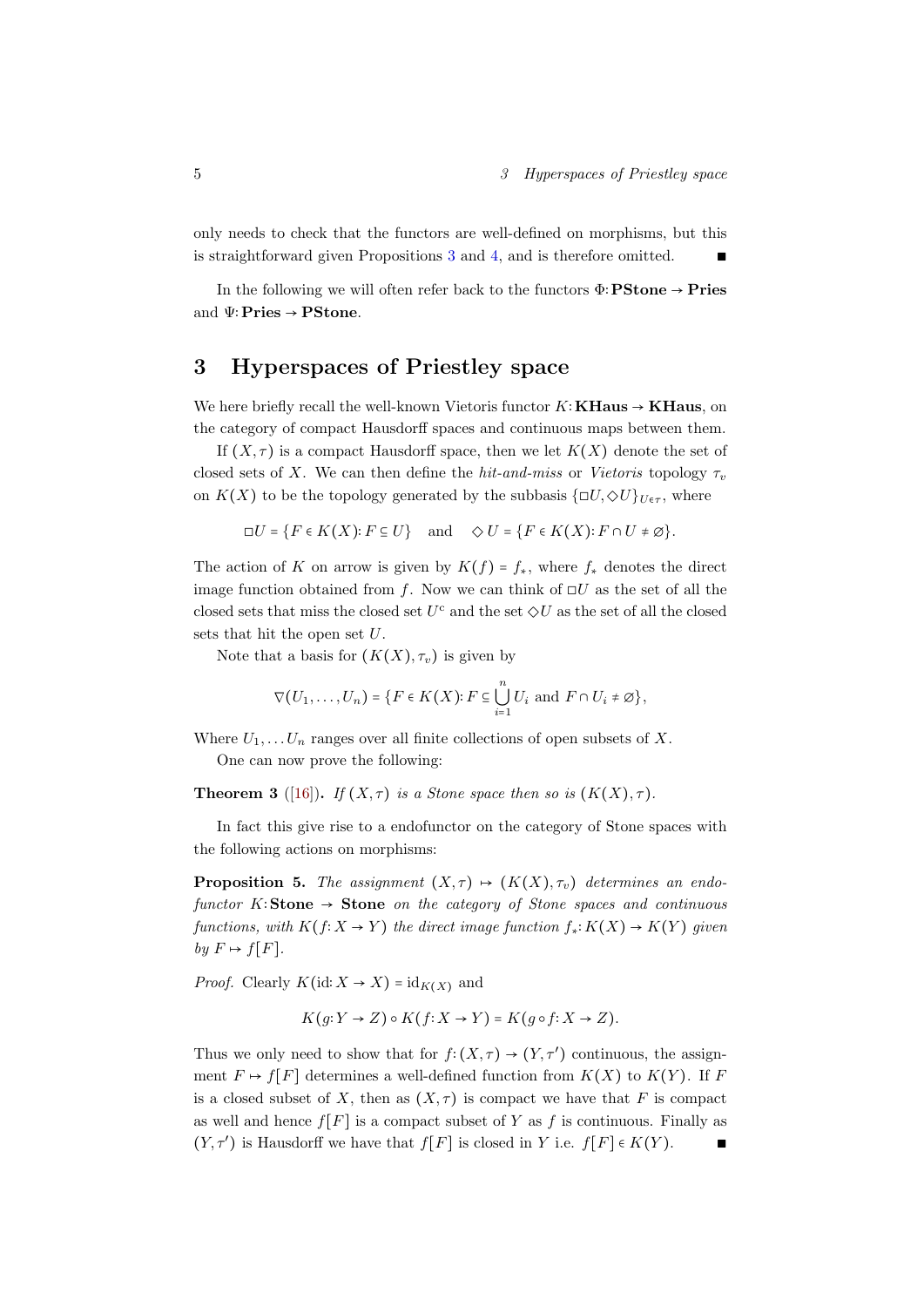Now given a Priestley space  $(X, \tau, \leq)$  we want to find a way to lift the partial order  $\leq$  to partial order  $\leq_v$  on  $K(X)$  such that  $(K(X), \tau_v, \leq_v)$  is a Priestley space. Moreover we want such a construction to determine an endofunctor on the category of Priestley spaces. It turns out that for this to work we must modify the above construction slightly.

**Definition 3.** Let R be any relation on a set X. Then the Egli-Milner lift of R is the relation  $R^{EM}$  on  $\mathscr{P}(X)$  given by

$$
WR^{EM}V \iff W \subseteq R^{-1}(V)
$$
 and  $V \subseteq R(W)$ ,

where

$$
R(W) = \{x \in X : \exists w \in W \ x R w\} \quad \text{and} \quad R^{-1}(V) = \{x \in X : \exists v \in V \ v R x\}.
$$

Now if  $\leq$  is a partial order it is easy to check that  $\leq^{EM}$  is reflexive and transitive. But  $\leq^{EM}$  will not in general be antisymmetric. However if we restrict it to the class of *convex sets* then any partial order on a set  $X$  will lift to a partial order  $\leq^{EM}$  on the set of convex sets of X.

**Definition 4.** Let X be a set with a relation R. We say that  $U \subseteq X$  is convex if for all  $y \in X$  and all  $x, z \in U$ 

$$
xRy \land yRz \implies y \in U.
$$

<span id="page-7-0"></span>**Proposition 6.** Let  $(X, \leq)$  be a partially ordered set and let  $U \subseteq X$ , then the following are equivalent:

- 1. U is a convex subset of X.
- 2.  $U = \uparrow U \cap \downarrow U$ .
- 3.  $U = V \cap W$ , for some upset V and some downset W of X.

*Proof.* We first show that if U is a convex set then  $\uparrow U \cap \downarrow U \subseteq U$ . This suffices to establish item 2 since  $U \subseteq \Uparrow U \cap \downarrow U$  as  $\leq$  is a partial order and as such reflexive.

If  $y \in \Upsilon \cap \Upsilon$  then since  $y \in \Upsilon$  we have  $x \in U$  such that  $xRy$  and since  $y \in \mathcal{V}$  we have  $z \in U$  such that  $yRz$ , and so by the convexity of U we must have that  $y \in U$ .

Conversely if  $U = \uparrow U \cap \downarrow U$  then as

$$
\uparrow U \cap \downarrow U = \{ y \in X : \exists x \exists y \ x, y \in U \& xRy \land yRz \}
$$

we can immediately conclude that  $U$  is convex.

Evidently item 2 implies item 3. On the other hand if  $U$  is the intersection of an upset V and a downset W then if  $x, z \in U$  and  $y \in X$  is such that  $x \leq y$ and  $y \leq z$ , then we must have that  $y \in \uparrow V$  as  $x \in V$  and  $y \in \downarrow W$  as  $z \in W$ . Hence

$$
y \in \uparrow V \cap \downarrow W = V \cap W = U.
$$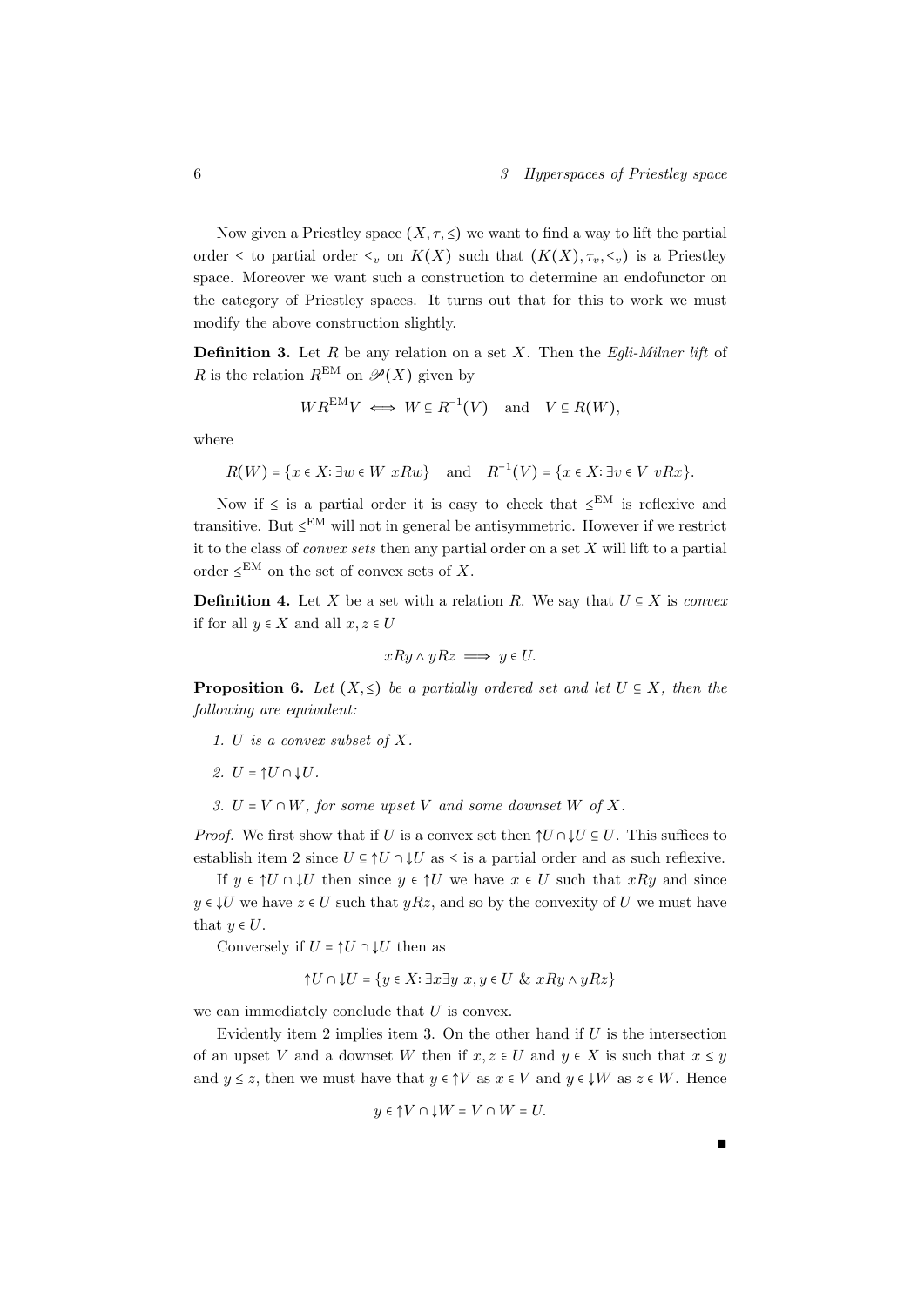## <span id="page-8-0"></span>3.1 The construction of the functor  $V: \text{Pries} \rightarrow \text{Pries}$

Our aim in this subsection is to define an endofunctor  $V:$  **Pries**  $\rightarrow$  **Pries** analogous to the Vietoris functor  $K$ : Stone → Stone of section 2. The definition of the functor V seems to be folklore. It can be found in  $[4, 24]$  $[4, 24]$  $[4, 24]$  but no explicit proof of the fact that this is indeed a well-defined functor is given there. The definition is also very similar to the one found in [\[18\]](#page-31-1) but simpler due to the fact that we can prove that the set  $Conv(X)$  of closed and convex sets of a Priestley space is compact when topologized by the topology given below. This is not done in [\[18\]](#page-31-1) which instead considers a quotient space construction to make the Egli-Milner lift of the order on a Priestley space a partial order on the set of (equivalence classes of) closed subsets.

If  $(X, \tau, \leq)$  is a Priestley space we let  $Conv(X)$  denote the set of closed and convex sets of  $(X, \tau, \leq)$ . Moreover for any Priestley space  $(X, \tau, \leq)$  we let  $V(X) = (\text{Conv}(X), \tau_v, \leq^{\text{EM}})$  where with abuse of notation we let  $\tau_v$  be the topology on Conv(X) generated by the subbasis  $\{\Box U, \Diamond U\}_{U \in \text{ClpUp}(X) \cup \text{ClpDo}(X)}$ with

$$
\Box U = \{ F \in Conv(X) : F \subseteq U \} \quad \text{and} \quad \Diamond U = \{ F \in Conv(X) : F \cap U \neq \emptyset \}.
$$

In the remainder of this section we show that the above assignment determines an endofunctor  $V: \textbf{Pries} \rightarrow \textbf{Pries}$ .

<span id="page-8-1"></span>**Proposition 7.** If  $(X, \tau, \leq)$  is a Priestley space then  $(\text{Conv}(X), \tau_v)$  is compact.

*Proof.* To show that  $(\text{Conv}(X), \tau_v)$  is compact it suffices by the Alexander Subbasis Lemma to show that every cover by elements of the subbasis  $\{\Box U, \Diamond U\}$ with  $U \in \text{ClpUp}(X) \cup \text{ClpDo}(X)$  has a finite subcover. Therefore let

$$
\mathrm{Conv}(X) = \bigcup_{i \in I} \Box U_i \cup \bigcup_{j \in J} \Diamond U_j \bigcup_{k \in K} \Box V_k \cup \bigcup_{l \in L} \Diamond V_l \tag{$\star$}
$$

be such a cover, with  $U_i$  and  $U_j$   $\tau$ -clopen upsets for all  $i \in I$  and  $j \in J$ , and with  $V_k$  and  $V_l$   $\tau$ -clopen downsets for all  $k \in K$  and  $l \in L$ . We claim that

$$
X = \bigcup_{i \in I} U_i \cup \bigcup_{j \in J} U_j \bigcup_{k \in K} V_k \cup \bigcup_{l \in L} V_l. \tag{\ddagger}
$$

To see this let  $x \in X$  then as  $(X, \tau)$  is a Stone space it is in particular  $T_1$ whence  $\{x\}$  is closed and therefore  $\{x\} \in \text{Conv}(X)$ , as it is clearly also convex. Thus  $\{x\} \in \Box W$  for some  $W \in \{U_i, V_k\}_{i \in I, k \in K}$  or  $\{x\} \in \Diamond W'$  for some  $W' \in$  ${U_i, V_i}_{i \in J, l \in L}$ . In the former case we obtain that  $x \in W$  and in the latter case we obtain that  $x \in W'$ . Hence we see that  $(\ddagger)$  follows.

Now since  $\bigcup_{j\in J} U_j \cup \bigcup_{l\in L} V_l$  is a  $\tau$ -open set we have that

$$
F \coloneqq X - \bigl(\bigcup_{j \in J} U_j \cup \bigcup_{l \in L} V_l\bigr)
$$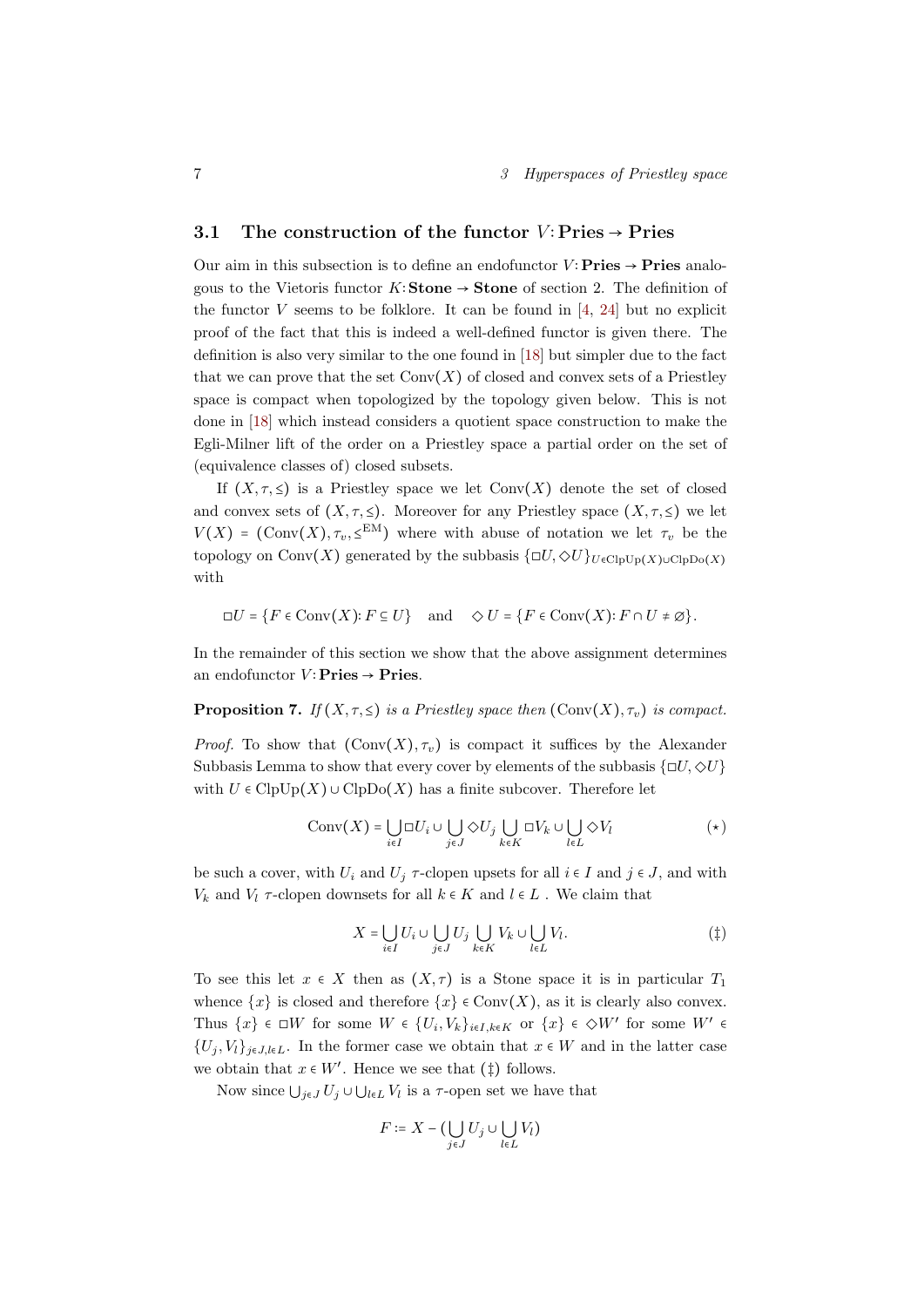#### 8 3 Hyperspaces of Priestley space

is a  $\tau$ -closed set. Moreover as  $\bigcup_{j\in J}U_j$  is an upset and  $\bigcup_{l\in L}V_l$  is a downset we must have that  $F$  is the intersection of an downset and an upset and therefore convex. Hence  $F \in Conv(X)$ . So by  $(\star)$  we must have that  $F \in \Box U_{i'}$  for some  $i' \in I$  or  $F \in \Box V_{k'}$  for some  $k' \in I$ . We may without loss of generality assume that the former is the case. It then follows from (‡) that  $X = U_{i'} \cup \bigcup_{j \in J} U_j \cup \bigcup_{l \in L} V_l$ . So by the compactness of X we have that  $X = U_{i'} \cup \bigcup_{i=1}^n U_{j_i} \cup \bigcup_{i=1}^m V_{l_i}$ . We claim that

$$
\mathrm{Conv}(X)=\Box U_{i'}\cup\bigcup_{i=1}^n \Diamond U_{j_i}\cup\bigcup_{i=1}^m \Diamond V_{l_i}.
$$

To see this let  $G \in Conv(X)$  then either  $G \subseteq U_{i'}$  in which case  $G \in \Box U_{i'}$  or  $G \notin U_{i'}$  in which case we get that  $G \cap (\bigcup_{j \in J} U_j \cup \bigcup_{l \in L} V_l) \neq \emptyset$  and thus either  $G \cap U_{j_i} \neq \emptyset$  for some  $i \leq n$ , in which case  $G \in \Diamond U_{j_i}$  or  $G \cap V_{l_i} \neq \emptyset$  for some  $i \leq m$ , in which case  $G \in \Diamond V_{l_i}$ . . ∎

<span id="page-9-0"></span>**Lemma 1.** If  $(X, \tau, \leq)$  is a Priestley space then  $V(X) = (\text{Conv}(X), \tau_v)$  is zerodimensional.

*Proof.* To see that  $Conv(X)$  is zero-dimensional we note that

$$
\Box U = (\Diamond (U^c))^c
$$
 and  $\Diamond U = (\Box (U^c))^c$ ,

whence  $Conv(X)$  has a subbasis for clopen and hence a basis of clopens.

<span id="page-9-1"></span>**Lemma 2.** If  $(X, \tau, \leq)$  is a Priestley space then  $V(X) = (\text{Conv}(X), \tau_n)$  is Hausdorff.

*Proof.* Let  $F, G \in Conv(X)$  with  $F \neq G$ . Then as  $\leq^{EM}$  is a partial order on Conv $(X)$  we have that  $F \notin^{\text{EM}} G$  or  $G \notin^{\text{EM}} F$ . We may without loss of generality assume that the former is the case. Therefore we either have i)  $x \in F$  such that  $x \nleq y$  for all  $y \in G$  or we have have ii)  $y \in G$  such that  $x \nleq y$  for all  $x \in F$ .

We consider first the case i). By the Priestley Separation Axiom we have clopen upsets  $U_y$  for all  $y \in G$  such that  $x \in U_y$  and  $y \notin U_y$ . It follows that  $\bigcup_{y \in G} U_y^c$ is an open cover of  $G$ . Now  $G$  is a closed subset of  $X$  and therefore compact, hence we have a finite subcover  $\bigcup_{i=1}^{n} U_{y_i}^c$  of G. So if we let  $U = \bigcap_{i=1}^{n} U_{y_i}$  then we have that  $x \in U$  and  $U \cap G = \emptyset$ . So as  $x \in F$  we get that  $F \cap U \neq \emptyset$ . It follows that  $F \in \Diamond U$  and  $G \notin \Diamond U$ . So as U is a clopen upset we have that  $\Diamond U$  is open in  $\tau_v$  and as moreover  $\tau_v$  is zero-dimensional with subbasis  $\{\Box U, \Diamond U\}_{U \in \text{ClbUp}(X) \cup \text{ClbDo}(X)}$ we have that  $\Diamond U$  is also closed. Hence  $(\Diamond U)^c = \Box U^c$  is an open set containing F disjoint from  $\Diamond U$  containing G.

In the case ii) a similar argument allows us to find clopen upset  $U$  such that  $F \in \Box U$  and  $G \notin \Box U$ .

Hence in both cases we may conclude that  $Conv(X)$  is Hausdorff.

**Lemma 3.** If  $(X, \tau, \leq)$  is a Priestley space then so is  $V(X) = (\text{Conv}(X), \tau_v, \leq^{EM})$ .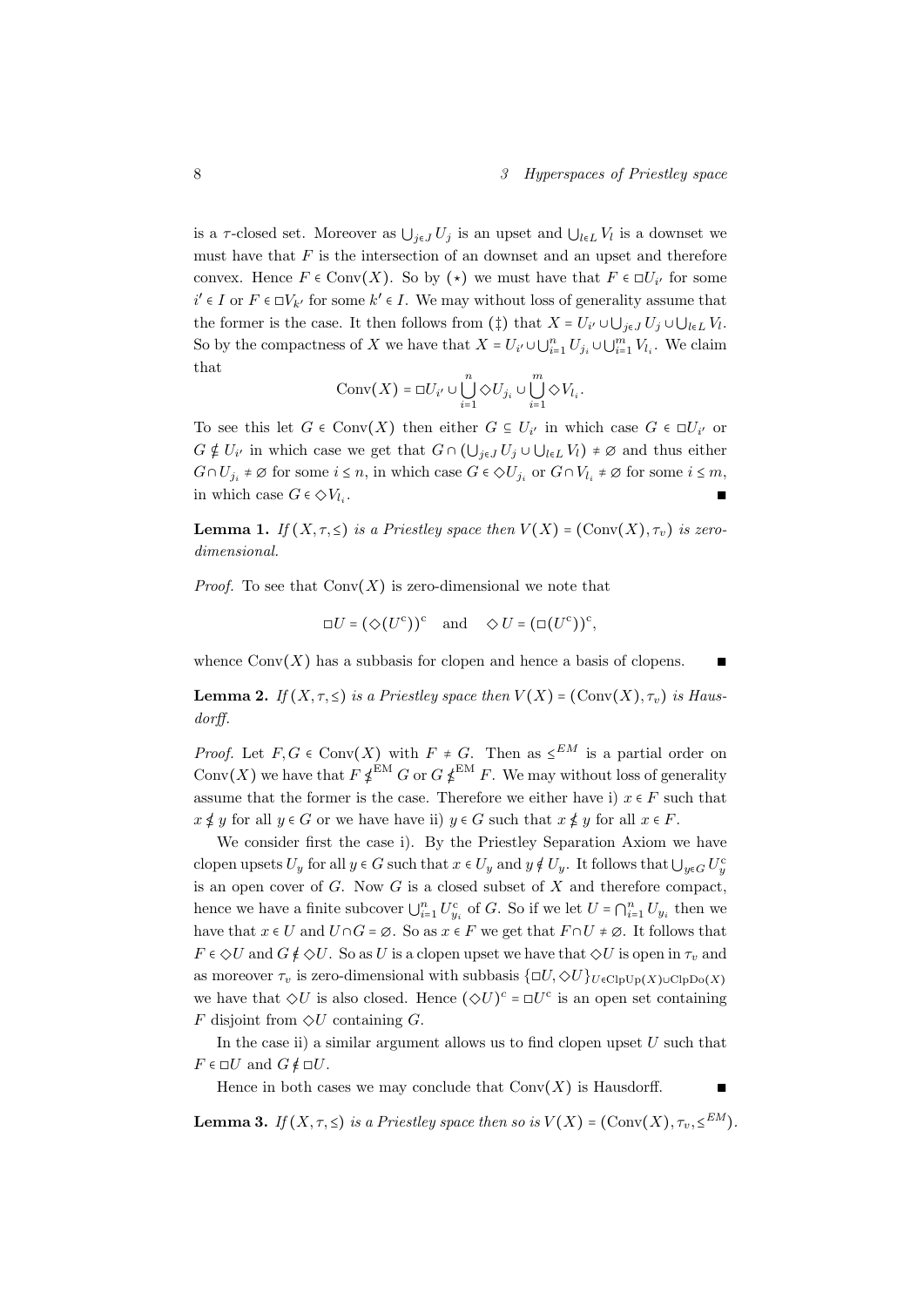Proof. By Proposition [7](#page-8-1) and Lemma [1](#page-9-0) and [2](#page-9-1) above it is enough to show that ≤ EM satisfies that Priestley Separation Axiom.

Therefore let  $F, G \in Conv(X)$  such that  $F \notin E^{\text{LM}}$  G. Then we must find clopen upset W of Conv $(X)$  such that  $F \in W$  and  $G \notin W$ .

If  $F \notin \mathbb{R}^{\text{EM}}$  G the either  $F \notin \downarrow G$  or  $G \notin \uparrow F$ . In the former case we must have  $x \in F$  such that  $x \notin \downarrow G$ . So for all  $y \in G$  we have that  $x \notin y$ . Now as  $(X, \tau, \leq)$  is a Priestley space we must have clopen upsets  $U_y$  for each  $y \in G$  such that  $x \in U_y$ and  $y \notin U_y$ . It follows that  $\bigcup_{y \in G} U_y^c$  is an open cover of G. Now G being a closed subset of the compact Hausdorff space  $X$  must also be compact. Consequently we have  $y_1, \ldots, y_n \in G$  such that  $\bigcup_{i=1}^n U_{y_i}^c$  covers G. Letting  $U = \bigcap_{i=1}^n U_{y_i}$  we see that U is a clopen upset with  $x \in U$  and  $U \cap G = \emptyset$ . So as  $U \cap F \neq \emptyset$  we see that  $F \in \Diamond U$  and  $G \notin \Diamond U$ .

Finally we show that  $\Diamond U$  is upwards closed. Therefore let  $H \in \Diamond U$  and  $H \leq^{EM} H'$ . If  $H' \notin \Diamond U$  then  $H' \cap U = \emptyset$  and consequently  $H' \subseteq U^c$  and as U is an upset  $U^c$  is a downset. Hence we must have that  $\downarrow H' \subseteq U^c$ , and as  $H \leq^{\text{EM}} H'$ we have that  $H \subseteq \downarrow H'$  contradiction the fact that  $H \in \Diamond U$ . Thus  $\Diamond U$  must be an upset, and we may take  $W = \diamondsuit U.$ 

The argument for the latter case is similar and is therefore omitted. ■

Let  $f: (X, \tau, \leq) \to (X', \tau', \leq')$  be a morphism between Priestley spaces. Then we show that  $F \mapsto \downarrow f[F] \cap \uparrow f[F]$  determines a mapping  $V(f): V(X) \to V(Y)$ making  $V$  into an endofunctor on the category **Pries**. For this the following proposition suffices.

<span id="page-10-0"></span>**Proposition 8.** If  $f:(X, \tau, \leq) \to (X', \tau', \leq')$  is a morphism between Priestley space, then  $F \mapsto \downarrow f[F] \cap \uparrow f[F]$  determines a continuous and order preserving function  $V(f): V(X) \to V(Y)$  between the Priestley spaces  $V(X)$  and  $V(Y)$ .

*Proof.* We first show that  $V(f)$  is well-defined. As X is compact every closed subset of X is compact and hence every  $F \in Conv(X)$  will be compact. The image of a compact set under a continuous function is again compact and so as Y is Hausdorff  $f[F]$  will be closed. Since in any Priestley space the upwards and downwards closure of closed set is again closed we have that  $V(f)[F]$  is closed. Hence as  $V(f)[F]$  is obviously convex we see that the function  $V(f): V(X) \rightarrow$  $V(Y)$  is indeed well-defined.

To see that it is also order preserving assume that  $F \leq^{EM} F'$ , i.e.

$$
F\subseteq \downarrow F' \quad \text{and} \quad F'\subseteq \uparrow F.
$$

Then if  $y \in V(f)[F]$  we have  $x_1, x_2 \in F$  such that  $f(x_1) \leq y \leq f(x_2)$ . As  $F \subseteq \downarrow F'$  we must have  $x_3 \in F$  such that  $x_2 \le x_3$ , consequently we have that  $f(x_2) \le f(x_3)$  so  $f(x_2) \in \mathcal{J}[F'] \cap \mathcal{J}[F']$  and hence  $y \in \mathcal{J}(\mathcal{J}[F'] \cap \mathcal{J}[F'])$ . Thus we have that

$$
V(f)[F] \subseteq \downarrow (\downarrow f[F']) \cap \uparrow f[F']) = \downarrow (V(f)(F')).
$$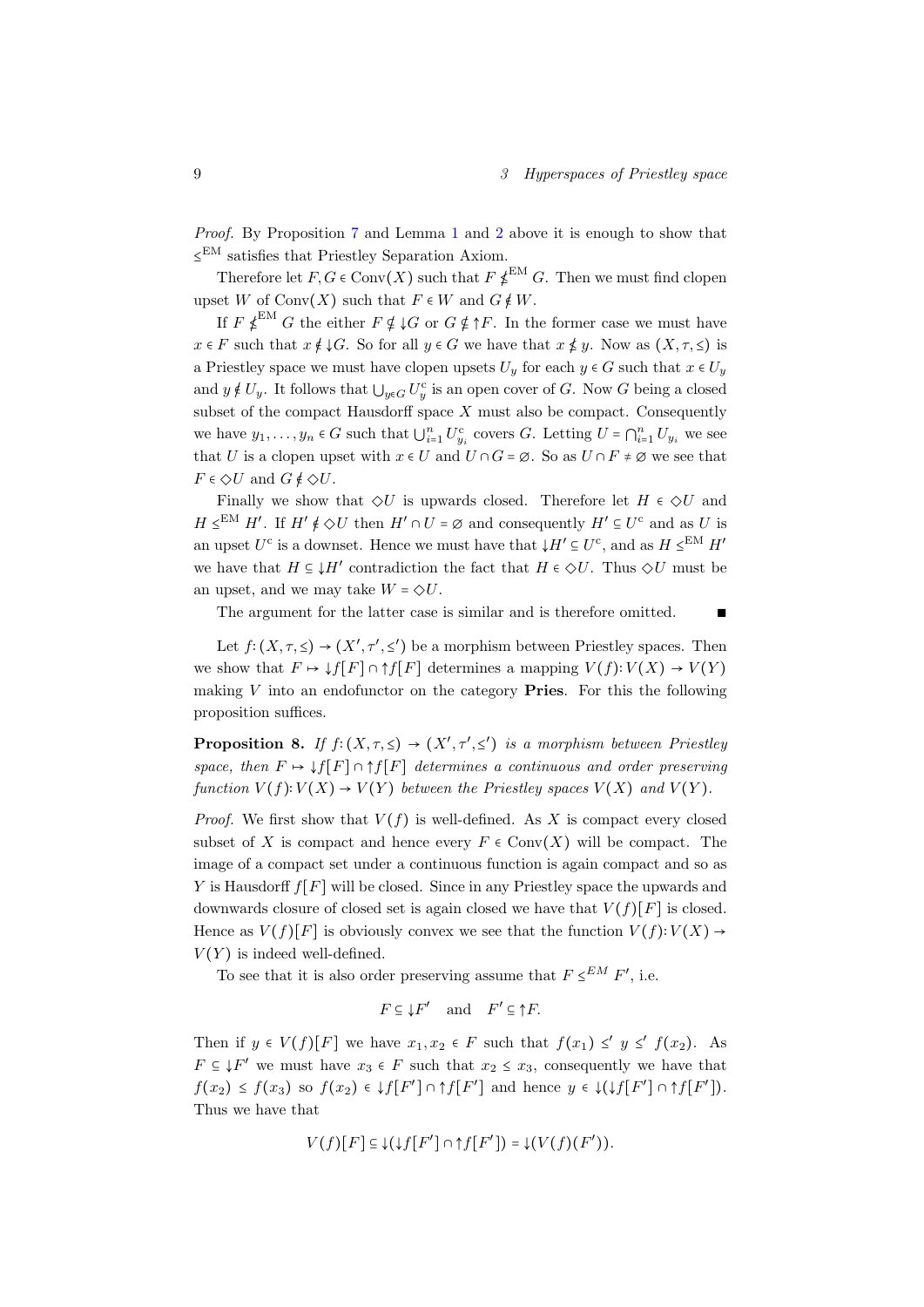The argument for the fact that  $V(f)(F') \subseteq \uparrow V(f)(F)$  is completely similar.

Finally to see that it is continuous it suffices to show that the preimages of elements of the subbasis are open. Therefore let  $U \in \tau'$  be a clopen upset then we show that  $V(f)^{-1}(\Box U) = \Box f^{-1}U$  and  $V(f)^{-1}(\Diamond U) = \Diamond f^{-1}U$ . From which we may conclude that  $V(f)$  is continuous.

$$
V(f)^{-1}(\Box U) = \{ F \in Conv(X) : V(f)(F) \in \Box U \}
$$
  
=  $\{ F \in Conv(X) : f[F] \cap f[f] \subseteq U \}$   
=  $\{ F \in Conv(X) : f[F] \subseteq U \}$  (since *U* is an upset)  
=  $\{ F \in Conv(X) : F \subseteq f^{-1}(U) \}$   
=  $\Box f^{-1}(U).$ 

$$
V(f)^{-1}(\diamondsuit U) = \{F \in Conv(X): V(f)(F) \in \diamondsuit U\}
$$
  
=  $\{F \in Conv(X): \downarrow f[F] \cap \uparrow f[F] \cap U \neq \emptyset\}$   
=  $\{F \in Conv(X): f[F] \cap U \neq \emptyset\}$  (since *U* is an upset)  
=  $\{F \in Conv(X): F \cap f^{-1}(U) \neq \emptyset\}$   
=  $\diamondsuit f^{-1}(U).$ 

Similar argument applies to the situation where  $U$  is a clopen downset.

Remark 1. Note that taking  $V(f)$  to be the mapping  $F \mapsto f[F]$  would not be well-define as  $f[F]$  is not necessarily convex when f is non-surjective.

The above shows that we have a functor  $V$ : **Pries**  $\rightarrow$  **Pries.** 

# <span id="page-11-0"></span>4 Hyperspace of Pairwise Stone space

In this section we want to define a notion of a bitopological Vietoris space for a bitopological Stone space. More precisely what we want is an endofunctor  $V_{\text{bi}}$ : **PStone**  $\rightarrow$  **PStone** such that the following diagram



commutes. By standard category theoretic argumentation this will ensure that the category of coalgebras for the functor  $V_{bi}$  will be isomorphic to the category of the coalgebras for the functor  $V$ .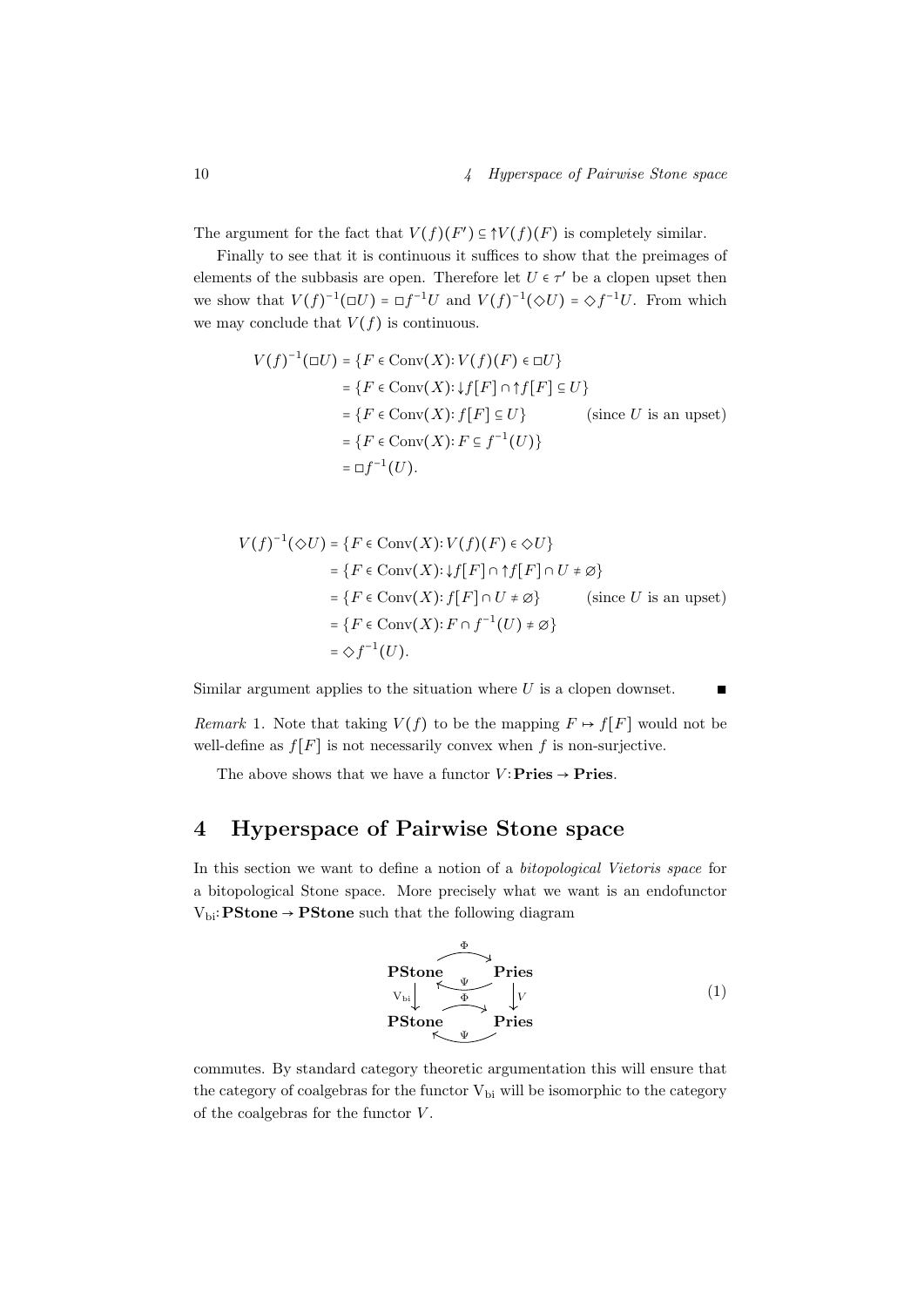## <span id="page-12-0"></span>4.1 The construction of the functor  $V_{\text{bi}}$

Given a bitopological space  $(X, \tau_1, \tau_2)$  we define

$$
\kappa(X) \coloneqq \{ F \cap G \colon F \in \delta_1, \ G \in \delta_2 \},
$$

that is  $\kappa(X)$  is the set of all intersections of  $\tau_1$ -closed and  $\tau_2$ -closed sets.

Furthermore we let  $\tau_1^v$  be the topology on  $\kappa(X)$  generated by the subbasis  $\{\Diamond U, \Box U\}_{U \in \beta_1}$  where as usual

$$
\diamondsuit U = \{ H \in \kappa(X) : H \cap U \neq \varnothing \} \quad \text{and} \quad \Box U = \{ H \in \kappa(X) : H \subseteq U \}.
$$

Similarly  $\tau_2^v$  will be the topology on  $\kappa(X)$  generated by  $\{\Diamond V, \Box V\}_{V \in \beta_2}$ .

We then define the *bitopological Vietoris space*  $V_{bi}(X)$  of a Pairwise Stone space  $(X, \tau_1, \tau_2)$  to be the bitopological space  $(\kappa(X), \tau_1^v, \tau_2^v)$ . In what follows we will show that this constitutes the object part of an endofunctor on **PStone**. Remark 2. One could also have defined  $\tau_1^v$  to be generated by  $\{\Diamond U\}_{U \in \beta_1 \cup \beta_2}$  and  $\tau_2^v$  to be generated by  $\{\Box U\}_{U \in \beta_1 \cup \beta_2}$ . This also determines an endofunctor on the category PStone. However this will not make the diagram (1) commute.

<span id="page-12-1"></span>**Lemma 4.** If  $(X, \tau_1, \tau_2)$  is a Pairwise Stone space and  $\leq_1$  is the specialization order of  $(X, \tau_1)$  then  $\leq_1^{EM}$  is a partial order when restricted to  $\kappa(X)$ .

*Proof.* As  $(X, \tau_1, \tau_2)$  is pairwise zero-dimensional and pairwise Hausdorff we have that  $(X, \tau_1)$  is a  $T_0$ -space, whence  $\leq_1$  is a partial order. Therefore  $\leq_1^{\text{EM}}$  is reflexive and transitive. Now suppose that we have  $H, H' \in \kappa(X)$ , i.e.  $H = F \cap G$ and  $H' = F' \cap G'$  for some  $F, F' \in \delta_1$  and  $G, G' \in \delta_2$ , such that  $H \leq_1^{\text{EM}} H'$  and  $H' \leq_1^{\text{EM}} H$ . As  $H \subseteq \downarrow H'$  we have that for all  $x \in H$  there is  $y_x \in H'$  such that  $x \leq_1 y_x$ . So we must have that

$$
H \subseteq \bigcup_{x \in H} cl_1(y_x)
$$
  
\n
$$
\subseteq \bigcup_{y \in H'} cl_1(y)
$$
  
\n
$$
\subseteq cl_1(\bigcup_{y \in H'} y)
$$
  
\n
$$
\subseteq cl_1(H')
$$
  
\n
$$
\subseteq cl_1(F') = F'.
$$

As  $H' \subseteq \uparrow H$  we have that for all  $y \in H'$  an element  $x_y \in H$  such that  $x_y \leq_1 y$ and therefore by Proposition [2](#page-5-2) such that  $y \leq_2 x_y$ . So by a similar argument we see that  $H' \subseteq G$ . Finally using that  $H' \leq_1^{\text{EM}} H$  we see that  $H \subseteq G'$  and  $H' \subseteq F$ , whence from we conclude that  $H = H'$  as  $H = F \cap G$  and  $H' = F' \cap G'$ .

**Lemma 5.** If  $(X, \tau_1, \tau_2)$  is a pairwise Stone space then  $V_{\text{bi}}(X) = (\kappa(X), \tau_1^v, \tau_2^v)$ is pairwise zero-dimensional.

∎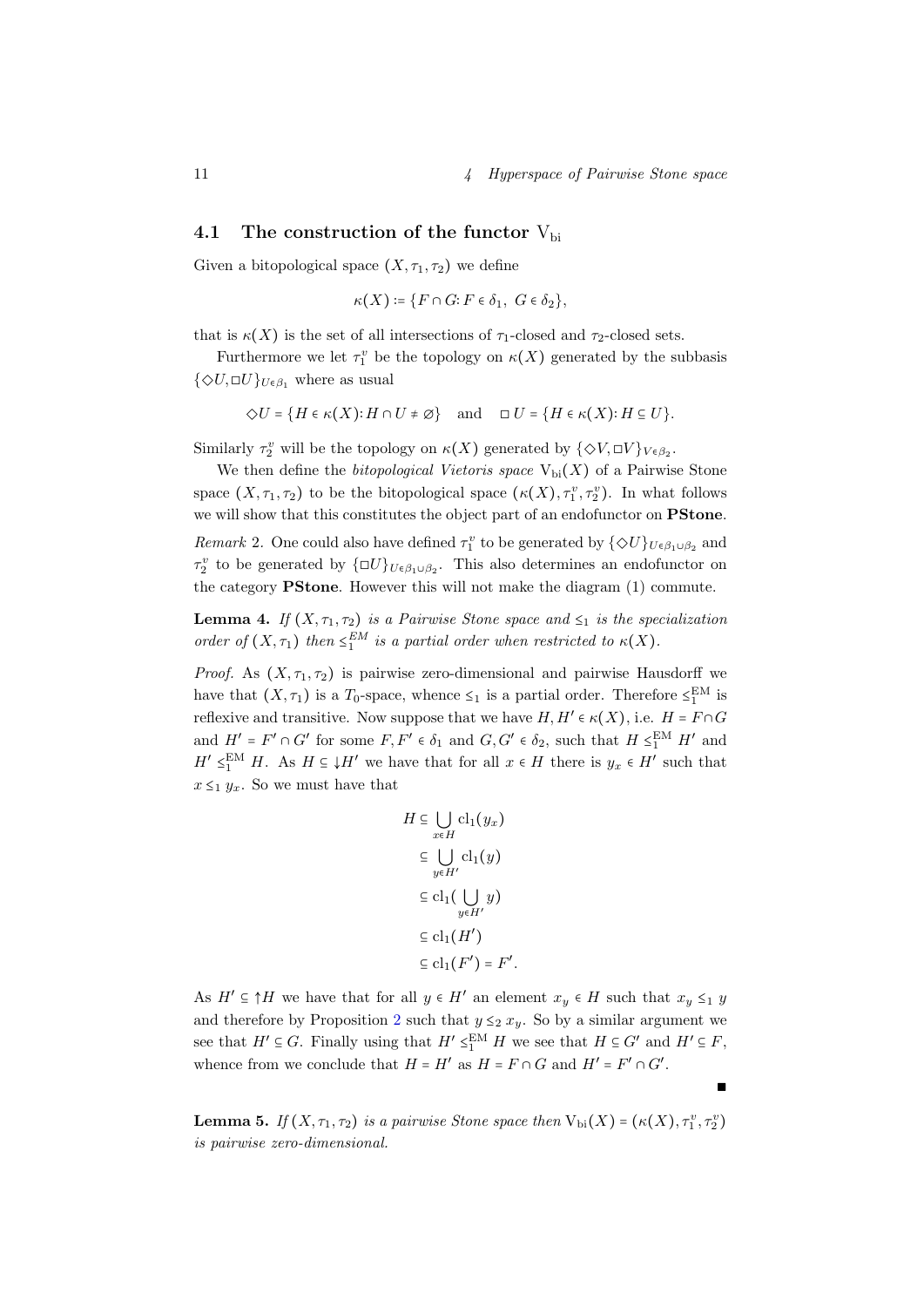*Proof.* We show that  $\beta_1^v = \tau_1^v \cap \delta_2^v$ , is a basis for  $\tau_1^v$  where  $\delta_2^v$  is the set of  $\tau_2^v$ -closed sets.

By definition we have that if  $W \in \tau_1^v$  then

$$
W = \bigcup_{i \in I} \bigl(\bigcap_{j=1}^{m_i} \Diamond U_j \cap \bigcap_{k=1}^{n_i} \Box U_k \bigr), \quad U_j, U_k \in \beta_1.
$$

Thus to show that  $\beta_1^v$  is a basis for  $\tau_1^v$  it suffices to show that

$$
\bigcap_{j=1}^m \Diamond U_j \cap \bigcap_{k=1}^n \Diamond U_k \in \beta_1^v
$$

when  $U_j, U_k \in \beta_1$ . Since  $\beta_1^v$  is closed under finite intersections it is enough to show that  $\Diamond U, \Box U \in \beta_1^v$  whenever  $U \in \beta_1$  We immediately see from the definition of  $\tau_1^v$  that  $\Diamond U, \Box U \in \tau_1^v$ , whenever  $U \in \beta_1$ . Now  $(\Diamond U)^c = \Box U^c$  and  $(\Box U)^c = \Diamond U^c$ . So as  $U \in \beta_1$  implies that  $U^c \in \beta_2$  we see that  $\Diamond U, \Box U \in \delta_2^v$  whenever  $U \in \beta_1$ . Hence we may conclude that  $\Diamond U, \Box U \in \beta_1^v$  when  $U \in \beta_1$  and so  $\beta_1^v$  is indeed a basis for  $\tau_1^v$ .

The argument to the fact that  $\beta_2^v = \tau_2^v \cap \delta_1^v$ , where  $\delta_1^v$  is the set of  $\tau_1^v$ -closed sets, is a basis for  $\tau_2^v$  is completely similar and thus omitted. ■

**Lemma 6.** If  $(X, \tau_1, \tau_2)$  is a pairwise Stone space then  $V_{\text{bi}}(X) = (\kappa(X), \tau_1^v, \tau_2^v)$ is pairwise Hausdorff.

*Proof.* Let  $H, H' \in \kappa(X)$  with  $H \neq H'$ . So  $H = F \cap G$  and  $H' = F' \cap G$  for some  $F, F' \in \delta_1$  and some  $G, G' \in \delta_2$ . By Lemma [4](#page-12-1) we then have that  $H \nleq^{EM} H'$  or  $H' \not\leq^{\text{EM}}_1 H$ . We therefore first assume that  $H \not\leq^{\text{EM}}_1 H'$ .

Thus either  $H \notin H'$  or  $H' \notin H$ . We assume first that  $H \notin H'$ . It immediately follows from this assumption that we must have  $x \in H$  such that  $x \nleq_1 y$  for all  $y \in H'$ , i.e for each  $y \in H'$  we have that  $x \notin cl_1(y)$ . So as  $(X, \tau_1, \tau_2)$ is a pairwise Stone space we have that  $\beta_1$  is a basis for  $\tau_1$  and hence we must have for each  $y \in H'$  a basic  $\tau_1$ -open  $U_y \in \beta_1$  witnessing that  $x \notin cl_1(y)$ . This means that  $x \in U_y$  and  $y \notin U_y$ . It follows that  $\bigcup_{y \in H'} U_y^c$  is a  $\tau_2$ -open cover of H'. In particular it is a  $\tau_1 \vee \tau_2$  open cover of H'. Now by proposition [13](#page-29-1) we have that H' is pairwise compact, being the intersection of a  $\delta_1$  and a  $\delta_2$  set. So we have a finite subcover  $\bigcup_{i=1}^n U_{y_1}^c$  of H'. Therefore if we let  $U \coloneqq \bigcap_{i=1}^n U_{y_i}$  we have that  $H \cap U \neq \emptyset$ , as  $x \in H \cap U$  and  $H' \cap U = \emptyset$ , as  $U \subseteq H'^c$ . It follows that  $H \in \Diamond U$  and  $H' \notin \Diamond U$ . Finally since  $\beta_1$  is closed under finite intersections we have that  $U \in \beta_1$  and thereby that  $U^c \in \beta_2$ . Hence we have that  $\Diamond U \in \tau_1^v$  and  $(\Diamond U)^c = \Box U^c \in \tau_2^v$ , thus  $\Diamond U$  and  $\Box U^c$  are disjoint  $\tau_1^v$  and  $\tau_2^v$  sets respectively which separates  $H$  and  $H'$ .

If  $H' \notin \uparrow H$  then we have  $y \in H'$  such that  $x \nleq_1 y$  for all  $x \in H$ . So as  $\beta_1$ is a basis for  $\tau_1$  we obtain by a similar argument as above a set  $V \in \beta_1$  such that  $H \in \Box V$  and  $H' \notin \Box V$ . So  $\Box V$  and  $\Diamond V^c$  will be disjoint  $\tau_1^v$  and  $\tau_2^v$  sets respectively which separates  $H$  and  $H'$ .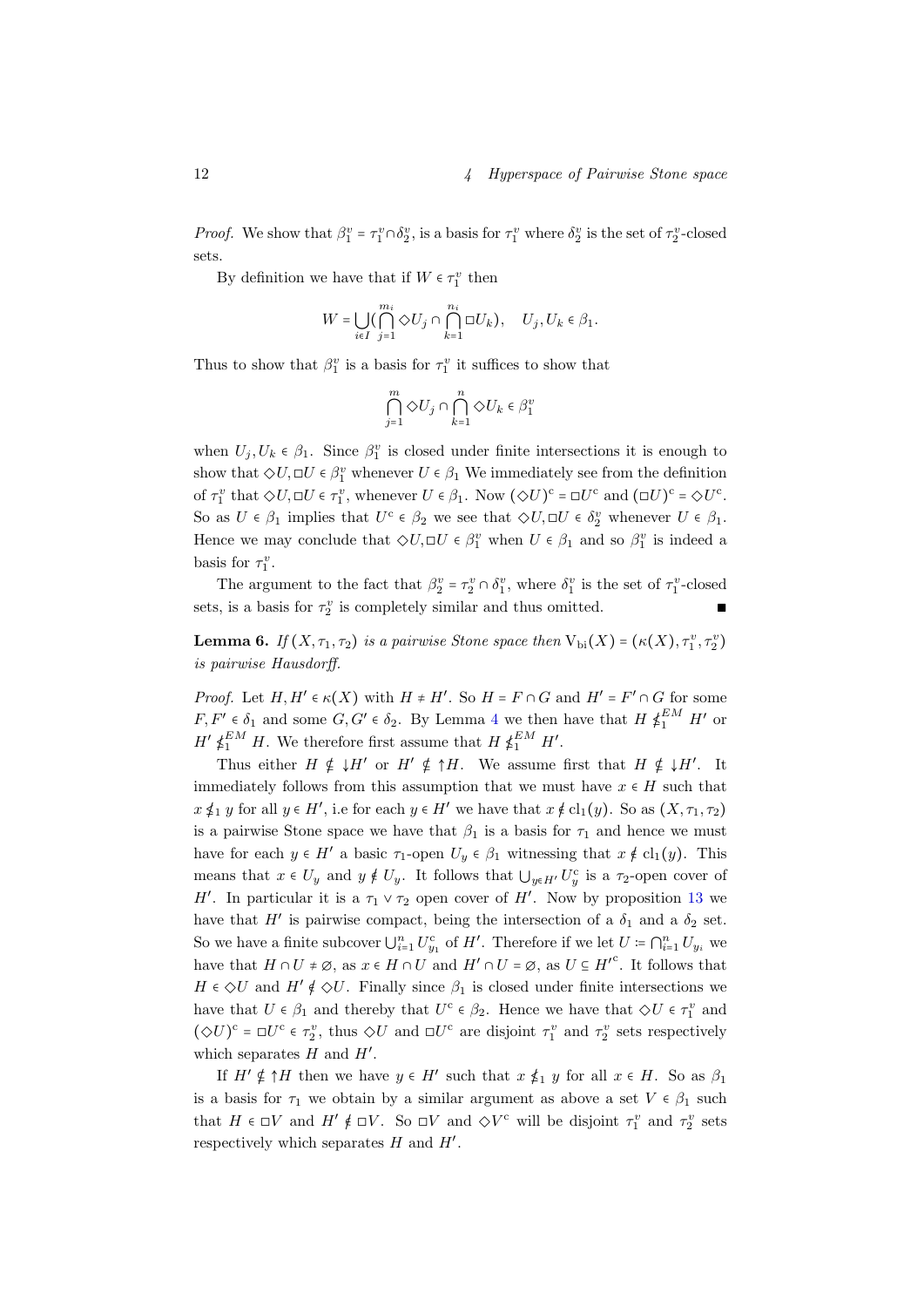Finally if  $H' \nleq_1^{EM} H$ , then by a completely similar argument as above we obtain disjoint  $\tau_1^v$  and  $\tau_2^v$  sets separating H and H' . ∎ ∎ ∎ ∎ ∎ ∎ ∎ ∎ ∎ ∎ ∎

**Lemma 7.** If  $(X, \tau_1, \tau_2)$  is a pairwise Stone space then  $V_{\text{bi}}(X) = (\kappa(X), \tau_1^v, \tau_2^v)$ is pairwise compact.

*Proof.* By Proposition [14](#page-30-4) we have that  $\{\Box V, \Diamond V\}_{V \in \beta_1 \cup \beta_2}$  is a subbasis for  $\tau_1^v \vee \tau_2^v$ and so by the Alexander Subbasis Lemma it suffices to show that any cover of  $\kappa(X)$  by elements from the subbasis  $\{\Box V, \Diamond V\}_{V \in \beta_1 \cup \beta_2}$  has a finite subcover.

Therefore assume that

$$
\kappa(X) = \bigcup_{i \in I} \Box U_i \cup \bigcup_{j \in J} \Diamond V_j
$$

is an open cover with  $U_i, V_j \in \beta_1 \cup \beta_2$ .

We claim that

$$
X = \bigcup_{i \in I} U_i \cup \bigcup_{j \in J} V_j.
$$

For suppose that we have  $x \notin \bigcup_{i \in I} U_i \cup \bigcup_{j \in J} V_j$ . Then if we let  $C_x = \text{cl}_1(x) \cap \text{cl}_2(x)$ we have that  $C_x \in \kappa(X)$ , and therefore  $C_x \in \Box U_i$ , for some  $i \in I$  or  $C_x \in \Diamond V_j$ , for some  $j \in J$ . Now as  $x \in C_x$  we have that  $C_x \in \Box U_i$  implies  $x \in U_i$  contradicting the assumption that  $x \notin \bigcup_{i \in I} U_i \cup \bigcup_{j \in J} V_j$ . On the other hand, if  $C_x \in \Diamond V_j$  for some  $j \in J$ , then  $V_j \cap C_x$  is non-empty. But as  $x \notin \bigcup_{j \in J} V_j$  we have that  $x \in V_j^c$ for all  $j \in J$ . Therefore if  $V_j \in \beta_1$  then  $V_j^c \in \beta_2$  and so  $V_j^c$  is a  $\tau_1$ -closed set containing x, whereby it follows that  $\text{cl}_1(x) \subseteq V_j^c$  and thereby that  $C_x \subseteq V_j^c$ , contradicting the fact that  $C_x \cap V_j \neq \emptyset$ . A similar argument applies if  $V_j \in \beta_2$ .

Now let  $F = X \setminus \bigcup_{j \in J} V_j$ . Since  $V_j \in \beta_1 \cup \beta_2$  we have that

$$
F=\bigcap_{k\in K}W_k\cap \bigcup_{l\in L}W_l'
$$

with  $W_k \in \beta_1$  and  $W'_l \in \beta_2$ . So since  $\beta_1 = \tau_1 \cap \delta_2$  and  $\beta_2 = \tau_2 \cap \delta_1$  we must have that  $W = \bigcap_{k \in K} W_k$  is in  $\delta_2$  and  $W' := \bigcup_{l \in L} W_l'$  is in  $\delta_1$ . Therefore we have that F is the intersection of a  $\delta_1$  set and a  $\delta_2$  set and as such  $F \in \kappa(X)$ . Thus as  $\bigcup_{i\in I}\Box U_i\cup\bigcup_{j\in J}\Diamond V_j$  covers  $\kappa(X)$  we must have that  $F\in\bigcup_{i\in I}\Box U_i$ , as  $F$  is disjoint from all  $V_j$ . Let  $i' \in I$  be such that  $F \in \Box U_{i'}$ . Then  $F \subseteq U_{i'}$ , and therefore

$$
X = U_{i'} \cup \bigcup_{j \in J} V_j,
$$

and so as  $(X, \tau_1, \tau_2)$  is pairwise compact we have that

$$
X=U_{i'}\cup\bigcup_{j=1}^m V_j.
$$

We finally claim that

$$
\kappa(X) = \square U_{i'} \cup \bigcup_{j=1}^m \diamondsuit V_j.
$$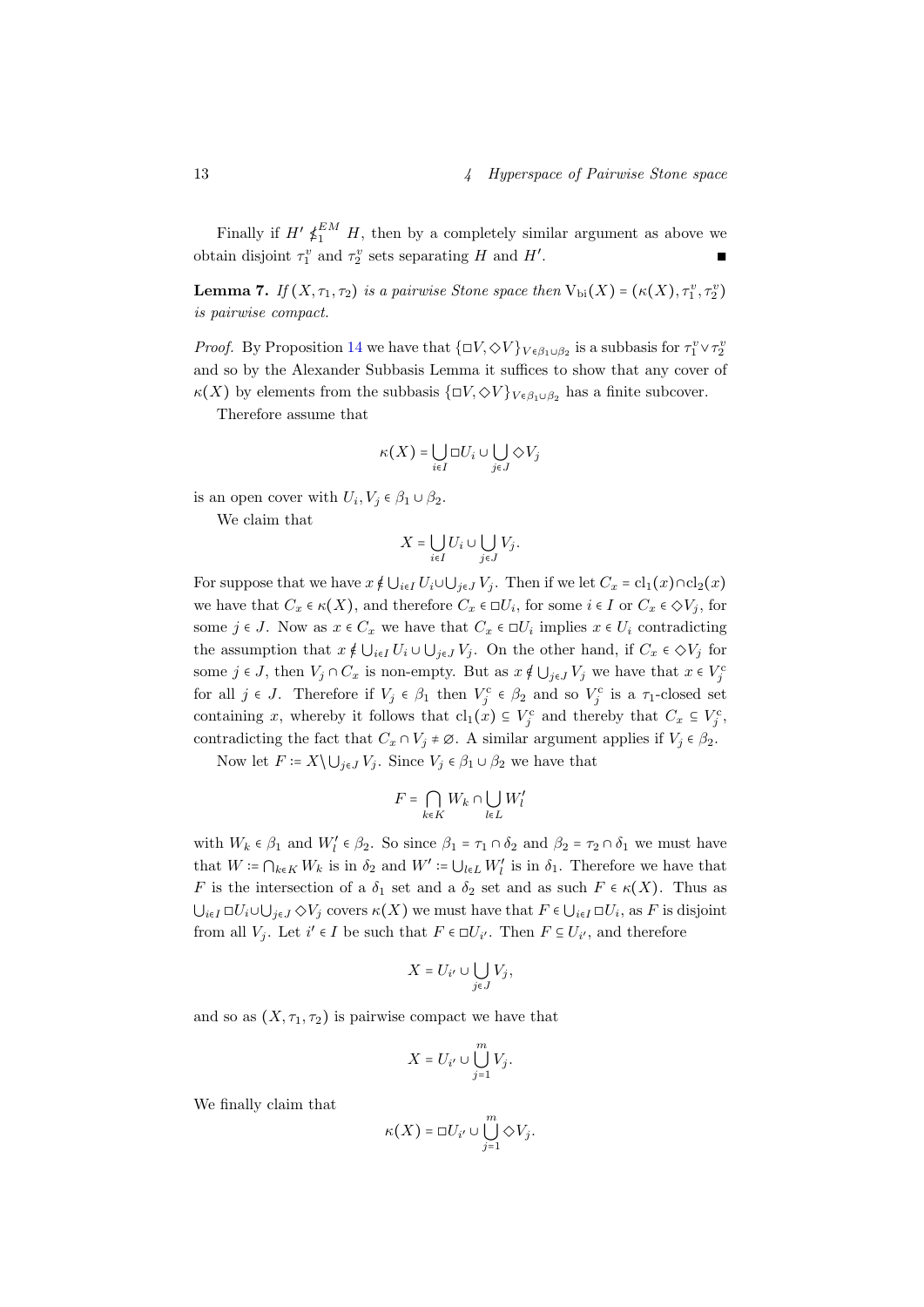To see this, let  $G \in \kappa(X)$ . Then either  $G \subseteq U_{i'}$  in which case  $F \in \Box U_{i'}$  or  $G \notin U_{i'}$ in which case  $G \cap \bigcup_{j=1}^m V_j$  most be non-empty. From this it follows that  $G \cap V_j \neq \emptyset$ for some  $j \leq m$  and therefore that  $G \in \Diamond V_j$  for some  $j \leq m$ .

The three above lemmas establish:

**Theorem 4.** If  $(X, \tau_1, \tau_2)$  is a pairwise Stone space, then  $V_{bi}(X) = (\kappa(X), \tau_1^v, \tau_2^v)$ is also a pairwise Stone space.

We define how V<sub>bi</sub> acts on maps: Given a bi-continuous map  $f:(X, \tau_1, \tau_2) \rightarrow$  $(X', \tau'_1, \tau'_2)$  we define a function  $V_{bi}(f): V_{bi}(X) \to V_{bi}(X')$  by  $H \mapsto cl'_1(f[H]) \cap$ cl'<sub>2</sub>(f[H]), where cl'<sub>i</sub>(-) is the closure operator associated to the topology  $\tau_i'$  for  $i \in \{1, 2\}.$ 

**Proposition 9.** If  $f:(X, \tau_1, \tau_2) \to (Y, \tau'_1, \tau'_2)$  is bi-continuous then  $V_{bi}(f)$  given by

$$
H \mapsto \mathrm{cl}'_1(f[H]) \cap \mathrm{cl}'_2(f[H]),
$$

is a bi-continuous function from  $(\kappa(X), \tau_1^v, \tau_2^v)$  to  $(\kappa(Y), (\tau_1')^v, (\tau_2')^v)$ .

Proof. It suffices to show that preimages of the elements of the subbasis are open. We simply observe that if  $U'\in\beta_1'$  then

$$
V(f)^{-1}(\diamondsuit U') = \{ H \in \kappa(X) : V(f)(H) \in \diamondsuit U' \}
$$
  
\n
$$
= \{ H \in \kappa(X) : cl'_1(f[H]) \cap cl'_2(f[H]) \in \diamondsuit U' \}
$$
  
\n
$$
= \{ H \in \kappa(X) : (cl'_1(f[H]) \cap cl'_2(f[H])) \cap U' \neq \emptyset \}
$$
  
\n
$$
= \{ H \in \kappa(X) : f[H] \cap U' \neq \emptyset \} \qquad \text{(as } U' \text{ is } \delta'_2 \text{)}
$$
  
\n
$$
= \{ H \in \kappa(X) : H \cap f^{-1}(U') \neq \emptyset \} = \diamondsuit f^{-1}(U').
$$

A similar argument applies when  $V' \in \beta_2$ . Furthermore an analogous argument shows that  $V(f)^{-1}(\square W') = \square f^{-1}W'$ , for  $W' \in \beta_1 \cup \beta_2$ . So as f is assumed to be bi-continuous we have that  $f^{-1}W' \in \beta_i$  whenever  $W' \in \beta'_i$ , for  $i \in \{1,2\}$ . Hence  $V(f)^{-1}(\Diamond U')$  and  $V(f)^{-1}(\Box U')$  are open in  $\tau_1^v$  for all  $U' \in \beta_1'$ . Likewise  $V(f)^{-1}(\Diamond V')$  and  $V(f)^{-1}(\Box V')$  is open in  $\tau_2^v$  whenever  $V' \in \beta_2'$ . ∎

## <span id="page-15-0"></span>4.2 The relation between V and  $V_{bi}$

To justify the claim that  $V_{\text{bi}}$  determines the bitopological analogue of the Vietoris functor on Pries we must show that the diagram (1) commutes. Now establishing the commutativity of (1) amounts to showing that the following two diagrams commutes:

| PStone              | $\Phi$              | Pries               | PStone  | $\downarrow$ | Pries |
|---------------------|---------------------|---------------------|---------|--------------|-------|
| $V_{bi} \downarrow$ | $V_{bi} \downarrow$ | $V_{bi} \downarrow$ | $V_{V}$ |              |       |
| PStone              | $\Phi$              | Pries               | PStone  | $\downarrow$ | Pries |

This is the case because  $\Phi$  and  $\Psi$  are each others inverses.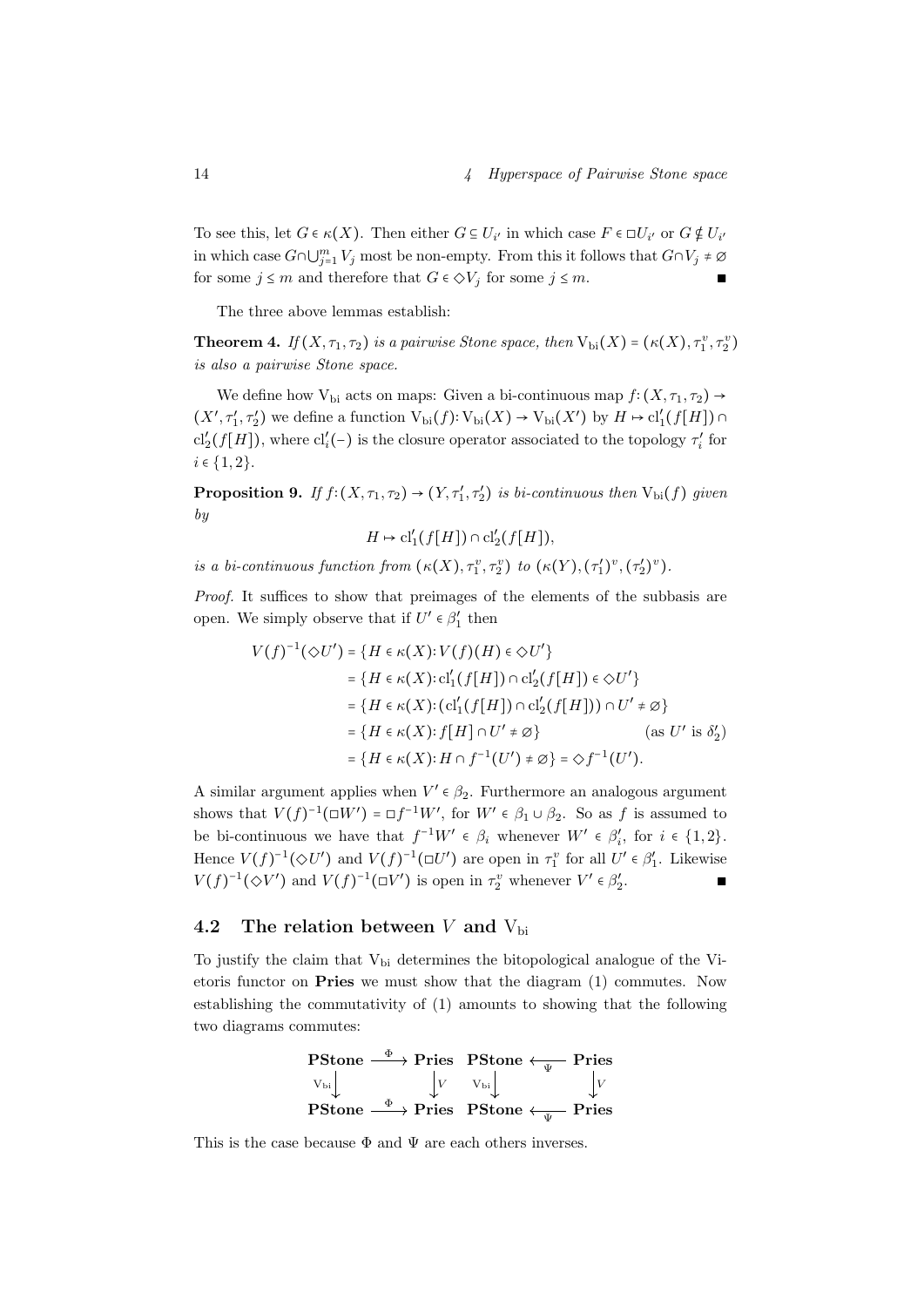<span id="page-16-0"></span>**Proposition 10.** Let V and  $V_{bi}$  be the hyperspace functors for Priestley spaces and pairwise Stone spaces and let  $\Phi$ : PStone → Pries and  $\Psi$ : Pries → PStone be as in theorem [2](#page-5-3) then  $V\Phi = \Phi V_{\rm bi}$ .

*Proof.* Let  $(X, \tau_1, \tau_2)$  be a pairwise Stone space. Then we must show that

 $(\text{Conv}_{\tau}(X), \tau_v, (\leq_1)^{\text{EM}}) = (\kappa(X), \tau_1^v \vee \tau_2^v, \leq_{\tau_1^v}),$ 

where  $\tau = \tau_1 \vee \tau_2$ , and  $\leq_{\tau_1^v}$  is the specialization preorder of  $(\kappa(X), \tau_1^v)$ .

By proposition [3](#page-5-0) and proposition [6](#page-7-0) we see that  $Conv_{\tau}(X) = \kappa(X)$ . By using proposition [3](#page-5-0) we see that  $\tau_v$  is the topology generated by the subbasis  $\{\Box U, \Diamond U\}$  for  $U \in \beta_1 \cup \beta_2$ , which must coincide with the topology  $\tau_1^v \vee \tau_2^v$  by proposition [14.](#page-30-4) Hence we only need to show that  $(\leq_1)^{EM} = \leq_{\tau_1^v}$ . Therefore let  $H, H' \in Conv_{\tau}(X) = \kappa(X).$ 

If  $H \nleq_{\tau_1^v} H'$ , then we have  $U \in \beta_1$  such that either

$$
H\in \diamondsuit U \quad \text{and} \quad H'\notin \diamondsuit U,
$$

or

$$
H\in \Box U \quad \text{and} \quad H'\notin \Box U.
$$

In the former case we have an  $x \in H \cap U$  for which U witnesses that  $x \notin cl_1(y)$ for all  $y \in H'$ . Thus  $x \notin \downarrow H'$  and therefore  $H \notin \downarrow H'$ , why  $H \notin_{1}^{\text{EM}} H'$ .

In the latter case we have  $y \in H \cap U^c$  for which U witnesses that  $x \notin cl_1(y)$ for all  $x \in H$ . Thus  $y \notin \uparrow H$  and therefore  $H' \notin \uparrow H$ , why  $H \nleq_L^{\text{EM}} H'$ .

If  $H \nleq^{EM} H'$  then either  $H \nleq H'$  or  $H' \nleq H$ . In the former case we get  $x \in H$  such that  $x \notin \downarrow H'$  i.e such that for all  $y \in H'$  we have  $x \notin cl_1(y)$ , which means that for all  $y \in H'$  we have  $U_y \in \beta_1$  such that  $x \in U_y$  and  $y \notin U_y$ . So by the now standard compactness argument we can find  $U \in \beta_1$  such that  $x \in U$ and  $y \notin U$  for all  $y \in H'$ , whence from it follows that  $H \cap U \neq \emptyset$  and  $H' \cap U = \emptyset$ , i.e.  $H \in \Diamond U$  and  $H' \notin \Diamond U$ , showing that  $H \nleq_{\tau_1^v} H'$ . In the former case we get by a similar argument  $U \in \beta_1$  such that  $H \subseteq U$  and  $H' \not\subseteq H'$ . Hence  $H \in \Box U$  and  $H' \notin \Box U$  which shows that  $H \nleq_{\tau_1^v} H'$ . ∎ ∎ newspaper in the second property of the second property of the second property of the second property of

**Proposition 11.** Let V, V<sub>bi</sub> and  $\Psi$ ,  $\Phi$  be as in proposition [10.](#page-16-0) Then V<sub>bi</sub>  $\Psi$  =  $\Psi V$ .

*Proof.* We show that  $\Phi V_{bi} \Psi = V$  and thereby that  $V_{bi} \Psi = \Psi V$  as  $\Psi$  is the inverse of Φ.

Let  $(X, \tau, \leq)$  be a Priestley space. Then we see that

$$
\Phi V_{\text{bi}} \Psi(X, \tau, \leq) = \Phi V_{\text{bi}}(X, \text{OpUp}_{\tau}(X), \text{OpDo}_{\tau}(X))
$$
  

$$
= \Phi(\kappa(X), (\text{OpUp}_{\tau}(X))^v, (\text{OpDo}_{\tau}(X))^v))
$$
  

$$
= (\kappa(X), (\text{OpUp}_{\tau}(X))^v \vee (\text{OpDo}_{\tau}(X))^v, \leq'),
$$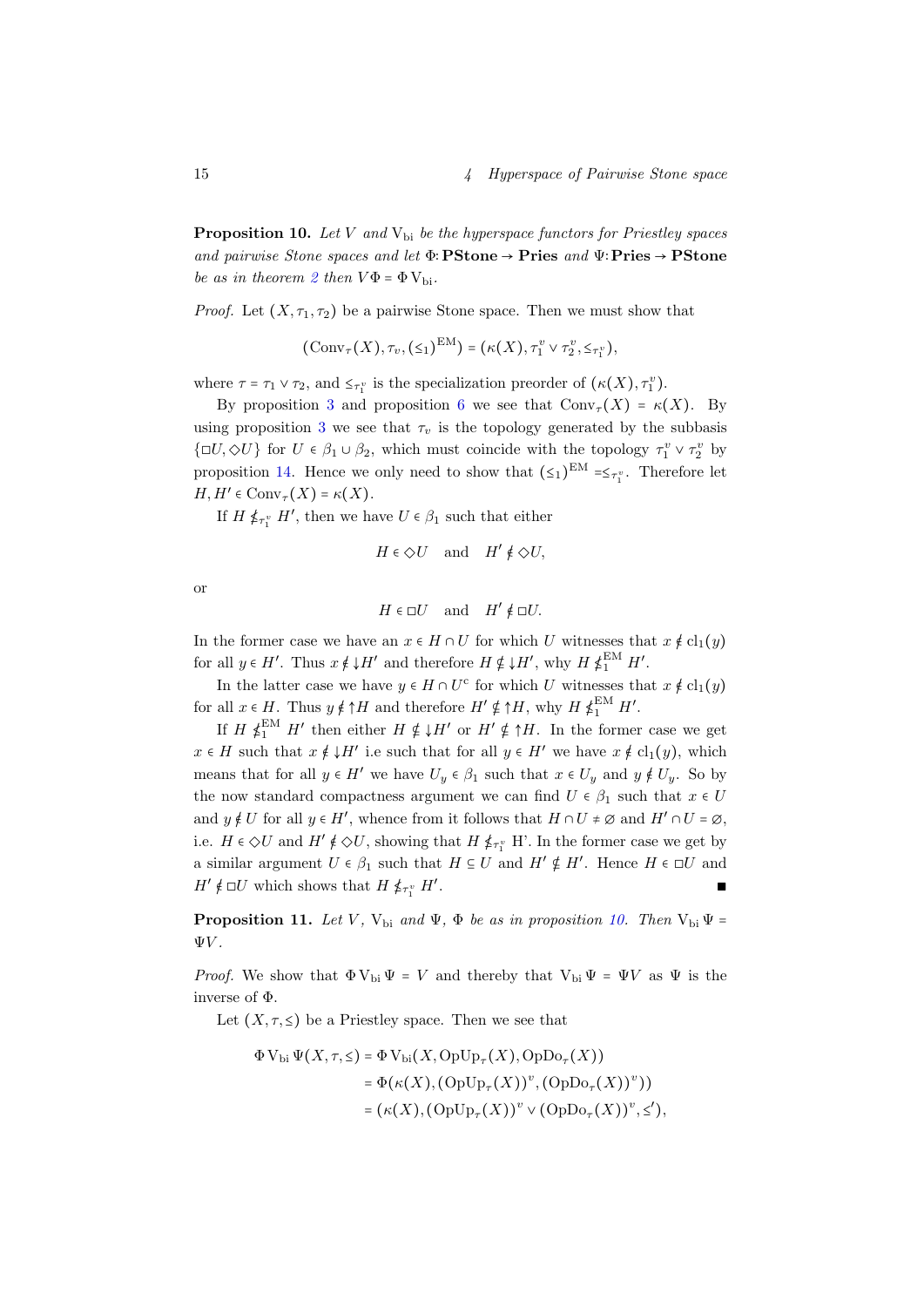where  $\le'$  is the specialization preorder of  $(X, ({\rm OpUp}_{\tau}(X))^v)$ , and where now  $\kappa(X)$  is obtained from the pairwise Stone space  $(X, \text{OpUp}_{\tau}(X), \text{OpDo}_{\tau}(X)),$ i.e.,

$$
\kappa(X) = \{ F \cap G : F^c \in \text{OpUp}_{\tau}(X), \ G^c \in \text{OpDo}_{\tau}(X) \}
$$

$$
= \{ F \cap G : F \in \text{ClDo}_{\tau}(X), \ G \in \text{ClUp}_{\tau}(X) \}.
$$

By proposition [4](#page-5-1) and proposition [6](#page-7-0) we see that  $\kappa(X) = \text{Conv}_{\tau}(X)$ . Moreover as  $(\text{OpUp}_{\tau}(X))^v$  is the topology generated by  $\{\Diamond U, \Box U\}_{U \in \text{ClpUp}_{\tau}(X)}$  and  $(\text{OpDo}_{\tau}(X))^v$  is the topology generated by  $\{\Diamond V, \Box V\}_{V \in \text{ClpDo}_{\tau}(X)}$  we see by lemma [14](#page-30-4) that  $(\text{OpUp}_{\tau}(X))^v \vee (\text{OpDo}_{\tau}(X))^v$  is the topology generated by  $\{\diamond W, \Box W\}_{W \in \text{ClpUp}_{\tau}(X) \cup \text{ClpDo}_{\tau}(X)}$ , which is the topology  $\tau_v$ , the Vietoris topology on  $(X, \tau, \leq)$ .

Therefore we now only need to show that  $\leq^{EM}=\leq'$ . To see this, we observe that if  $F \not\leq' F'$ , then there exists  $U \in \mathrm{ClpUp}_{\tau}(X)$  such that

$$
F\in \diamondsuit U \text{ and } F'\nleqslant \diamondsuit U \quad \text{or} \quad F\in \Box U \text{ and } F'\nleqslant \Box U.
$$

In the former case we get  $x \in F \cap U$  such that  $x \leq y$  for all  $y \in F'$ , witnessing that  $F \notin \downarrow F'$  and therefore that  $F \notin^{\text{EM}} F'$ . In the latter we get  $y \in F'$  such that  $x \not\leq y$  for all  $x \in F$ , witnessing that  $F' \not\in \uparrow F$ , and thereby that  $F \not\leq^{\text{EM}} F'$ .

Conversely if  $F \notin \mathbb{R}^M$   $F'$  then by the now standard compactness argument we either obtain  $U \in \text{ClpUp}_{\tau}(X)$  such that  $F \in \Diamond U$  and  $F' \notin \Diamond U$  or  $U' \in$  $\mathrm{ClpUp}_{\tau}(X)$  such that  $F \in \Box U'$  and  $F' \notin \Box U'$ , which in both cases implies that  $F \nleq' F'.$ 

We have thus shown that

$$
\Phi V_{\text{bi}} \Psi(X, \tau, \leq) = (\text{Conv}(X), \tau_v, \leq^{EM}) = V(X, \tau, \leq),
$$

as desired.

From the commutativity of (1) we immediately obtain that the functors  $\Phi$ and  $\Psi$  induce an isomorphism of categories  $CoAlg(V)$  and  $CoAlg(V_{bi})$ .

## <span id="page-17-0"></span>5 Positive modal logic

By the language of positive modal logic we understand the  $\{\wedge, \vee, \Box, \Diamond, \top, \bot\}$ fragment of the language of basic modal logic.

Given that we do not have implication in our language we cannot present a deductive system for positive modal logic in terms of a Hilbert style calculus as is done in [\[2\]](#page-30-2) for basic modal logic. Therefore we give a presentation of the minimal positive modal logic  $K^+$  in terms of *consequence pairs*. This presentation is due to Dunn [\[8\]](#page-31-11) see also [\[10\]](#page-31-12) for a generalization of positive modal logic to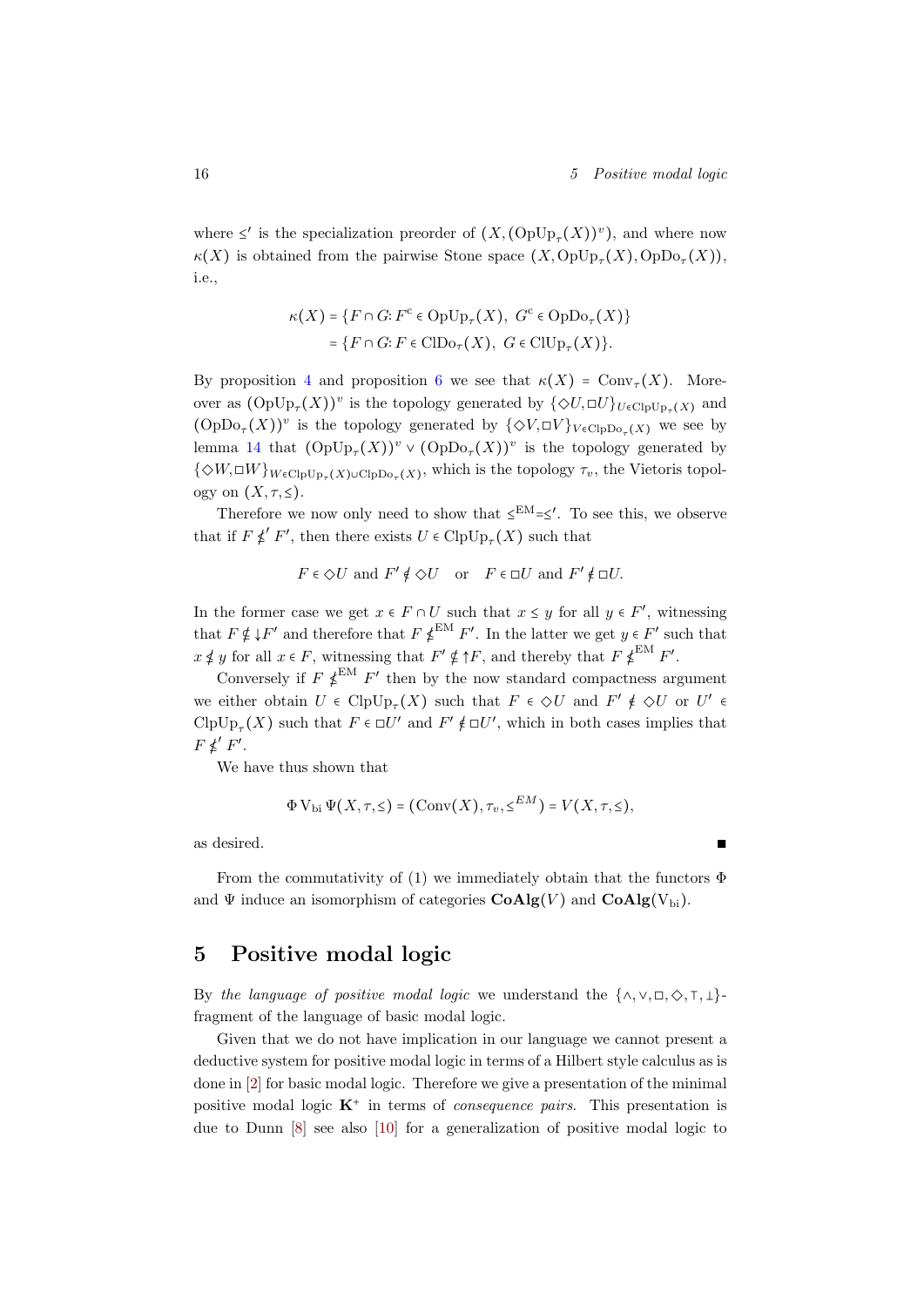distributive modal logic. A consequence pair is an expression  $\varphi \vdash \psi$  where  $\varphi, \psi$ are formulas in the language of positive modal logic.

A positive modal logic  $\Lambda$  is a set of consequence pairs which contains the following axioms:

$$
\varphi \vdash \varphi \quad \varphi \vdash \top \quad \bot \vdash \varphi
$$
  
\n
$$
\varphi \land \psi \vdash \varphi \quad \varphi \land \psi \vdash \psi
$$
  
\n
$$
\varphi \vdash \varphi \lor \psi \quad \psi \vdash \varphi \lor \psi
$$
  
\n
$$
\varphi \land (\psi \lor \chi) \vdash (\varphi \land \psi) \lor (\varphi \land \chi)
$$
  
\n
$$
\top \vdash \Box \top \quad \diamondsuit \bot \vdash \bot
$$
  
\n
$$
\Box(\varphi \land \psi) \dashv \vdash \Box \varphi \land \Box \psi \quad \diamond (\varphi \lor \psi) \dashv \vdash \diamond \varphi \lor \diamond \psi
$$
  
\n
$$
\diamond \varphi \land \Box \varphi \vdash \diamond (\varphi \land \psi) \quad \Box (\varphi \lor \psi) \vdash \Box \varphi \lor \diamond \psi
$$

and which moreover is closed under the following inference rules:

$$
\frac{\varphi \vdash \psi \qquad \psi \vdash \chi}{\varphi \vdash \chi}
$$
\n
$$
\frac{\varphi \vdash \psi \qquad \varphi \vdash \chi}{\varphi \vdash \psi \land \chi}
$$
\n
$$
\frac{\varphi \vdash \chi \qquad \psi \vdash \chi}{\varphi \lor \psi \vdash \chi}
$$
\n
$$
\frac{\varphi \vdash \psi}{\Box \varphi \vdash \Box \psi}
$$
\n
$$
\frac{\varphi \vdash \psi}{\Box \varphi \vdash \Box \psi}
$$
\n
$$
\frac{\varphi \vdash \psi}{\Diamond \varphi \vdash \Diamond \psi}
$$

Remark 3. One can also give a presentation of positive modal logic in terms of a genuine Gentzen style sequent calculus. For this see e.g. [\[5,](#page-31-13) [6,](#page-31-14) [8\]](#page-31-11).

We now define  $K^+$  to be the minimal positive modal logic. In [\[8\]](#page-31-11) it is proven that  $K^+$  is sound and complete with respect to Kripke frames with one accessibility relation.

**Theorem 5** ([\[8\]](#page-31-11)). Let  $\varphi$  and  $\psi$  be formulas in the language of positive modal logic, then we have that

$$
\varphi \vdash \psi \in \mathbf{K}^+ \text{ if and only if } \varphi \models \psi.
$$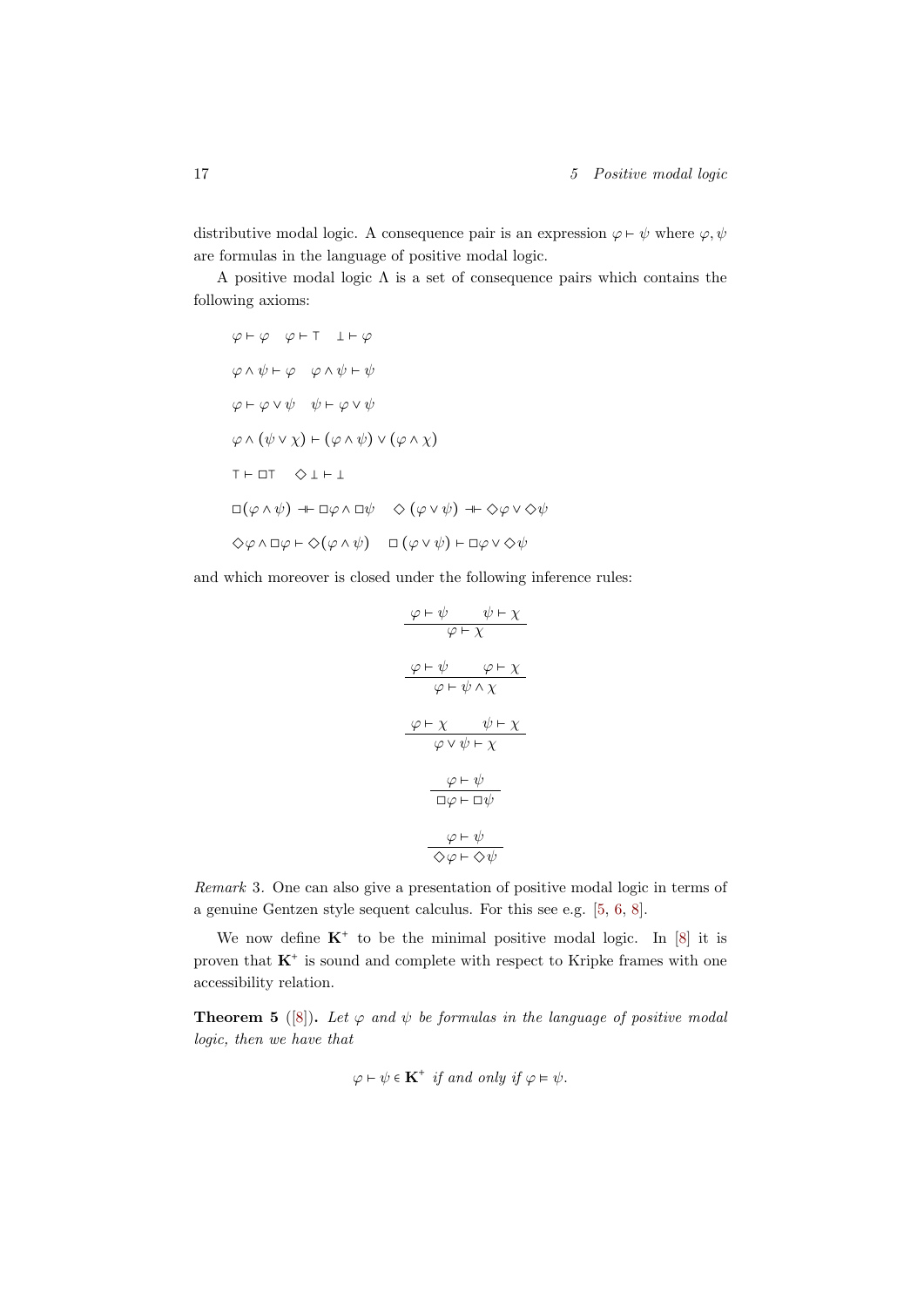All of the above axioms and inference rules should not be surprising, with the exception of the  $(\Box, \Diamond)$ -interaction rules i.e.

$$
\Diamond \varphi \land \Box \varphi \vdash \Diamond (\varphi \land \psi) \quad \Box (\varphi \lor \psi) \vdash \Box \varphi \lor \Diamond \psi.
$$

To get an idea of why these axioms are imposed we note that since we do not have negation in the language,  $\Box$  and  $\diamondsuit$  are no longer interdefinable. Therefore we can consider the positive modal logic to consist of two separate modalities. Consequently in the Kripke semantics for this language we would have two different accessibility relations with the following clauses:

$$
w \vDash \Box \varphi \text{ iff } \forall w' \in W \text{ wR}_{\Box} w' \text{ implies } w' \vDash \varphi,
$$

and

$$
w \vDash \Diamond \varphi
$$
 iff  $\exists w' \in W$   $wR_{\Diamond}w'$  and  $w' \vDash \varphi$ .

Now together the  $(\Box, \Diamond)$ -interaction rules ensures that  $R_{\Box} = R_{\Diamond}$ , in the sense that  $\Diamond \varphi \land \Box \varphi \vdash \Diamond (\varphi \land \psi)$  is valid on precisely those frames which satisfies  $R_{\diamondsuit} \subseteq R_{\Box}$  and  $\Box(\varphi \vee \psi) \vdash \Box \varphi \vee \Diamond \psi$  is valid on precisely whose frames which satisfies  $R_{\Box} \subseteq R_{\Diamond}$ . Therefore we can consider Kripke frames with only one accessibility relation, so that  $\diamond$  will be the dual of  $\square$ , at least on the semantic level.

Even though the logic  $K^+$  is sound and complete with respect to the the usual Kripke semantics restricted to the forcing clauses for the positive connectives, it turns out that this semantics is not very well-behaved when it comes to even very simple extensions of minimal positive modal logic. E.g. if the consequent pair  $\Box \varphi \vdash \Box \Box \varphi$  is added to  $\mathbf{K}^+$  then the resulting logic  $\mathbf{K4}^+$  is frame incomplete. More precisely we have that the consequent pair  $\Diamond \Diamond \varphi \vdash \Diamond \varphi$  is valid on every frame that validates  $\Box \varphi \vdash \Box \Box \varphi$ , however  $\Diamond \Diamond \varphi \vdash \Diamond \varphi$  is not deducible from  $\Box \varphi \vdash \Box \Box \varphi$  over  $\mathbf{K}^+$ . Thus we need a different semantics for positive modal logic where the frame complete logics are precisely those that are characterized by some class of frames. In order to achieve this Celani and Jansana introduced in [\[5\]](#page-31-13) a semantics based on quasi ordered Kripke frames  $(W, \leq, R)$  satisfying

$$
(\leq \circ R) \subseteq (R \circ \leq)
$$
 and  $(\geq \circ R) \subseteq (R \circ \geq)$ .

Moreover the valuations on these frames is restricted to those which maps the propositional letters into upsets. In  $[5]$  it is shown that  $K^+$  is sound and complete with respect to this semantics and that the frame complete extensions of minimal positive modal logic are precisely the ones characterized by some class of frames.

## <span id="page-19-0"></span>5.1 Duality theory for positive modal logic

As one could imagine an algebraic semantics for  $K^+$  is based on distributive lattices with two operators interpreting the box and the diamond modalities. More precisely we define: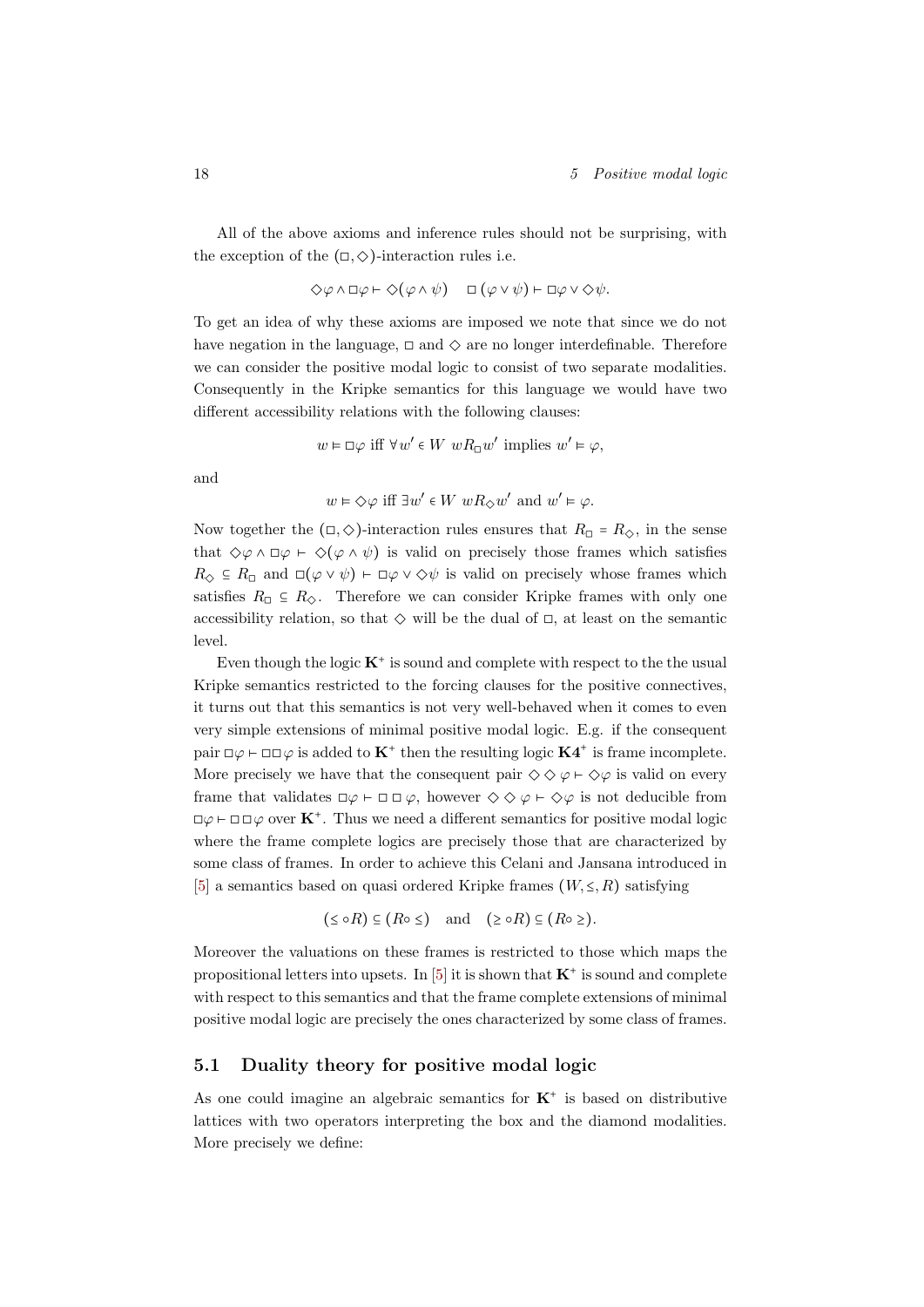**Definition 5.** A *positive modal algebra* is a structure  $(A, \wedge, \vee, \square, \diamondsuit, 0, 1)$  such that  $(A, \wedge, \vee, 0, 1)$  is a bounded distributive lattice with operators  $\Box, \Diamond: A \rightarrow A$ satisfying:

$$
\Box 1 = 1 \quad \diamondsuit 0 = 0
$$
  

$$
\Box(a \land b) = \Box a \land \Box b \quad \diamondsuit (a \lor b) = \diamondsuit a \lor \diamondsuit b
$$
  

$$
\Box a \land \diamondsuit b \leq \diamondsuit (a \land b) \quad \Box (a \lor b) \leq \Box a \lor \diamondsuit b.
$$

By PMA we will denote the category of positive modal algebras and bounded lattice homomorphisms which commute with the operators  $\Box$  and  $\diamondsuit$ .

In order to obtain a duality for positive modal logic á al Jónsson-Tarski, Celani and Jansana  $[6]$  introduced the notion of a  $K^+$ -space which is going to be to positive modal algebras what the general descriptive frames are to normal modal algebras in the well-know Jónsson-Tarski duality theory for full modal logic. In the following we briefly sketch the duality theory for positive modal logic. For details we refer to [\[6\]](#page-31-14).

**Definition 6.** A  $K^+$ -space is a quadruple  $(X, \tau, \leq, R)$  such that

- i)  $(X, \tau, \leq)$  is a Priestley space.
- ii) The set  $R[x]$  is closed for each  $x \in X$ .
- iii)  $R[x] = (R \circ \leq)[x] \cap (R \circ \geq)[x]$  for each  $x \in X$
- iv) The topology  $\tau$  is closed under the operations  $\langle R \rangle$  and  $\langle R \rangle$ ,

where  $R[x] = \{y \in X : xRy\}$  is the set of R-successors of x.

By a  $K^+$ -morphism we understand a continuous and order preserving function  $f: (X, \tau, \leq, R) \to (X', \tau', \leq', R')$  between K<sup>+</sup>-space which are also a *p*-morphism with respect to the relations  $R$  and  $R'$ . Recall that a p-morphism is a map  $f: (X, R) \to (Y, R')$  between sets with relations such that

- i)  $xRx'$  implies  $f(x)R'f(x')$ ,
- ii)  $f(x)Ry$  implies that there exists  $x' \in X$  such that  $xRx'$  and  $f(x') = y$ .

Since  $(R \circ \leq)[x] = \uparrow R[x]$  and  $(R \circ \geq)[x] = \downarrow R[x]$  one readily checks that the  $K^*$ -spaces of  $[6]$  are the same as the Modal Priestley spaces of  $[4]$ , where a modal Priestley space is defined as a quadruple  $(X, \tau, \leq, R)$  such that  $(X, \tau, \leq)$ is a Priestley space and R is a binary relation on X satisfying

- i)  $R[x]$  is closed and convex for all  $x \in X$ .
- ii) The set  $\text{ClpUp}(X)$  is closed under the operations  $\langle R \rangle$  and  $[R]$ .

*Remark* 4. Note that as  $\text{ClpDo}(X) = \{U^c : U \in \text{ClpUp}(X)\}\$ and  $[R]U^c = (\langle R \rangle U)^c$ and  $(R)U^c = ([R]U)^c$  it follows that if R satisfies ii) then  $ClpDo(X)$  is also closed under the operations  $\langle R \rangle$  and  $\langle R \rangle$ .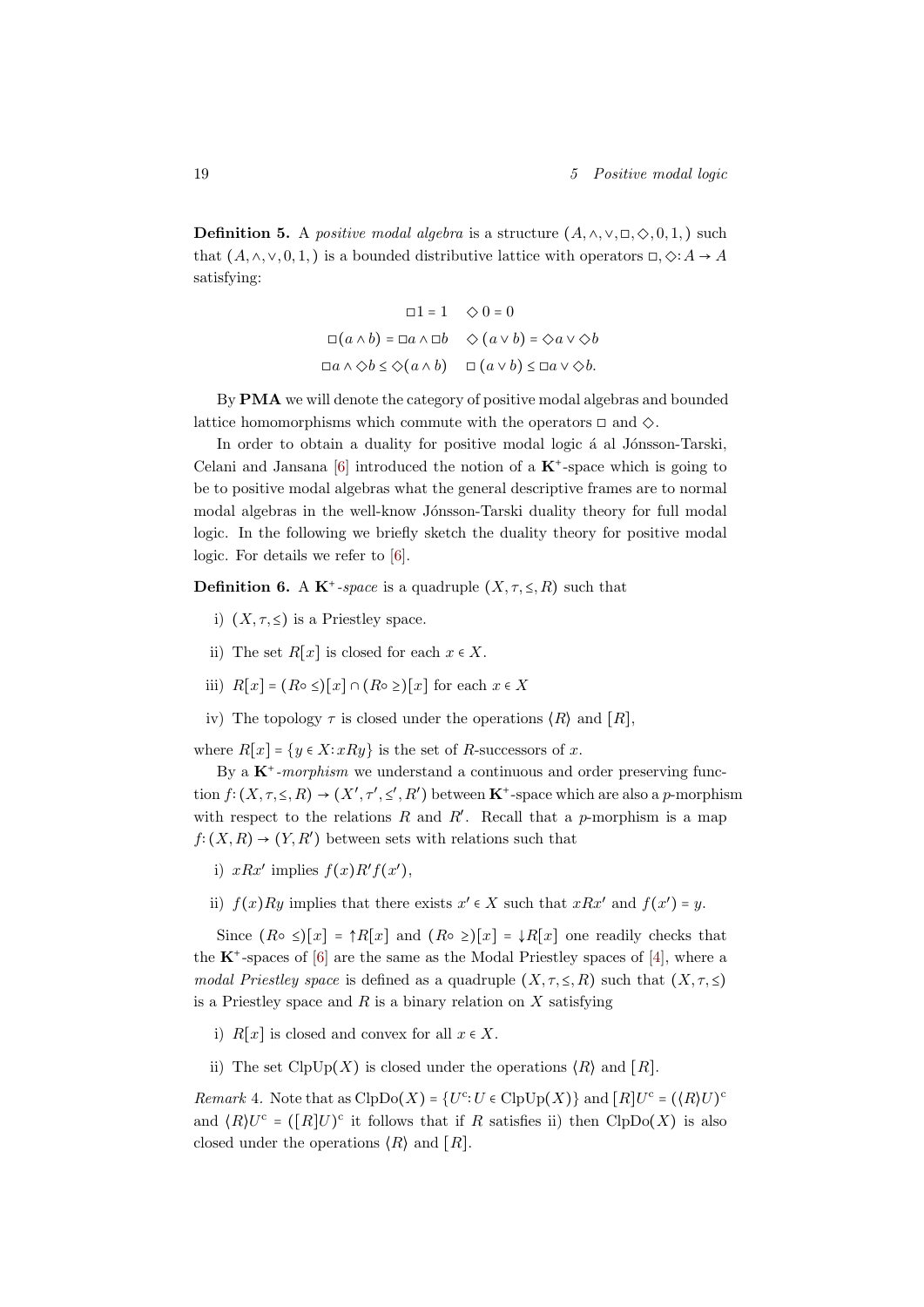We let **MPS** denote the category of modal Priestley spaces with morphisms continuous order preserving functions which are also p-morphisms with respect to the relation R. Hence **MPS** is the same as the category of  $K^*$ -spaces and K<sup>+</sup> -morphisms and therefore in what follows we shall refer to this category as the category of modal Priestley spaces rather that the category of  $K^*$ -spaces.

Now if  $(X, \tau, \leq, R)$  is a modal Priestley space then

$$
A(X) = (\text{ClpUp}(X), \cap, \cup, [R], \langle R \rangle, \emptyset, X)
$$

will be a positive modal algebra. Moreover if  $f: (X, \tau, \leq, R) \to (X', \tau', \leq', R')$  is morphism of modal Priestley spaces then  $A(f): A(X') \to A(X)$  given by

$$
A(f)(U) = f^{-1}(U)
$$

is a positive modal algebra homomorphism. In fact this determines a functor  $A:MPS \rightarrow PMA$ .

Conversely if  $(A, \wedge, \vee, \Box, \Diamond, 0, 1)$  is positive modal algebra then

$$
F(A) = (\mathsf{pf}(A), \tau, \subseteq, R_A)
$$

is a modal Priestley space, where  $p f(A)$  is the set of all prime filters on A and  $\tau$  is the topology on  $pf(A)$  generated by the subsets

 $\varphi_+(a) = \{P \in \text{pf}(A): a \in P\}$  and  $\varphi_-(a) = \{P \in \text{pf}(A): a \notin P\},$ 

with a ranging in A. Finally the relation  $R_A$  is given by

$$
PR_A Q \iff \Box^{-1}(P) \subseteq Q \subseteq \Diamond^{-1}(P).
$$

If we let  $R_{\Box}$  :=  $(R_A \circ \subseteq)$  and  $R_{\Diamond}$  :=  $R_A \circ \subseteq$  then on may readily check that  $R_A = R_{\Box} \cap R_{\Diamond}.$ 

If  $h: A \rightarrow B$  is an homomorphism between positive modal algebras then  $F(h): F(B) \to F(A)$  given by  $F(h)(P) = h^{-1}(P)$  will be a morphism of modal Priestley spaces. Thus we have a functor  $F$ ∶PMA → MPS.

Celani and Jansana has showed that this indeed gives us a Jónsson-Tarski style duality theory for positive modal logic, i.e.

**Theorem 6** ([\[6\]](#page-31-14)). The functors  $F: PMA → MPS$  and  $A: MPS → PMA$  determines a dual equivalence between the categories PMA and MPS.

Note that this is an extension of the Priestley duality between the categories bDist and Pries in exactly in the same way that the Jónsson-Tarski duality is an extension of Stone duality.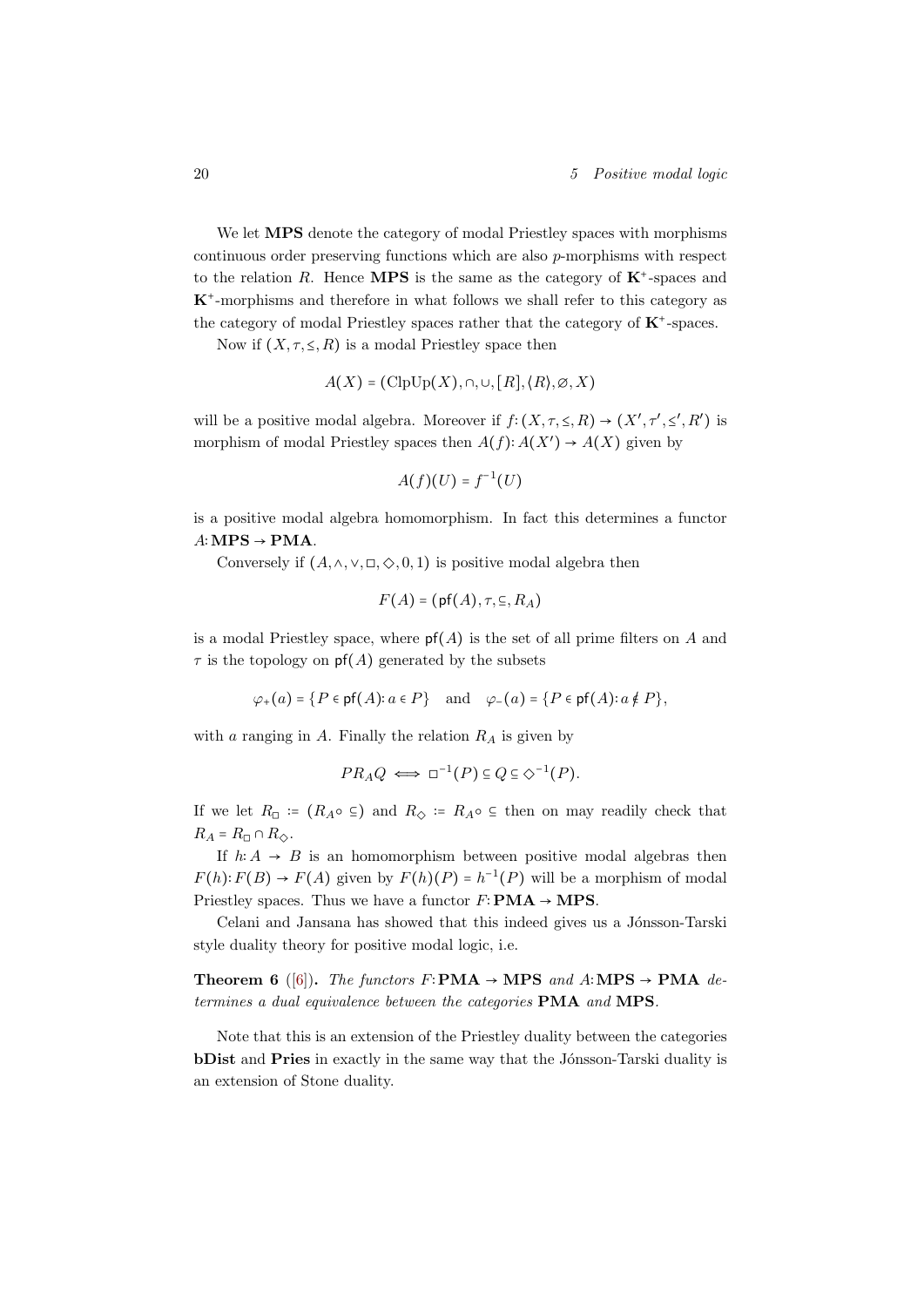## <span id="page-22-0"></span>6 The Coalgebraic view

Let C be a category and  $F: \mathbb{C} \to \mathbb{C}$  an endofunctor. By a *coalgebra* for F (or an F-coalgebra) we shall understand a pair  $(C, \xi)$  such that  $\xi: C \to F(C)$  is an arrow in C.

Example 1. The coalgebras for the covariant powerset functor  $\mathscr{P}(-)$ : Set → Set can be seen as Kripke frames. More precisely given a coalgebra  $\xi:W \to$  $\mathscr{P}(W)$  we define a relation R on W, by

$$
xRy \iff y \in \xi(x).
$$

Conversely given a Kripke frame  $(W, R)$  we get a  $\mathscr P$ -coalgebra R[-]: $W \rightarrow$  $\mathscr{P}(W)$ .

A coalgebra morphism between F-coalgebras  $(C, \xi)$  and  $(D, \chi)$  is an arrow  $f: C \to D$  in C such that the following diagram

$$
F(C) \xrightarrow{F(f)} F(D)
$$
  

$$
\xleftarrow{f} \xrightarrow{x} \uparrow
$$
  

$$
C \xrightarrow{f} D
$$

commutes.

Example 2. The coalgebra morphisms between coalgebra for the covariant powerset functor corresponds to the p-morphisms between the corresponding Kripke frames.

Now given an endofunctor  $F: \mathbf{C} \to \mathbf{C}$  we denote by  $\mathbf{CoAlg}(F)$  the category of  $F$  coalgebras and  $F$ -coalgebra morphisms.

Thus if we let  $\bf{Krp}$  denote the category of Kripke frames and p-morphisms then examples 1 and 2 tell us that the categories  $\text{Krp}$  and  $\text{CoAlg}(\mathscr{P})$  are isomorphic.

Hence we can see the category  $\mathbf{CoAlg}(\mathscr{P})$  as providing a semantics for basic modal logic. By changing the base category we can view coalgebra as a tool for obtaining semantics for different kinds of modal logics. The following two theorems may serve as an example of this.

<span id="page-22-1"></span>**Theorem 7** ([\[18\]](#page-31-1)). The category  $\mathbf{CoAlg}(V)$  of coalgebras for the endofunctor V: Pries  $\rightarrow$  Pries is dually equivalent to the category PMA of positive modal algebras.

Remark 5. Note that the functor  $V: \textbf{Pries} \rightarrow \textbf{Pries}$  in [\[18\]](#page-31-1) is define somewhat differently from the one of the present work. However argument in [\[18\]](#page-31-1) should easily be adaptable to the functor as define by us. This fact is also noted in [\[4,](#page-31-0) [24\]](#page-32-0).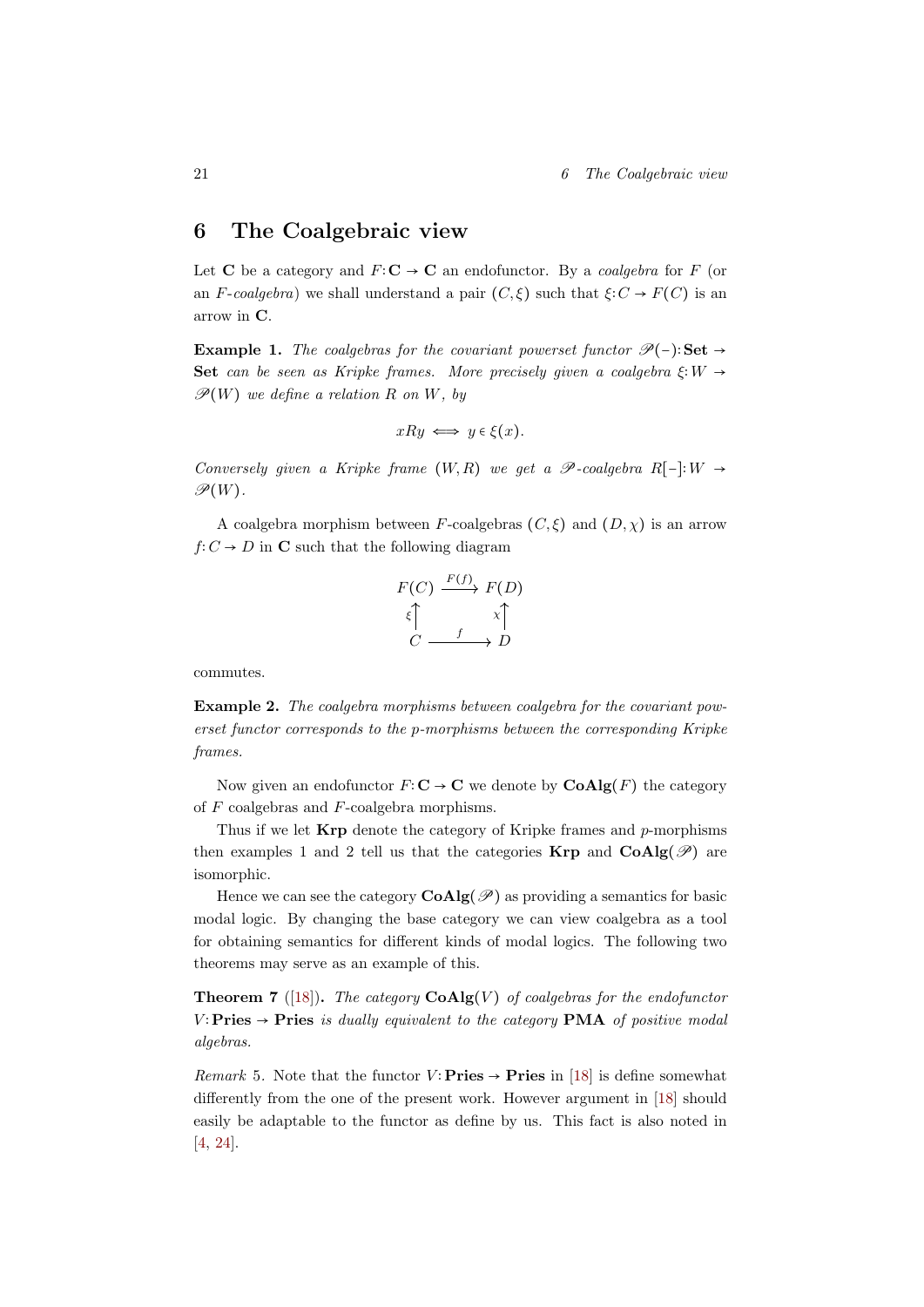The above theorem is inspired by following:

**Theorem 8** ([\[1,](#page-30-1) [15\]](#page-31-6)). The category  $\mathbf{CoAlg}(K)$  of coalgebras for the endofunctor K∶Stone  $\rightarrow$  Stone is dually equivalent to the category MA of modal algebras.

Where a modal algebra is a Boolean algebra  $\langle A, \wedge, \neg, 0, 1 \rangle$  with an operator **□**:  $A \rightarrow A$  which preserves finite meets, i.e **□** 1 = 1 and **□**( $a \land b$ ) = □ $a \land \Box b$ . And as morphisms in MA we take Boolean algebra homomorphisms which commute with the operator  $\square$ .

Our aim is to study the category  $CoAlg(V_{bi})$  of coalgebras for the bi-Vietoris functor  $V_{bi}$ : **PStone**  $\rightarrow$  **PStone**, which in light of theorem [7](#page-22-1) should be dually equivalent to the category of PML.

## <span id="page-23-0"></span>6.1 Coalgebras for the bi-Vietoris functor  $V_{\text{bi}}$

We begin with an example

**Example 3.** Let  $(X, \tau_1, \tau_2)$  be a bitopological space and let  $\xi: X \to \kappa(X)$  be given by  $x \mapsto \text{cl}_1(x) \cap \text{cl}_2(x)$ . Then we see that

$$
\xi^{-1}(\Diamond U) = \xi^{-1}(\Box U) = U
$$

for all  $U \in \beta_1 \cup \beta_2$ . Therefore we can conclude that  $\xi$  is a bi-continuous function from  $(X, \tau_1, \tau_2)$  to  $V_{bi}(X)$ . So  $((X, \tau_1, \tau_2), x \mapsto cl_1(x) \cap cl_2(x))$  is a  $V_{bi}$ -coalgebra for all bitopological spaces  $(X, \tau_1, \tau_2)$ .

We wish to investigate the relational semantics of positive modal logic by characterizing the relations R which give rise to a  $V_{bi}$  coalgebra by  $x \mapsto R[x]$ . And vice versa we want to determine the relations  $R$  defined via a  $V_{\rm bi}$ -coalgebra  $\xi$  as follows:

$$
xRy \iff y \in \xi(x).
$$

### <span id="page-23-1"></span>6.1.1 From relations to coalgebras

If R is a relation on a set X and  $U \subseteq X$  we define

$$
\langle R \rangle U \coloneqq \{ x \in X : R[x] \cap U \neq \emptyset \} \quad \text{and} \quad [R]U \coloneqq \{ x \in X : R[x] \subseteq U \}.
$$

**Definition 7.** Let  $(X, \tau_1, \tau_2)$  be a pairwise Stone space, and R a binary relation on X. We say that R is a *positive accessibility relation* if the following holds:

- i)  $R[x] \in \kappa(X)$ , for all  $x \in X$ , i.e. for all  $x \in X$  we have  $\tau_1$ -closed  $F \subseteq X$  and  $\tau_2$ -closed  $G \subseteq X$  such that  $R[x] = F \cap G$ .
- ii)  $\langle R \rangle U$ ,  $\lceil R \rceil U \in \beta_1$  for all  $U \in \beta_1$ .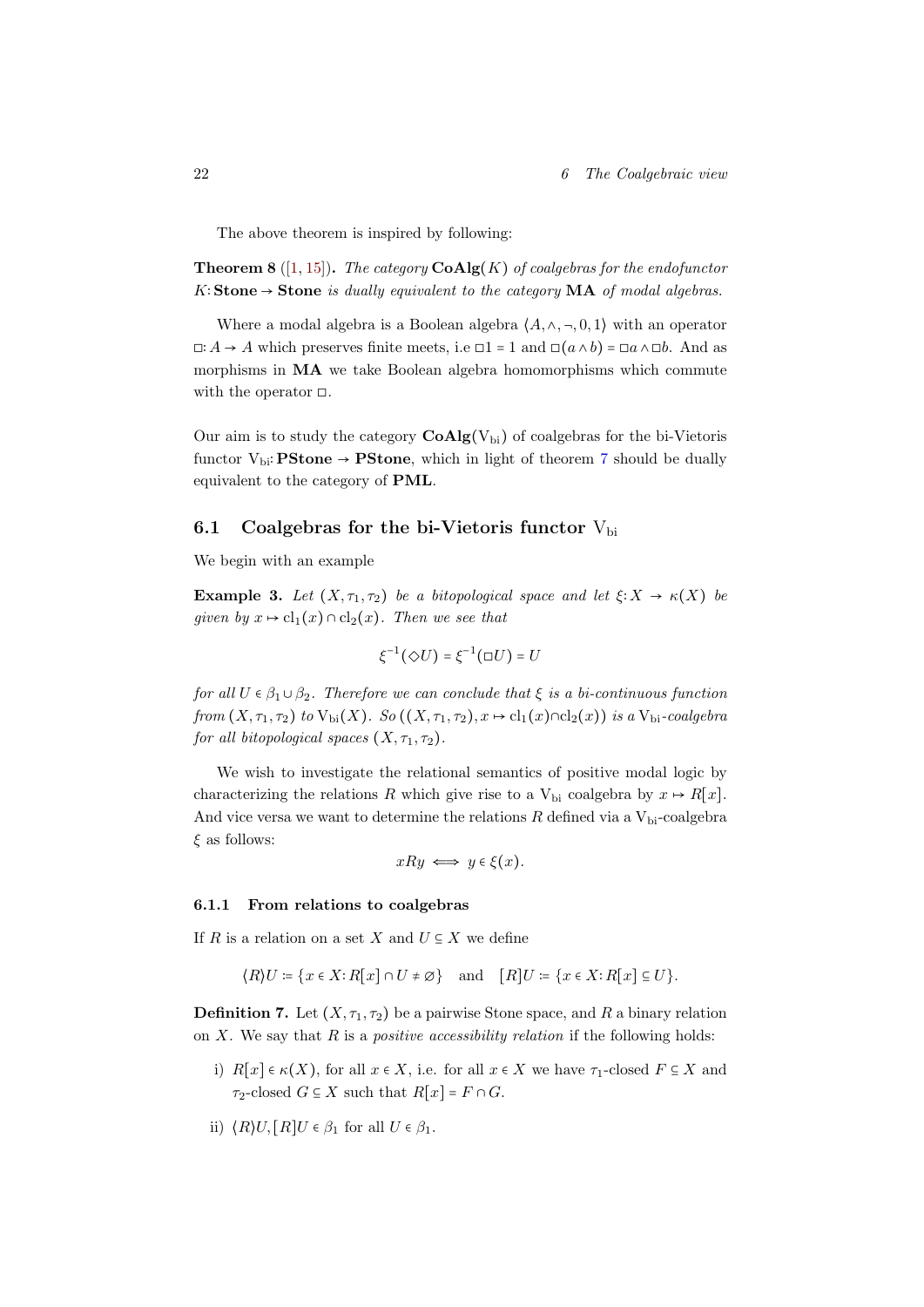<span id="page-24-1"></span>*Remark* 6. Note that as  $\beta_2 = \{U^c : U \in \beta_1\}$  and  $[R]U^c = (\langle R \rangle U)^c$  and  $\langle R \rangle U^c =$  $([R]U)$ <sup>c</sup> it follows that if R satisfies item ii) in the above definition, then  $\beta_2$  is also closed under the operations  $\langle R \rangle$  and  $\langle R \rangle$ .

We claim that positive accessibility relations give rise to coalgebras for  $V_{\rm bi}$ in the following sense.

**Theorem 9.** Let  $(X, \tau_1, \tau_2)$  be a pairwise Stone space, and R a positive accessibility relation on X. Then  $\xi_R: X \to V_{\text{bi}}(X)$  given by  $\xi_R(x) = R[x]$  is a coalgebra for the functor  $V_{\rm bi}$ .

Proof. By item i) in the definition of positive accessibility relation we have that  $\xi_R(x)$  belongs to  $\kappa(X)$  for all  $x \in X$ , and therefore  $\xi_R$  is indeed a well-defined function from X to  $\kappa(X)$ . Thus in order to show that  $\xi_R$  is a coalgebra for  $V_{\text{bi}}$ we only need to show that  $\xi_R$  is bi-continuous, i.e. that  $\xi_R$  is continuous as a mapping from  $(X, \tau_1) \to (\kappa(X), \tau_1^v)$  and as a mapping  $(X, \tau_2) \to (\kappa(X), \tau_2^v)$ . As  $\{\Diamond U, \Box U\}_{U \in \beta_1}$  is a subbasis for  $\tau_1^v$  and  $\{\Diamond V, \Box V\}_{V \in \beta_2}$  is a subbasis for  $\tau_2^v$ it suffices to show that  $\xi_R^{-1}(\Diamond U)$  and  $\xi_R^{-1}(\Box U)$  are  $\tau_1$ -open for all  $U \in \beta_1$  and  $\xi_R^{-1}(\diamondsuit V)$  and  $\xi_R^{-1}(\square V)$  are  $\tau_2$ -open for all  $V \in \beta_2$ .

We easily see that

$$
\xi_R^{-1}(\diamondsuit W)=\langle R\rangle W\quad\text{and}\quad\xi_R^{-1}(\square W)=[R]W,
$$

for all  $W \in \beta_1 \cup \beta_2$ . So by item ii) in the definition of positive accessibility relations we see that

$$
\xi_R^{-1}(\diamondsuit U), \xi_R^{-1}(\Box U) \in \beta_1, \quad \text{for all } U \in \beta_1,
$$

and by and remark [6](#page-24-1) we also obtain that

$$
\xi_R^{-1}(\diamondsuit V), \xi_R^{-1}(\Box V)\in \beta_2, \quad \text{for all } V\in \beta_2.
$$

Therefore we may conclude that  $\xi_R$  is bi-continuous. ■

#### <span id="page-24-0"></span>6.1.2 From coalgebras to relations

Conversely we want to show that any coalgebra  $\xi: X \to V_{\text{bi}}(X)$  induces a positive accessibility relation  $R^{\xi}$  on X such that  $\xi_{R^{\xi}} = \xi$  and  $R^{\xi_R} = R$ .

**Theorem 10.** Let  $(X, \tau_1, \tau_2)$  be a pairwise Stone space and let  $\xi: X \to V_{\text{bi}}(X)$ be a coalgebra for  $V_{bi}$ . Then the relation  $R^{\xi}$  given by

$$
xR^{\xi}y \iff y \in \xi(x)
$$

is a positive accessibility relation on X.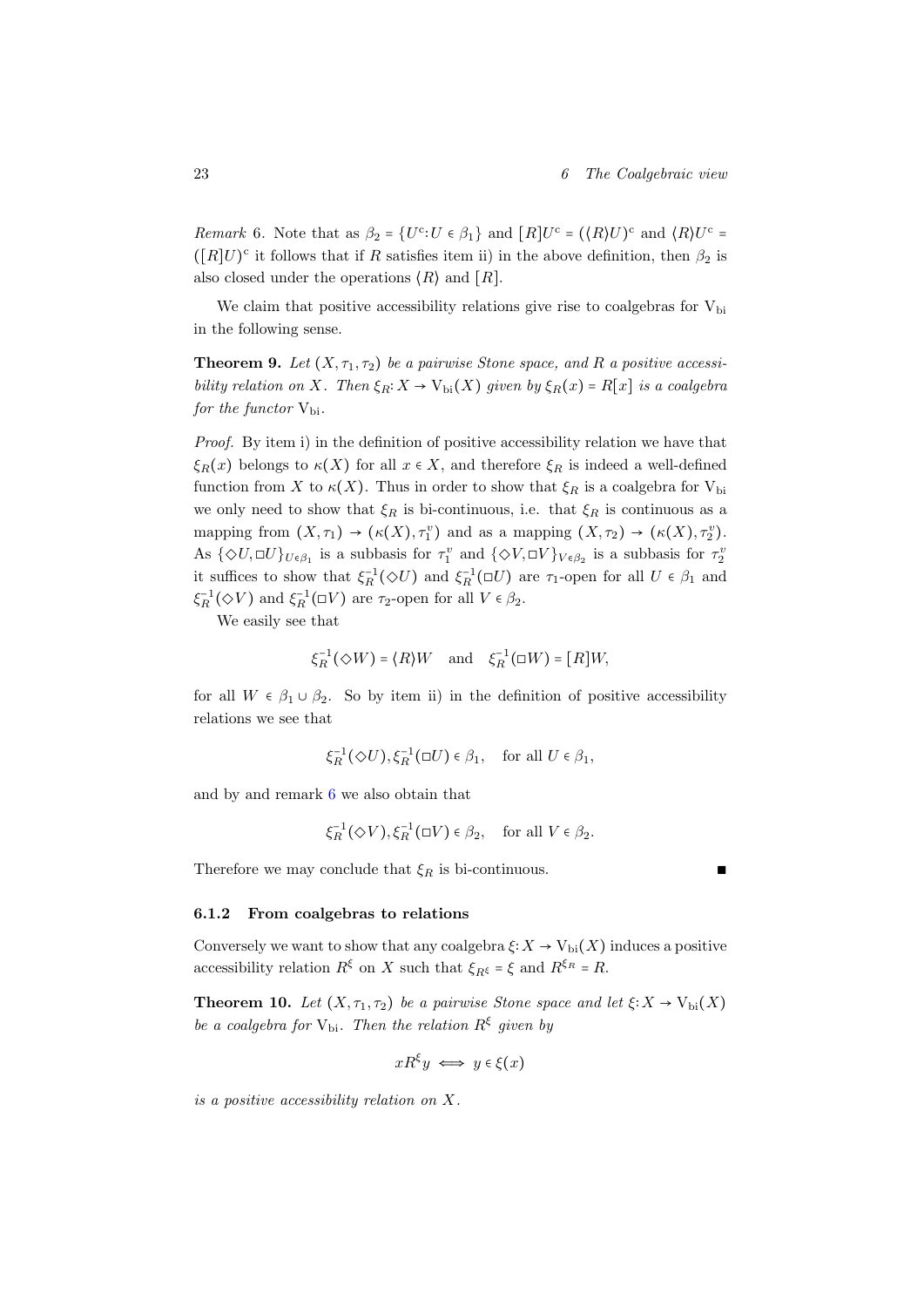*Proof.* We first observe that for any  $x \in X$  we have  $R^{\xi}[x] = \xi(x)$ . It follows that  $R^{\xi}[x] \in \kappa(X)$  for all  $x \in X$ , which is item i) in the definition of a positive accessibility relation. Moreover we see that for  $U \in \beta_1$ 

$$
\langle R^{\xi} \rangle U = \{ x \in X : R^{\xi}[x] \cap U \neq \varnothing \}
$$

$$
= \{ x \in X : \xi(x) \cap U \neq \varnothing \}
$$

$$
= \{ x \in X : \xi(x) \in \Diamond U \}
$$

$$
= \xi^{-1}(\Diamond U).
$$

Similarly we have that  $[R^{\xi}]U = \xi^{-1}(\Box U)$ .

So as  $\xi$  is bi-continuous we can therefore conclude that  $\langle R^{\xi} \rangle U, [R^{\xi}] U \in \tau_1$  for all  $U \in \beta_1$  and  $\langle R^{\xi} \rangle V$ ,  $[R^{\xi}]V \in \tau_2$  for all  $U \in \beta_1 \cup \beta_2$ . Moreover as  $\beta_2 = \{U^c : U \in \beta_1\}$ and as

$$
(R^{\xi})U = ([R^{\xi}]U^{c})^{c}
$$
 and  $[R^{\xi}]U = ((R^{\xi})U^{c})^{c}$ ,

we must also have that  $\langle R^{\xi} \rangle U, [R^{\xi}] U \in \delta_2$  for  $U \in \beta_1$ . Therefore we see that  $\langle R^{\xi} \rangle U, [R^{\xi}] \in \beta_1$ , which is the second and final item in the definition of positive accessibility relations. ∎

Let **PAR** be the category whose objects are pairwise Stone spaces with a positive accessibility relation and whose morphism are bi-continuous maps

$$
f: (X, \tau_1, \tau_2, R) \to (X, \tau'_1, \tau'_2, R')
$$

satisfying

$$
R'[f(x)] = cl'_1(f[R[x]]) \cap cl'_2(f[R[x]]).
$$

The condition on the maps is made to ensure that they are also  $V_{bi}$ -coalgebra morphisms between the corresponding  $V_{bi}$ -coalgebras.

**Proposition 12.** The correspondences  $R \rightarrow \xi_R$  and  $\xi \rightarrow R^{\xi}$  determines and isomorphism between the categories  $\text{PAR}$  and  $\text{CoAlg}(V_{bi})$ .

*Proof.* We first show that if  $f:(X, \tau_1, \tau_2, R) \to (X', \tau_1', \tau_2', R')$  is a morphism in **PAR** then it is a coalgebra morphism from  $(X, \xi_R) \to (X', \xi_{R'})$ . For this we simply observe that

$$
(V(f) \circ \xi_R)(x) = V(f)(R[x])
$$
  
= cl'<sub>1</sub>(f[R[x]])  $\cap$  cl'<sub>2</sub>(f[R[x]])  
= R'[f(x)]  
= (\xi\_{R'} \circ f)(x).

Conversely if  $f: (X, \xi) \to (Y, \chi)$  then we have by a similar argument that f is a **PAR**-morphism from  $(X, \tau_1, \tau_2, R^{\xi})$  to  $(X', \tau'_1, \tau'_2, R^{\chi})$ .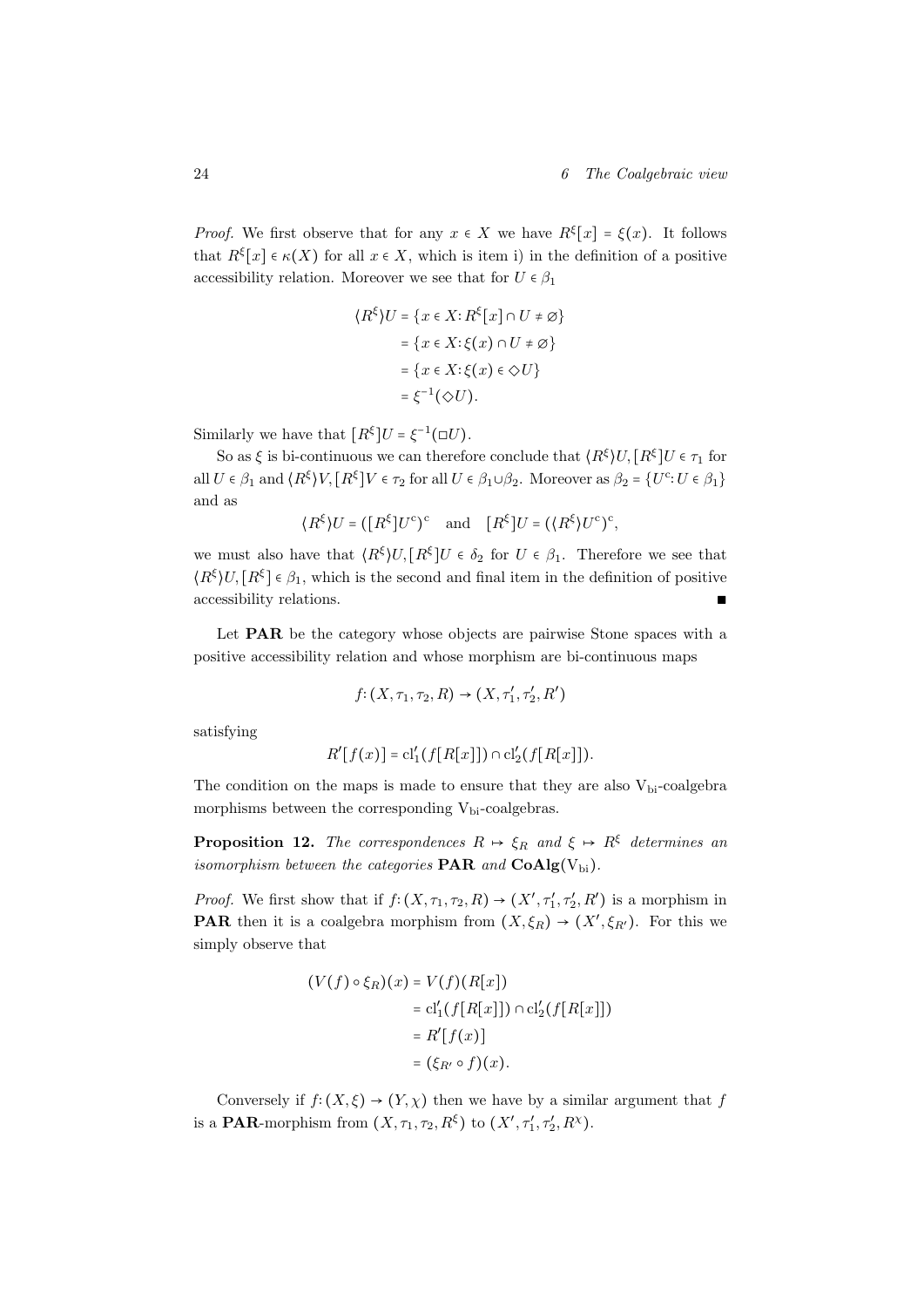It follows from the above that the assignment

$$
(X, \tau_1, \tau_2, R) \mapsto ((X, \tau_1, \tau), \xi_R)
$$
 and  $((X, \tau_1, \tau), \xi) \mapsto (X, \tau_1, \tau_2, R^{\xi})$ 

on objects and  $f \mapsto f$  on morphism determines functors between **PAR** and  $CoAlg(V_{bi})$ . We show that these functors are indeed isomorphisms.

Let  $(\xi, X)$  be a V<sub>bi</sub>-coalgebra and let R be a positive accessibility relation on X. We observe that

$$
\xi_{R^{\xi}}(x) = R^{\xi}[x] = \{y \in X : y \in \xi(x)\} = \xi(x),
$$

for all  $x \in X$ , and hence  $\xi_{R^{\xi}} = \xi$ . Moreover we see that for all  $x, y \in X$ :

$$
xR^{\xi_R}y \iff y \in \xi_R(x) \iff y \in R[x] \iff xRy,
$$

so  $R^{\xi_R} = R$ .  $\xi_R = R$ .

Theorem 11. The category MPS and PAR are isomorphic.

Proof. We obtain this immediately from the isomorphism between the categories **PStone** and **Pries**, as one can readily check that  $R$  is a positive accessibility relation on the pairwise Stone space  $(X, \tau_1, \tau_2)$  precisely when  $(X, \tau_1 \vee \tau_2, \leq_1, R)$ is a Modal Priestley space. ∎

Thus we have now esthablished the following theorem

**Theorem 12.** The logic  $K^+$  is sound and complete with respect to coalgebras for the functor  $V_{bi}:$ **PStone**  $\rightarrow$  **PStone**.

# <span id="page-26-0"></span>7 Intuitionistic modal logic

We here briefly touch upon the question of intuitionistic modal logic, which we think arises naturally in the context of this report. For this we return to the setting of Priestley spaces.

**Definition 8.** An *Esakia space* is a Priestley space  $(X, \tau, \leq)$  such that  $\downarrow U$  is clopen for every clopen subsets U.

Recall that a map  $f:(X,\leq) \to (Y,\leq')$  between partial ordered sets is called a p-morphism if f is order preserving and for all  $x \in X$  and  $y \in Y$ :

$$
f(x) \leq' y \implies \exists x' \in X \ x \leq x' \land f(x') = y.
$$

Note that being a p-morphism is equivalent to satisfying the condition that  $f[\uparrow x] = \uparrow f(x)$ , for all  $x \in X$ . Moreover the above definition also makes sense for an arbitrary binary relation. The following theorem shows that Esakia spaces are to intuitionistic logic what Stone spaces are to classical logic, i.e. the dual spaces of the algebraic semantics: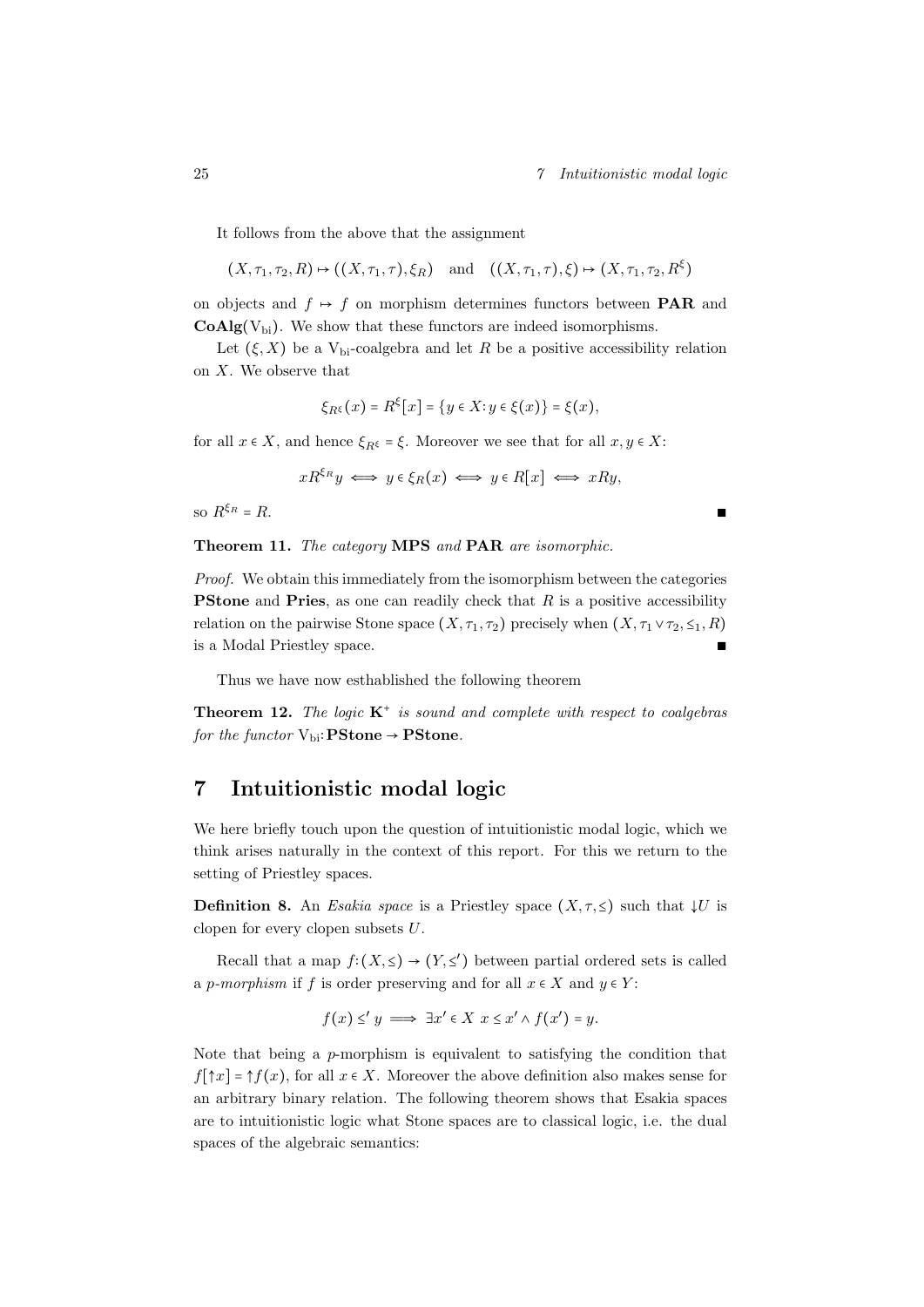**Theorem 13** ([\[9\]](#page-31-7)). The category **Esa** of Esakia spaces and continuous pmorphisms is dually equivalent to the category **HA** of Heyting algebras.

Ideally we would like to extend the coalgebraic techniques so that we can define the category **IMA** of *intuitionitic modal algebras* as the dual of the category of coalgebras for an appropriate functor. The following theorem gives a candidate for such a functor.

**Theorem 14.** The functor V: Pries  $\rightarrow$  Pries restricts to an endofunctor on Esa.

*Proof.* To establish this we need to prove that  $(\text{Conv}(X), \tau_v, \leq^{\text{EM}})$  is an Esakia space whenever  $(X, \tau, \leq)$  is an Esakia space. And that  $V(f)$  is a p-morphism whenever  $f$  is.

Therefore let W be a  $\tau_v$ -clopen set. Then we have that W is a finite intersection of subbasis element, and as  $\Box$  distributes over intersection we in fact have that

$$
W = \bigcap_{i=1}^m \Diamond U_i \cap \bigcap_{j=1}^n \Diamond V_j \cap \Box U \cap \Box V,
$$

for  $U_i, U \in \text{ClpUp}_{\tau}(X)$  and  $V_i, V \in \text{ClpDo}_{\tau}(X)$ .

We show that

$$
{\downarrow} W = \bigcap_{i=1}^m \diamondsuit {\downarrow} (U_i \cap U \cap V) \cap \bigcap_{j=1}^n \diamondsuit {\downarrow} (V_j \cap U \cap V) \cap \Box {\downarrow} (U \cap V)
$$

from which it will follow that  $\downarrow W$ , being an intersection of finitely many clopen, is clopen.

If  $F \in \downarrow W$ . Then we have  $F' \in W$  such that  $F \subseteq \downarrow F'$  and  $F' \subseteq \uparrow F$ . Since  $F' \in W$  we must have that

$$
F' \cap U_i \neq \emptyset
$$
, and  $F' \cap V_j \neq \emptyset$  and  $F' \subseteq U$  and  $F' \subseteq V$ .

It follows that for all  $i \leq m$  that we have  $x_i \in F \cap U_i \cap U \cap V$  and for every  $j \leq m$ we have  $y_j \in F \cap V_j \cap U \cap V$  so since there for  $F' \subseteq \uparrow F$  we must have that

$$
F \cap \mathop{\downarrow}(U_i \cap U \cap V) \neq \emptyset \quad \text{and} \quad F \cap \mathop{\downarrow}(V_j \cap U \cap V) \neq \emptyset,
$$

for all  $i \leq m$  and all  $j \leq n$ . As also  $F \subseteq U \cap V$  we see that  $F \subseteq \downarrow F' \subseteq \downarrow (U \cap V)$ . Thus we obtain that  $F \in \bigcap_{i=1}^m \Diamond \downarrow (U_i \cap U \cap V) \cap \bigcap_{j=1}^n \Diamond \downarrow (V_j \cap U \cap V) \cap \Box \downarrow (U \cap V)$ , and thereby that

$$
\downarrow W \subseteq \bigcap_{i=1}^{m} \Diamond \downarrow (U_i \cap U \cap V) \cap \bigcap_{j=1}^{n} \Diamond \downarrow (V_j \cap U \cap V) \cap \Box \downarrow (U \cap V).
$$

If on the other hand

$$
F\in \bigcap_{i=1}^m \Diamond \downarrow (U_i \cap U \cap V) \cap \bigcap_{j=1}^n \Diamond \downarrow (V_j \cap U \cap V) \cap \Box \downarrow (U \cap V).
$$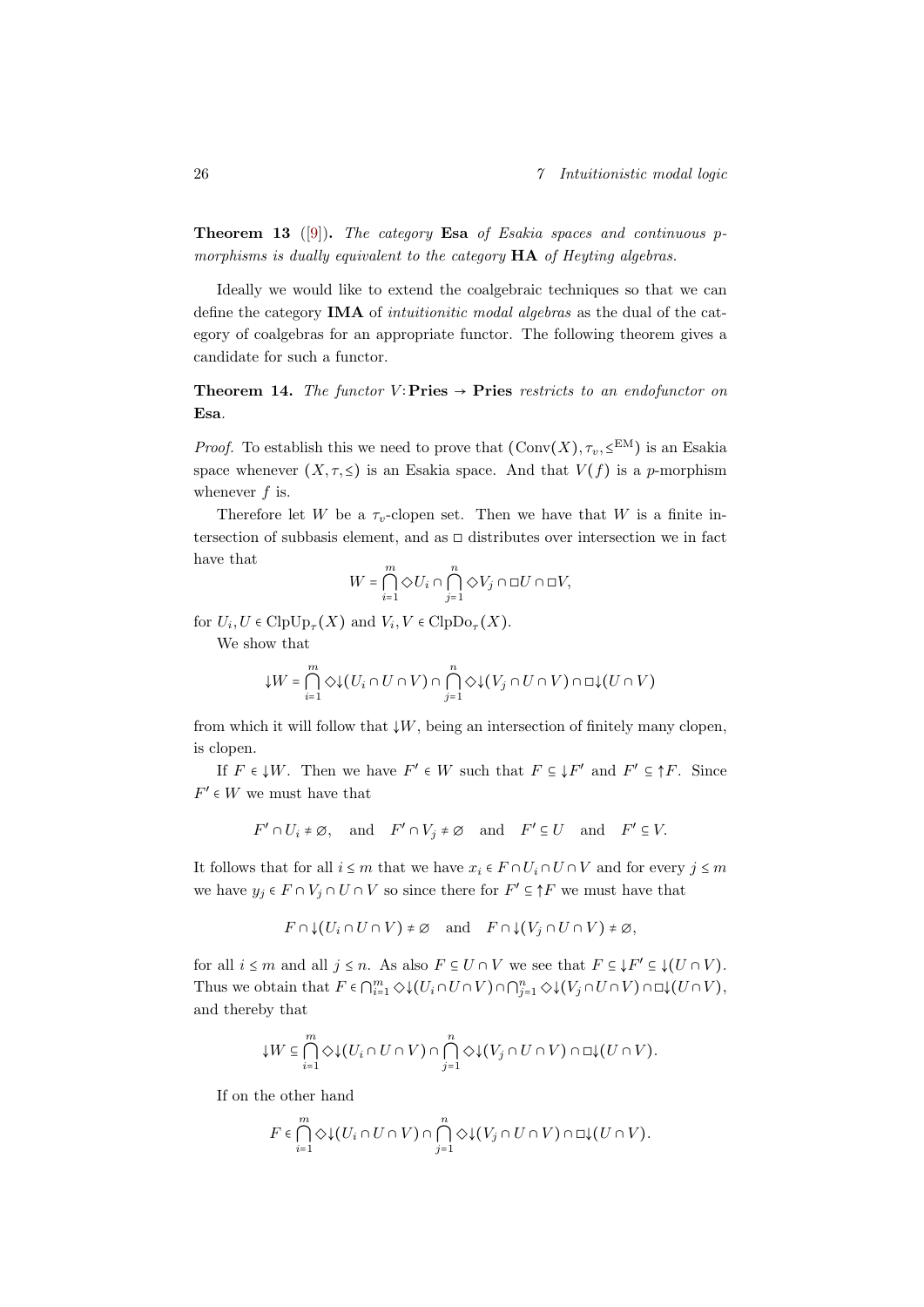Then we must have that  $F \cap \mathcal{L}(U_i \cap U \cap V) \neq \emptyset$  for all  $i = 1, \ldots m$ , and that  $F \cap \bigcup (V_i \cap U \cap V) \neq \emptyset$  for all  $j = 1, \ldots, n$ . It follows that  $\uparrow F \cap U_i \cap U \cap V$  and  $\uparrow F \cap V_j \cap U \cap V \neq \emptyset$ . Now as  $F \subseteq \downarrow (U \cap V)$  we must have that  $F' \coloneqq \uparrow F \cap (U \cap V)$ is non-empty and also that  $F \leq^{EM} F'$ . We claim that  $F' \in W$ , whence from it will follow that  $F \in \downarrow W$ , and thereby that

$$
\bigcap_{i=1}^m \Diamond \downarrow (U_i \cap U \cap V) \cap \bigcap_{j=1}^n \Diamond \downarrow (V_j \cap U \cap V) \cap \Box \downarrow (U \cap V) \subseteq \downarrow W.
$$

To see that  $F' \in W$  we first note that by proposition  $1 \uparrow F$  $1 \uparrow F$  is closed and therefore  $F'$  is closed being the intersection of closed set. Moreover as  $U$  is an upset and V a downset we have that  $F'$  is an intersection of an upset, namely  $\uparrow F \cap U$ , and a downset, namely  $V$ , and therefore convex by proposition [6.](#page-7-0) Thus we have that  $F' \in Conv(X)$ . Finally by construction we have that  $F' \subseteq U$  and  $F' \subseteq V$ and  $F' \cap U_i \neq \emptyset$  and  $F' \cap V_j \neq \emptyset$  for all  $i = 1, \ldots m$  and all  $j = 1, \ldots n$ . So we indeed have that  $F' \in W$ .

Finally assume that  $f:(X, \tau, \leq) \to (Y, \tau', \leq')$  is a continuous continuous p-morphism. Then by proposition [8](#page-10-0) we know that  $V(f): V(X) \to V(Y)$  is continuous and order preserving and so we only need to show that  $V(f)$  is also a p-morphism.

Therefore let  $F \in Conv(X)$  and  $G \in Conv(Y)$  be such that

$$
V(f)(F)(\leq')^{\text{EM}}G.
$$

Then we must find  $F' \in Conv(X)$  such that  $F \leq^{EM} F'$  and  $V(f)(F') = G$ . We claim that  $F' \coloneqq \uparrow F \cap f^{-1}(G)$  will satisfy these conditions. We first show that  $f^{-1}(G) \in Conv(X)$  from which it will follow that  $F' \in Conv(X)$ . As f is a p-morphism we see that

$$
f^{-1}(\downarrow G) = \{x \in X : \exists y \in G \ f(x) \le y\} = \{x \in X : \exists x' \in f^{-1}(G) \ x \le x'\} = \downarrow f^{-1}(G).
$$

Likewise we obtain that  $f^{-1}(\uparrow G) = \uparrow f^{-1}G$ . Hence by proposition [6](#page-7-0) we must have that

$$
f^1(G) = f^{-1}(\mathop{\downarrow} G \cup \mathop{\uparrow} G) = f^{-1}(\mathop{\downarrow} G) \cup f^{-1}(\mathop{\uparrow} G) = \mathop{\downarrow} f^{-1}G \cap \mathop{\uparrow} f^{-1}(G).
$$

Hence  $f^{-1}(G)$  is convex and as f is continuous and G is close in  $\tau'$  we have that  $f^{-1}(G)$  is closed and so  $f^{-1}(G) \in Conv(X)$ . Clearly  $F' \subseteq \uparrow F$ . To see that  $F \subseteq \downarrow F'$ , suppose that  $x \in F$  then as  $f(x) \in V(f)[F]$  we have that  $f(x) \leq y$  for some  $y \in G$ . Now as f is a p-morphism we know that there exists  $x' \in X$  such that  $x \leq x'$  and  $f(x') = y$ . Hence  $x' \in F'$  and therefore  $x \in \mathcal{F}'$ . We have thus shown that  $F \leq^{EM} F'$ .

We conclude the proof by showing that  $V(f)(F') = G$ . For this it suffices to prove that  $f[F'] = G$ , as G is convex. Evidently we have that  $f[F'] \subseteq G$ . On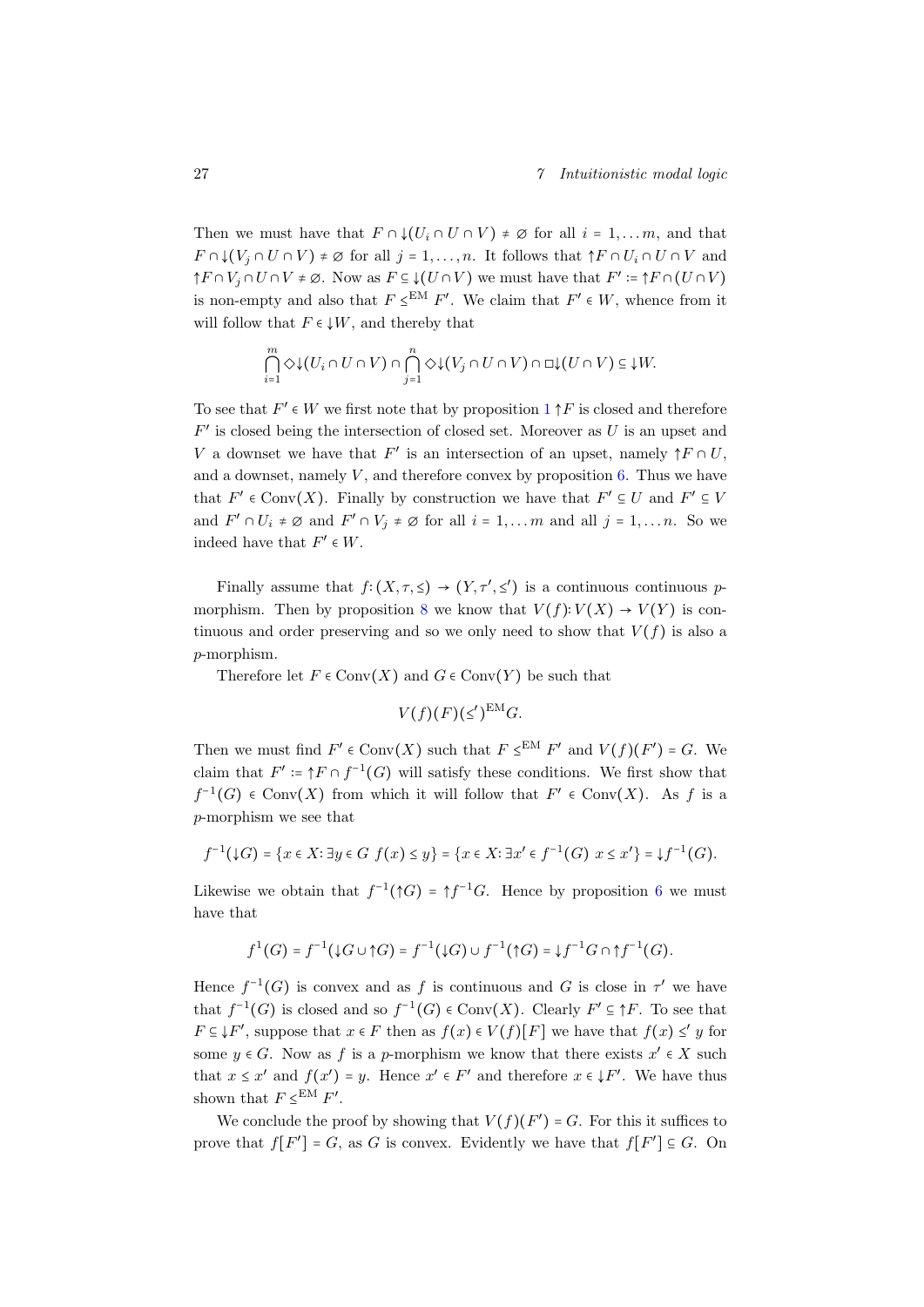the other hand if  $y \in G$ . Then as  $V(f)(F)(\le')^{EM}G$  we have  $x' \in V(f)(F)$  such that  $x' \leq' y$ . Now  $x' \in V(f)(F)$  implies that  $f(x_1) \leq' x'$  for some  $x_1 \in F$ . It follows that  $f(x_1) \leq y$  and so since f is a p-morphism we must have  $x_2 \in X$  such that  $x_1 \leq x_2$  and  $f(x_2) = y$ . Hence we have that  $x_2 \in \uparrow F \cap f^{-1}(G) = F$  whence y being the image of  $x_2$  under f must belong to the set  $f[F]$ ]. ∎

There do not seem to be any consensus in the literature on what intuitionistic modal logic should be. But in light of the above theorem one could argue by way of analogue that since classical modal logic is sound and complete with respect to the coalgebras for the Vietoris functor on the category of Stone space, the coalgebras for the endofunctor  $V$ : Esa  $\rightarrow$  Esa should determine a sound a complete relational semantics for intuitionistic modal logic - whatever that might be. We refer the reader to [\[26\]](#page-32-4) and to [\[20\]](#page-32-5) sec. 3.2. for a nice and brief survey of the different (non-coalgebraic) approaches to intuitionist modal logic. However the problem with saying that intuitionistic modal logic should be determined by  $\mathbf{CoAlg}(V)$  is, that since Esa is not a full subcategory of Pries it is not clear how to give a characterisation of the relations  $R$  on Esakia spaces such that  $x \mapsto R[x]$  becomes a coalgebra for  $V$ : Esa  $\rightarrow$  Esa. In the end what we would like is a purely axiomatic description for intuitionistic modal logic, and at present it still seems to be an open problem how to axiomatize the logic with semantics given by the coalgebras for the Vietoris functor on the category of Esakia spaces. Moreover even if we could give such an axiomatization it is not certain that we get a logic that we would like to call intuitionistic modal logic. This is after all a philosophical question. See e.g. [\[20,](#page-32-5) [26\]](#page-32-4) for a list of arguably very reasonable desiderata for intuitionistic modal logic. It could very well be that one would have to consider the coalgebras for a functor on a completely different base category to obtain a logic that could be called intuitionistic modal logic.

# <span id="page-29-0"></span>A General (bi)topological results

<span id="page-29-1"></span>**Proposition 13.** If  $(X, \tau_1, \tau_2)$  is a bitopological space which is pairwise compact, and  $\{F_i\}_{i=1}^n$  is a finite family of subsets of X, with  $F_i \in \delta_1 \cup \delta_2$  then  $\bigcap_{i=1}^n F_i$ is pairwise compact.

*Proof.* It suffices to show the claim for  $n = 2$  as the general case then follows from an easy induction argument. Let  $F_1 \cap F_2 \subseteq \bigcup_{i \in I} U_i$  be an  $\tau_1 \vee \tau_2$  open cover. Then as  $F_1^c, F_2^c \in \tau_1 \cup \tau_2$  we have that

$$
\bigcup_{i \in I} U_i \cup (F_1 \cap F_2)^c = \bigcup_{i \in I} U_i \cup F_1^c \cup F_2^c \tag{\blacktriangle}
$$

is a  $\tau_1 \vee \tau_2$ -open cover of X, and as X is assumed to be pairwise compact we have a finite subcover of the cover  $($ . If  $(F_1 \cap F_2)^c$  does not belong to this cover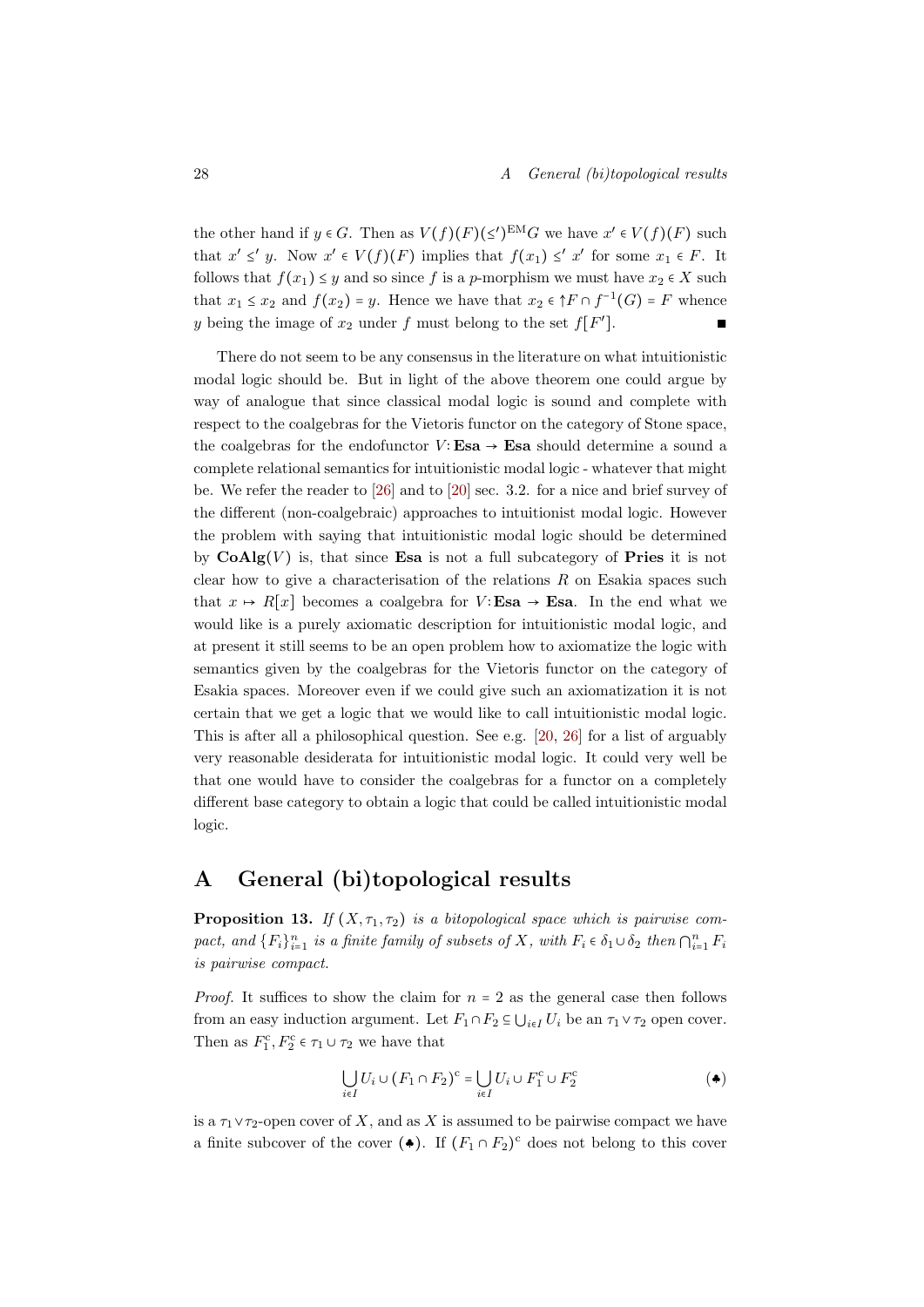this will also be a finite subcover of  $\bigcup_{i\in I} U_i$ . If on the other hand  $(F_1 \cap F_2)^c$  does belong to this subcover then simply discarding it will yield a finite subcover of  $\bigcup_{i\in I} U_i$ . . ∎ ∎ newspaper of the second property of the second property of the second property of the second property of

It follows from the above proposition that any  $\delta_1$  or  $\delta_2$  subset of a pairwise compact bitopological space will again be pairwise compact.

<span id="page-30-4"></span>**Proposition 14.** If  $\mathcal{B}_1$  is a subbasis for  $\tau_1$  and  $\mathcal{B}_2$  is a subbasis for  $\tau_2$  then  $\mathscr{B}_1 \cup \mathscr{B}_2$  is a subbasis for  $\tau_1 \vee \tau_2$ .

*Proof.* Let  $\tau$  be the topology generated by the set  $\mathscr{B}_1 \cup \mathscr{B}_2$ . We show that  $\tau = \tau_1 \vee \tau_2$ , from which the claim follows.

By definition  $\tau_1 \vee \tau_2$  is the least topology containing the topologies  $\tau_1$  and  $\tau_2$ , and as  $\tau_1$  is the least topology containing  $\mathscr{B}_1$  and  $\tau_2$  is the least topology containing  $\mathscr{B}_2$  we have that  $\tau_1 \vee \tau_2 \supseteq \mathscr{B}_1 \cup \mathscr{B}_2$ . So as  $\tau$  is the least topology containing  $\mathscr{B}_1 \cup \mathscr{B}_2$  we must have that  $\tau \subseteq \tau_1 \vee \tau_2$ .

Conversely as  $\tau \supseteq \mathscr{B}_1 \cup \mathscr{B}_2$  we have that  $\tau \supseteq \mathscr{B}_1$ , whence  $\tau \supseteq \tau_1$  as  $\tau_1$  is the least topology containing  $\mathscr{B}_1$ . By a similar argument we see that  $\tau \supseteq \tau_2$  and therefore that  $\tau \supseteq \tau_1 \cup \tau_2$ . So as  $\tau_1 \vee \tau_2$  is the least topology which contains the set  $\tau_1 \cup \tau_2$  we get that  $\tau \supseteq \tau_1 \vee \tau_2$ .

We may thus conclude that  $\tau = \tau_1 \vee \tau_2$ , whence from it follows that  $\mathscr{B}_1 \cup \mathscr{B}_2$ is a basis for  $\tau_1 \vee \tau_2$ .

The following classic result in point-set topology, known as the Alexander Subbasis Lemma, can be found most advanced textbooks on topology, e.g [\[25\]](#page-32-6).

<span id="page-30-3"></span>**Lemma 8.** Let  $(X, \tau)$  be a topological space and let B be a subbasis for  $\tau$ . Then  $(X, \tau)$  is compact iff every cover of X by element of the subbasis  $\mathscr B$  has a finite subcover.

## References

- <span id="page-30-1"></span>[1] S. Abramsky. A Cook's Tour of the Finitary Non-Well-Founded Sets. In: S. Artemov, H. Barringer, A. d'A. Garcez, L. C. Lamb, J. Woods (eds.). We Will Show Them: Essays in honour of Dov Gabbay. College Publications, Vol. 1, pp. 1–18, 2005.
- <span id="page-30-2"></span>[2] P. Blackburn, M. de Rijke, Y. Venema. Modal Logic. Vol. 53 of Cambridge tracts in theoretical computer science, Cambridge University Press, 2001.
- <span id="page-30-0"></span>[3] G. Bezhanishvili, N. Bezhanishvili, D. Gabelaia, A. Kurz. Bitopological duality for distributive lattices and Heyting algebras. Mathematical Structures in Computer Science, Vol. 20, Issue 03, pp. 359-393, 2010.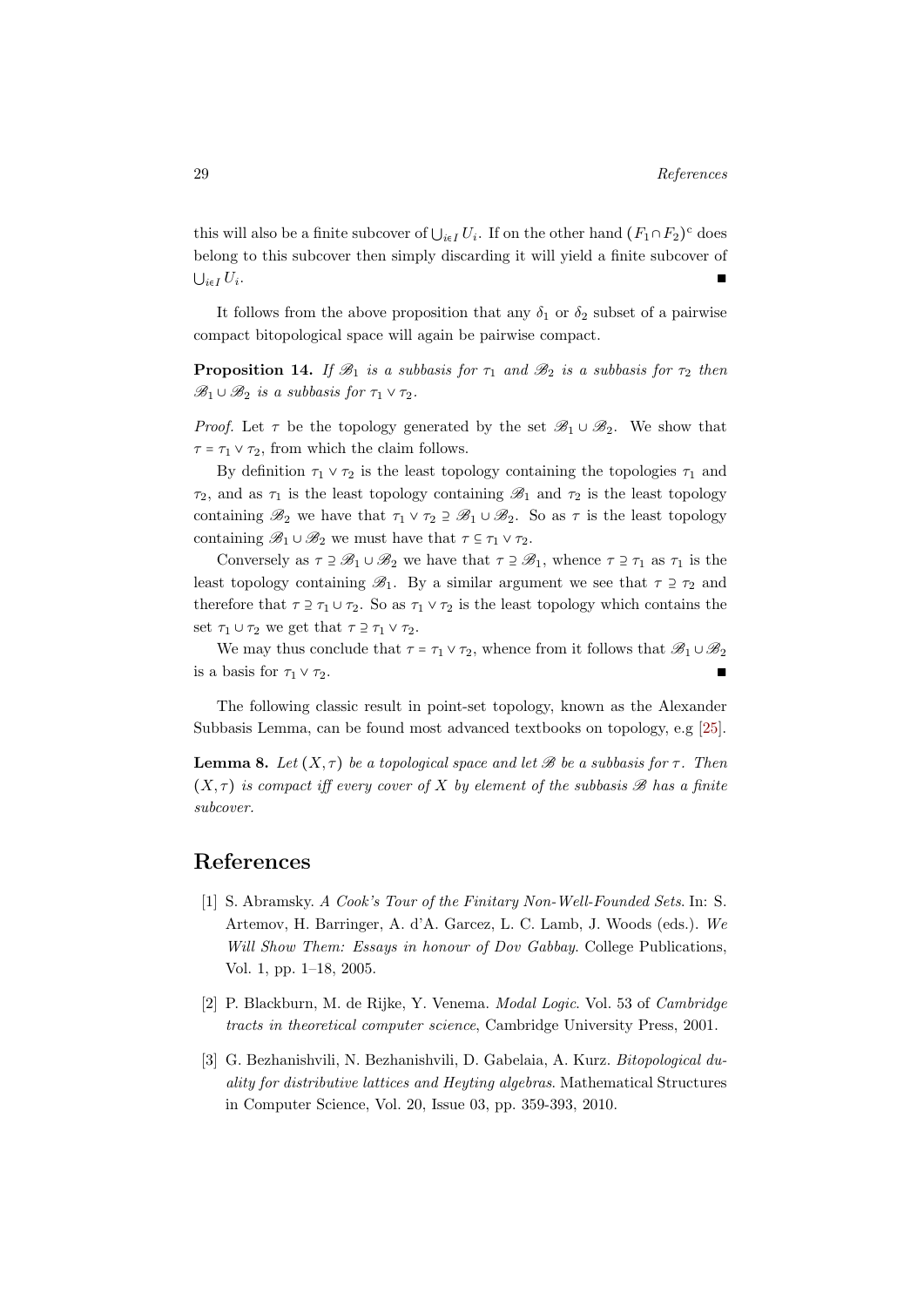- <span id="page-31-0"></span>[4] N. Bezhanisvili, A. Kurz. Free modal algebras: a coalgebraic perspective. Conference on Algebra and Coalgebra in Computer Science, Lecture Notes in Computer Science 4624, pp. 143–157, 2007.
- <span id="page-31-13"></span>[5] S. Celani, R. Jansana. A New Semantics for Positive Modal Logic. Notre Dame Journal of Formal Logic, Vol. 38, Nr. 1, pp. 1–18, 1997.
- <span id="page-31-14"></span>[6] S. Celani, R. Jansana. Preistley Duality, a Sahlqvist Theorem and a Goldblatt-Thomason Theorem for Positive Modal Logic. L.J. of the IGPL, vol. 7, No. 6, pp. 683–715, 1999.
- <span id="page-31-4"></span>[7] W.H. Cornish. On H. Priestley's dual of the category of bounded distributive lattices. Mat. Vesnik, 12(27): pp. 329–332, 1975.
- <span id="page-31-11"></span>[8] J. M. Dunn. Positive Modal Logic. Studia Logica 55: pp. 301–317, 1995.
- <span id="page-31-7"></span>[9] L.L. Esakia. Topological Kripke models. Soviet Math. Dokl., 15: pp. 147– 151, 1974.
- <span id="page-31-12"></span>[10] M. Gehrke, H. Nagahashi, Y. Venema. A Sahlqvist Theorem for Distributive Modal logic. Annals of Pure and Applied Logic, 131: pp. 65–102, 2005.
- <span id="page-31-9"></span>[11] J.C. Kelly. Bitopological spaces. Proc. London Math. Soc. (3), 13: pp. 71– 89, 1963.
- [12] M. Hochster. Prime ideal structure in commutative rings. Trans. Amer. Math. Soc., 142: pp. 43–60, 1969.
- <span id="page-31-2"></span>[13] P. Johnstone. Stone Spaces. Cambridge University Press, Cambridge, 1982.
- <span id="page-31-8"></span>[14] P. Johnstone. Vietoris Locales and Localic Semilattices. In: R-E. Hoffmann & K. H. Hofmann (eds.) Continuous Lattices and Their Applications, Dekker: pp. 155–180, 1985.
- <span id="page-31-6"></span>[15] C. Kupke, A. Kurz, Y. Venema. Stone Coalgebras. Theoret. Comput. Sci., 327: pp. 109–134, 2004.
- <span id="page-31-10"></span>[16] E. Michael. Topologies on spaces of subsets. Trans. of the Amer. Math. Soc., 71: pp. 152–182, 1951.
- <span id="page-31-5"></span>[17] J. Picado. *Join-continuous frames, Priestley's duality and biframes*. Applied categorical structures 2: pp. 297–313, 1994.
- <span id="page-31-1"></span>[18] A. Palmigiano. A coalgebraic view on Positive Modal Logic. Theort. Comput. Sci., 327: pp. 175–195, 2004.
- <span id="page-31-3"></span>[19] H. Priestley. Representation of distributive lattices by means of ordered Stone spaces. Bull. London Math. Soc., 2: pp. 186–190, 1970.